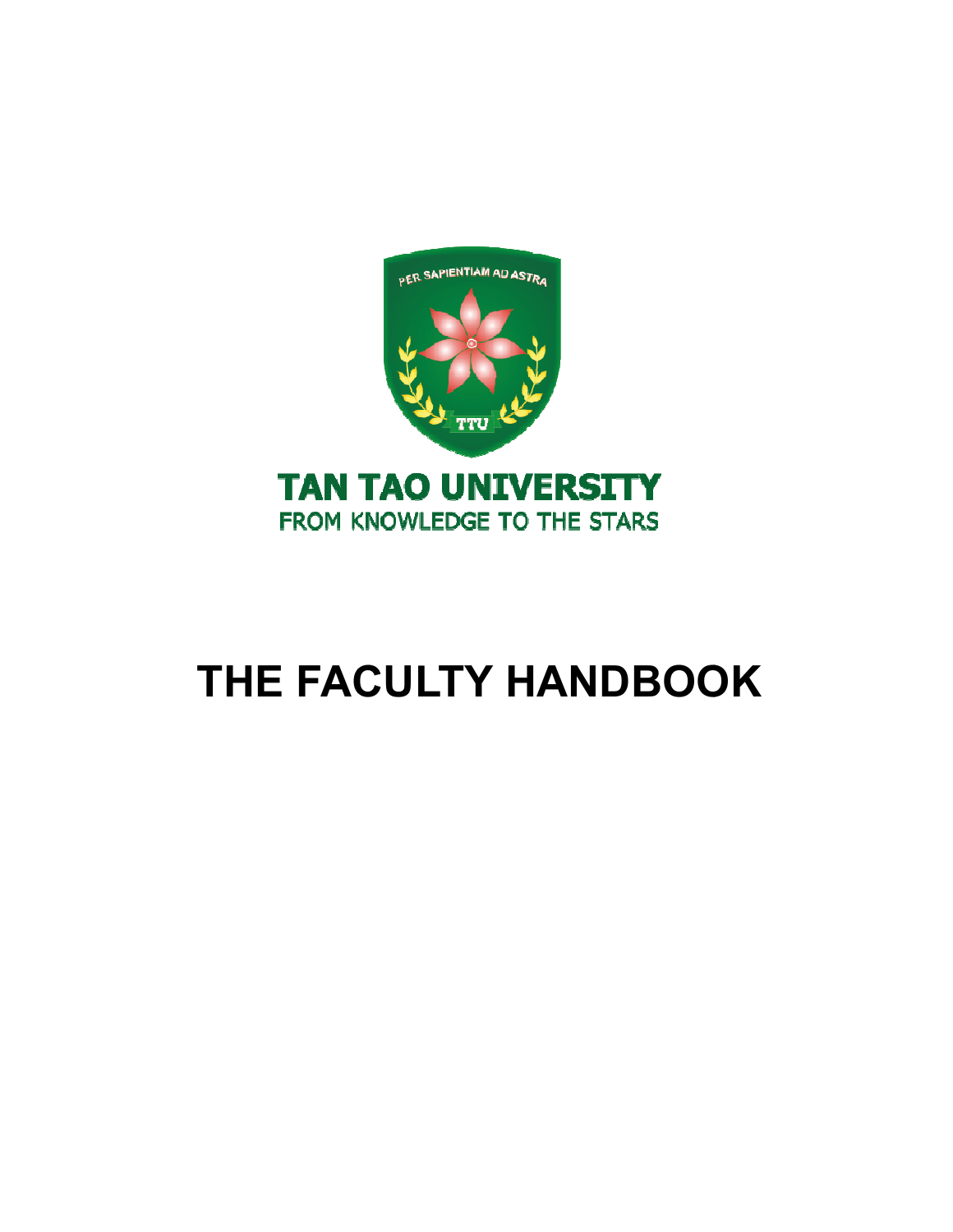# **Introduction**

The Faculty Handbook for Tan Tao University (TTU) is a working statement of the policies and procedures that every member of the faculty (henceforth generally referred to as instructor)is expected to follow at Tan Tao University.

TTU is committed to higher education following the top universities in USA. Employing Rice University's Handbook, TTU's Handbook has been built in compliance with Vietnam Higher Education Law No 08/2012/QH on June 18, 2012 by the National Assembly.

The University seeks the input of all members of the University team to evolve our policies and procedures as the university develops and grows.

The provisions of this Handbook apply only to full time faculty members who have an academic appointment at TTU.

In Vietnam, the ultimate source of authority governing these matters is the Ministry of Education and Training (MOET) of the Government of Vietnam. MOET regulations may take precedence over any internal university decisions. We expect to work cooperatively with MOET to evolve a model in Vietnam for private non-profit universities of high quality.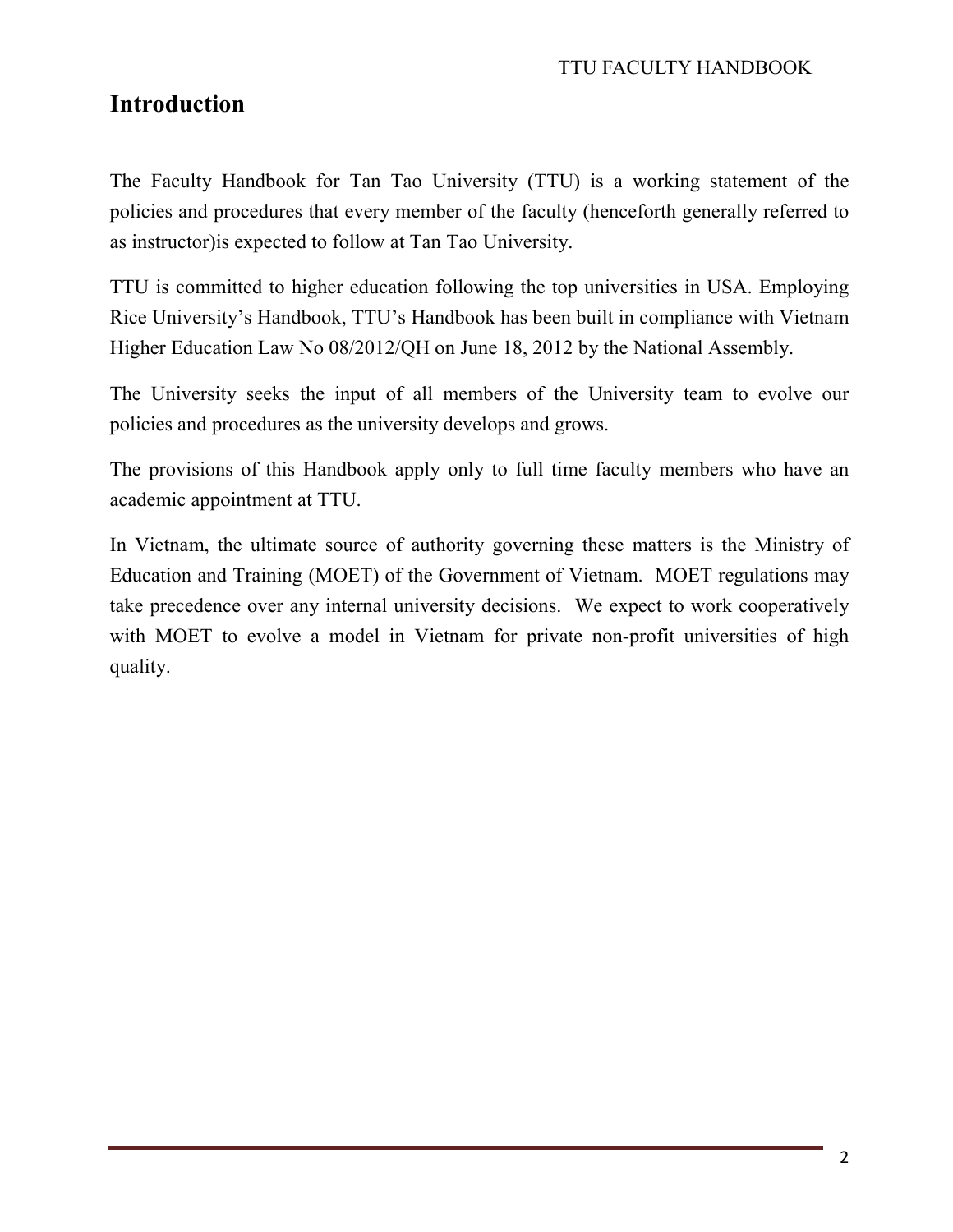| $\mathbf{I}$ |                                                          |  |  |  |
|--------------|----------------------------------------------------------|--|--|--|
| 1.1          |                                                          |  |  |  |
| 1.2          |                                                          |  |  |  |
| 1.3          |                                                          |  |  |  |
| 1.4          |                                                          |  |  |  |
| $II-$        |                                                          |  |  |  |
| 2.1          |                                                          |  |  |  |
| 2.2          |                                                          |  |  |  |
| 2.3          |                                                          |  |  |  |
| 2.3.1        |                                                          |  |  |  |
| 2.3.2        |                                                          |  |  |  |
| 2.3.3        |                                                          |  |  |  |
| 2.3.4        |                                                          |  |  |  |
| 2.3.5        |                                                          |  |  |  |
| 2.3.6        |                                                          |  |  |  |
| $III-$       | CONTRACTS, APPOINTMENTS, AND CONDITIONS OF EMPLOYMENT 17 |  |  |  |
| 3.1          |                                                          |  |  |  |
| 3.2          |                                                          |  |  |  |
| 3.3          |                                                          |  |  |  |
| 3.4          |                                                          |  |  |  |
| 3.5          |                                                          |  |  |  |
| 3.6          |                                                          |  |  |  |
| 3.7          |                                                          |  |  |  |
| 3.8          |                                                          |  |  |  |
| 3.9          |                                                          |  |  |  |
| 3.10         |                                                          |  |  |  |
| 3.11         |                                                          |  |  |  |
| 3.12         |                                                          |  |  |  |
| 3.13         |                                                          |  |  |  |
|              |                                                          |  |  |  |

ц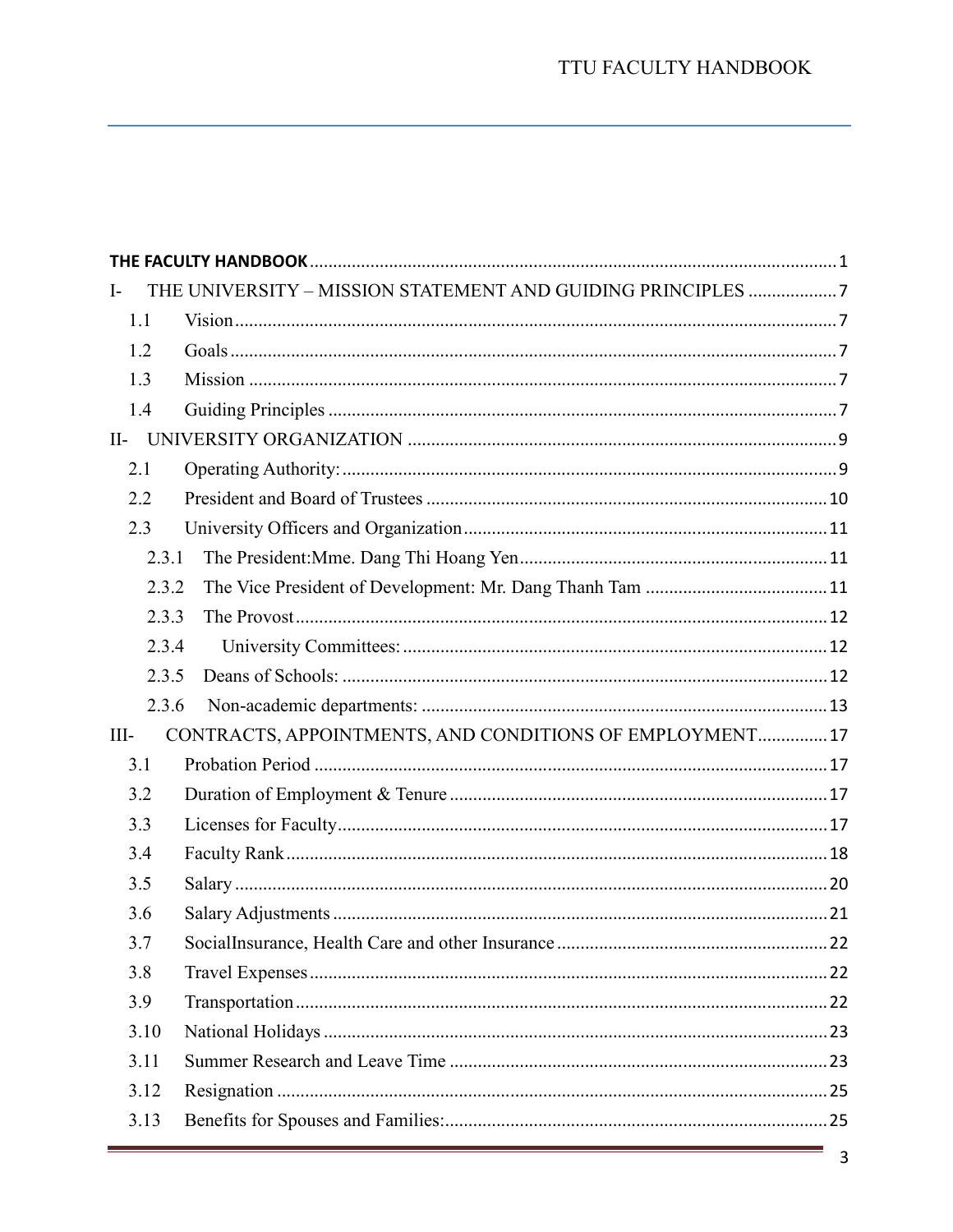| $IV-$ |                                                                                |  |
|-------|--------------------------------------------------------------------------------|--|
| 4.1   | Inter-departmental relationships and department/executive board relationship30 |  |
| 4.2   |                                                                                |  |
| 4.3   |                                                                                |  |
| 4.4   |                                                                                |  |
| 4.5   |                                                                                |  |
| 4.6   |                                                                                |  |
| 4.7   |                                                                                |  |
| 4.8   |                                                                                |  |
| 4.9   |                                                                                |  |
| 4.10  |                                                                                |  |
| 4.11  |                                                                                |  |
| 4.12  |                                                                                |  |
| 4.13  |                                                                                |  |
| 4.14  |                                                                                |  |
| 4.15  |                                                                                |  |
| 4.16  |                                                                                |  |
| 4.17  |                                                                                |  |
| 4.18  |                                                                                |  |
| 4.19  |                                                                                |  |
| 4.20  |                                                                                |  |
| 4.21  |                                                                                |  |
| 4.22  |                                                                                |  |
| 4.23  |                                                                                |  |
|       |                                                                                |  |
| 5.1   |                                                                                |  |
| 5.2   |                                                                                |  |
| 5.3   |                                                                                |  |
| 5.4   |                                                                                |  |
| 5.5   |                                                                                |  |
| 5.6   |                                                                                |  |
| 5.7   |                                                                                |  |
| VI-   |                                                                                |  |
| 6.1   |                                                                                |  |
| 6.2   |                                                                                |  |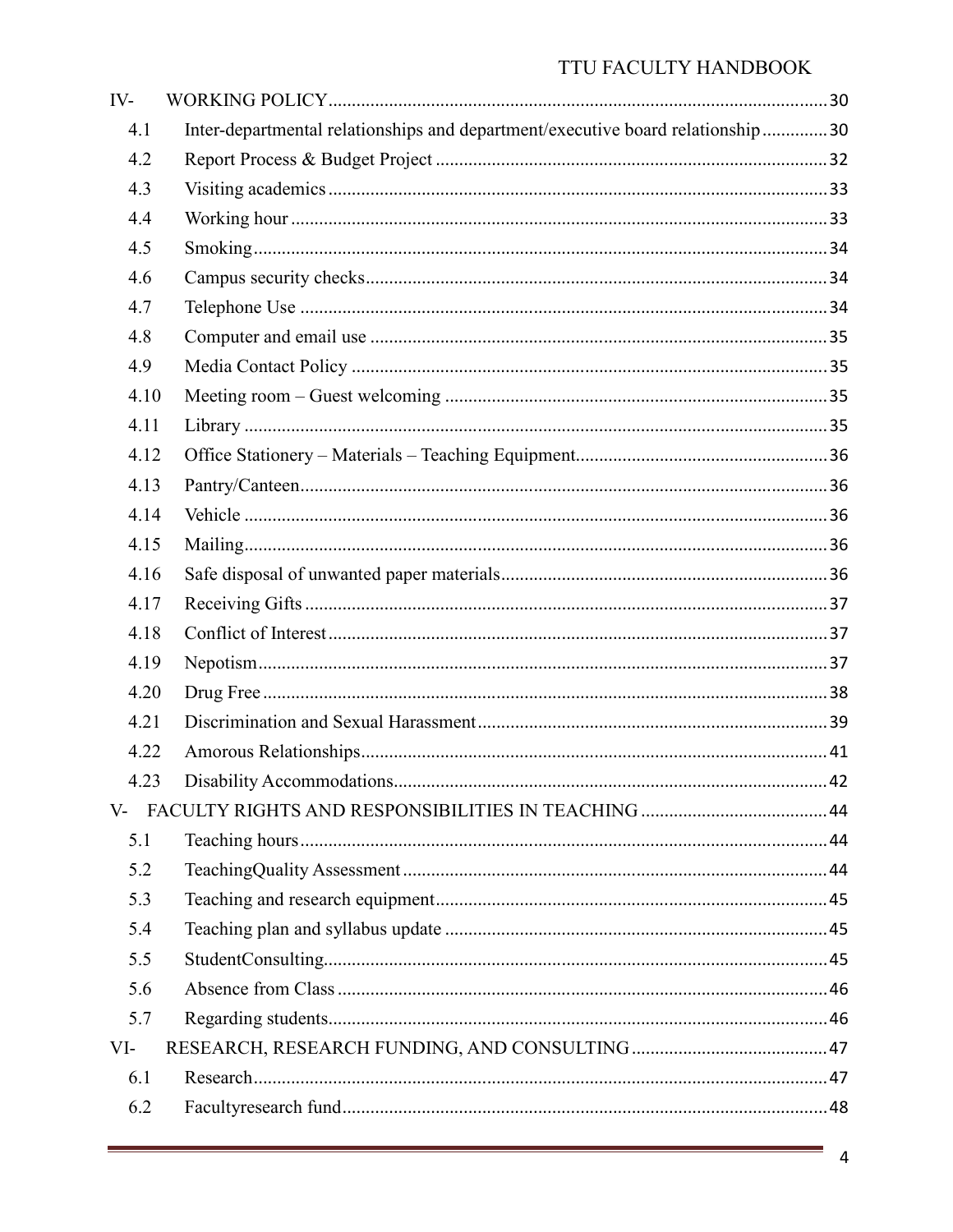| 6.3                                                           |                                                                                |  |  |  |
|---------------------------------------------------------------|--------------------------------------------------------------------------------|--|--|--|
| 6.4                                                           |                                                                                |  |  |  |
| 6.5                                                           |                                                                                |  |  |  |
| VII-                                                          |                                                                                |  |  |  |
| FACULTY PERFORMANCE EVALUATION: CONTRACT RENEWAL AND<br>VIII- |                                                                                |  |  |  |
|                                                               |                                                                                |  |  |  |
| 8.1                                                           |                                                                                |  |  |  |
| 8.2                                                           |                                                                                |  |  |  |
| 8.3                                                           |                                                                                |  |  |  |
| 8.4                                                           | Decision on contract extension, evaluation, termination, promotion, or special |  |  |  |
|                                                               |                                                                                |  |  |  |
| $IX -$                                                        |                                                                                |  |  |  |
| 9.1                                                           |                                                                                |  |  |  |
| 9.2                                                           |                                                                                |  |  |  |
| $X-$                                                          |                                                                                |  |  |  |
| 10.1                                                          |                                                                                |  |  |  |
| 10.2                                                          |                                                                                |  |  |  |
| $XI-$                                                         |                                                                                |  |  |  |
| XII-                                                          |                                                                                |  |  |  |
| 12.1                                                          |                                                                                |  |  |  |
| 12.2                                                          |                                                                                |  |  |  |
| XIII-                                                         |                                                                                |  |  |  |
| XIV-                                                          |                                                                                |  |  |  |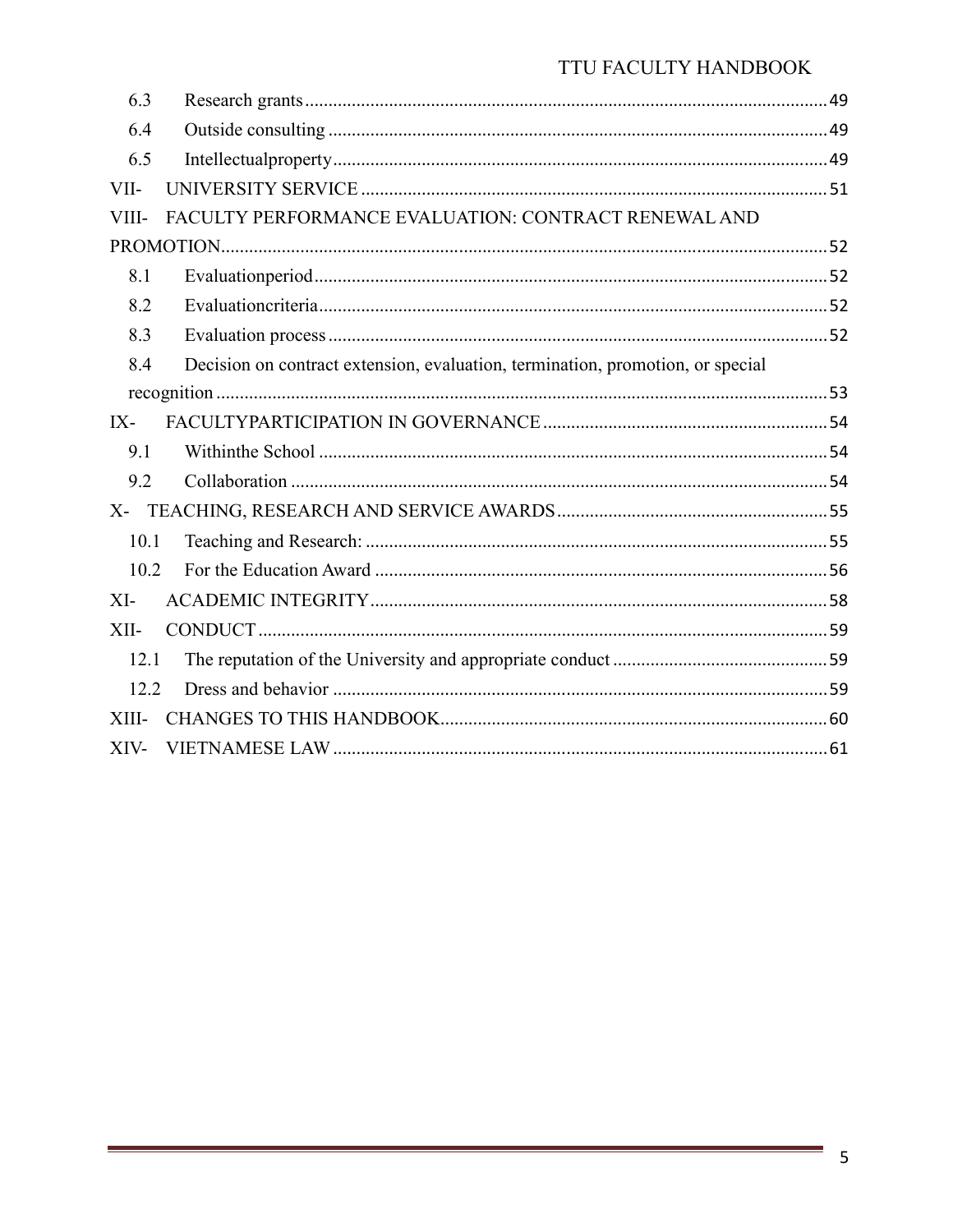#### **APPENDIX**

- **Appendix A** : *Policy on Internal Expenditure*
- **Appendix B** : *Academic Freedom at Tan Tao University*
- **Appendix C** : *Academic rules and regulations*
- **Appendix D** : *Stationary Facilities Equipment Procedure*
- **Appendix E** : *Recruitment Process*
- **Appendix F** : *Library Policy*
- **Appendix G** : *Rights and Responsibilities of Department Heads*
- **Appendix H** : *Procedure of Welcoming Guest*
- **Appendix I** : *Information Technology Policy and Email Policy*
- **Appendix J** : *Academic Activities at TTU Weekly Lectures*
- **Appendix K** : *Constitution of the Tan Tao University Faculty Senate*
- **Appendix L** :*Bylaws*
- **Appendix M** : *Research Grant*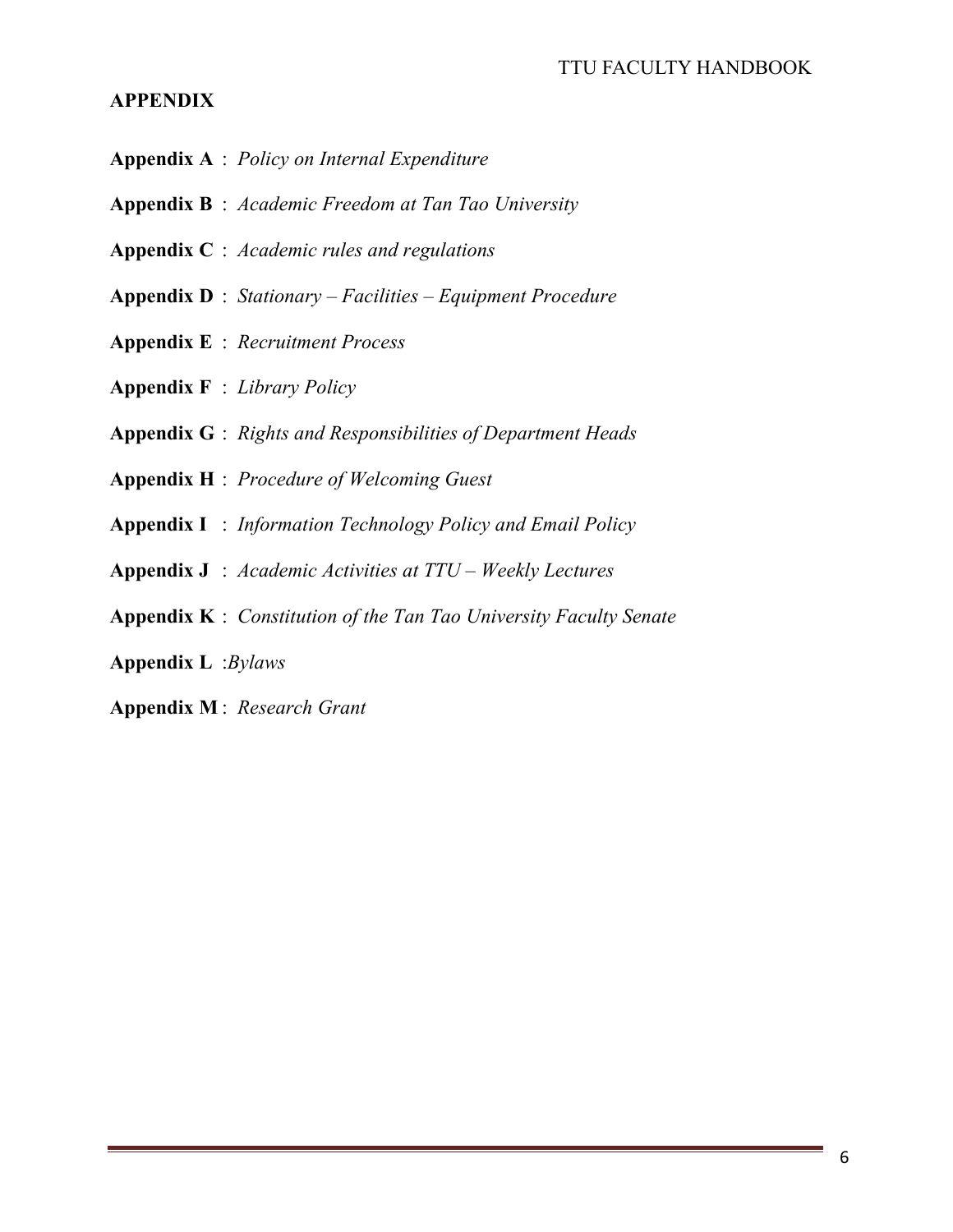# **I- THE UNIVERSITY – MISSION STATEMENT AND GUIDING PRINCIPLES**

## **1.1 Vision**

Tan Tao University aspires to become a globally distinguished educational institution providing excellence in education, participating in the advancement of knowledge through research, and serving the peoples of Vietnam, Southeast Asia, and the world.

## **1.2 Goals**

Tan Tao University faculty, students, and staff working together to achieve following goals:

- 1. Build TTU to become a research university;
- 2. To become an accredited university recognized by Council for Higher Education Accreditation of the United States of America;
- 3. To cultivate talents for the labor forces that is elite seeds to develop the country and serve the people.

#### **1.3 Mission**

With an educational philosophy, standards, and practices based on the American liberal arts model of higher education, Tan Tao University encourages freedom of thought and expression and seeks to foster tolerance and respect for diversity and dialogue. It aspires to produce individuals committed to creative and critical thinking, life-long learning, personal integrity and civic responsibility, and leadership.

## **1.4 Guiding Principles**

In order to fulfill its mission, Tan Tao University has adopted the following principles:

- Establish a university campus, university facilities, and a university instructor equal to those found in top-ranked US institutions, including accreditation by one of the eight college and university accreditation agencies recognized by the Council for Higher Education Accreditation of the United States of America.
- Dedicate to both top quality research and excellence in teaching.
- Conform to all laws and regulations established by appropriate entities of the government of Vietnam.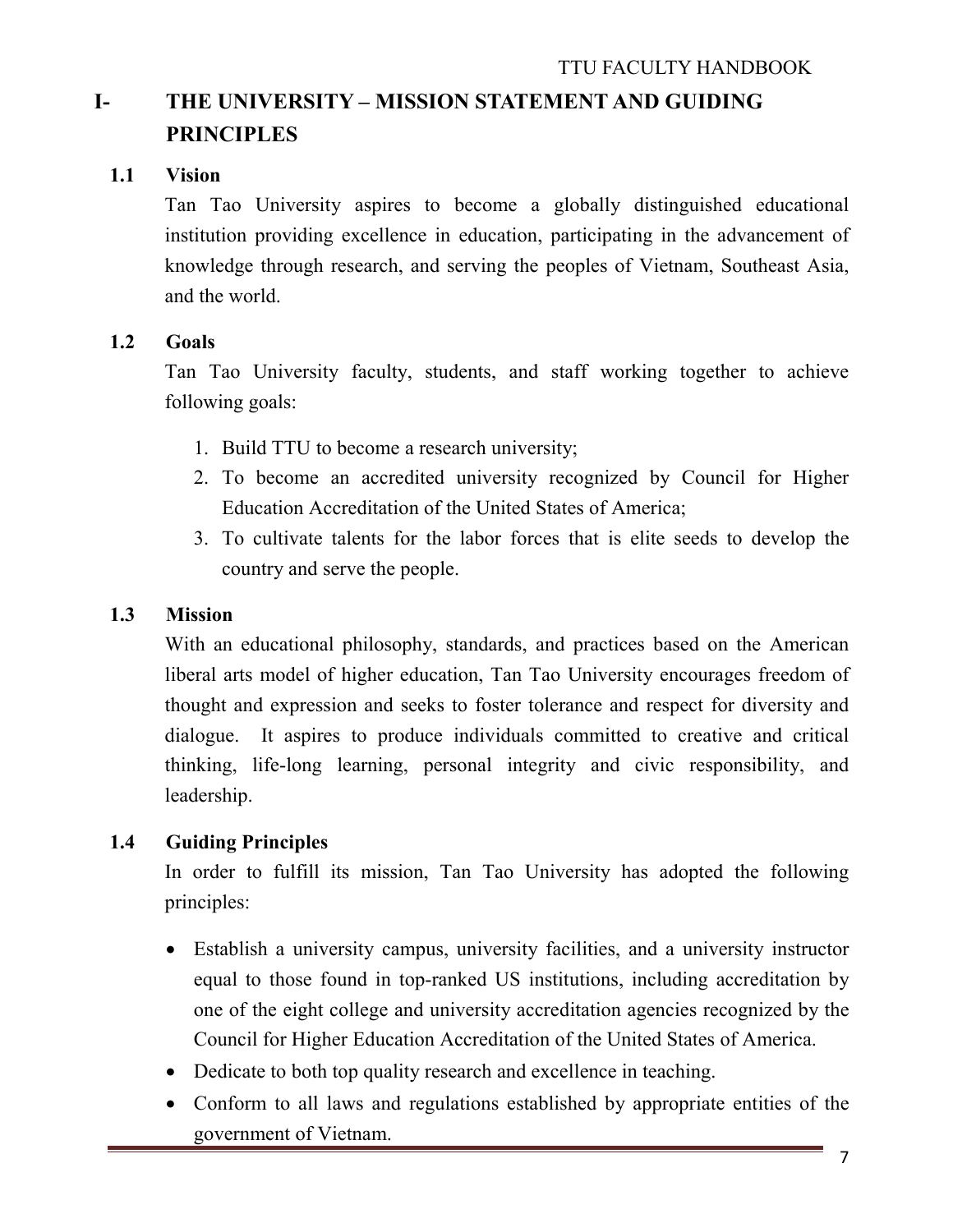- Establish a "need-blind" admissions policy, seeking to admit the very best students regardless of their socio-economic circumstances.
- Seek to provide financial assistance to all admitted students up to the level of their demonstrated financial need.
- Strive to be recognized as a model for access to higher education in the region and the world, Tan Tao University will pursue a vigorous policy of connections with other outstanding global universities.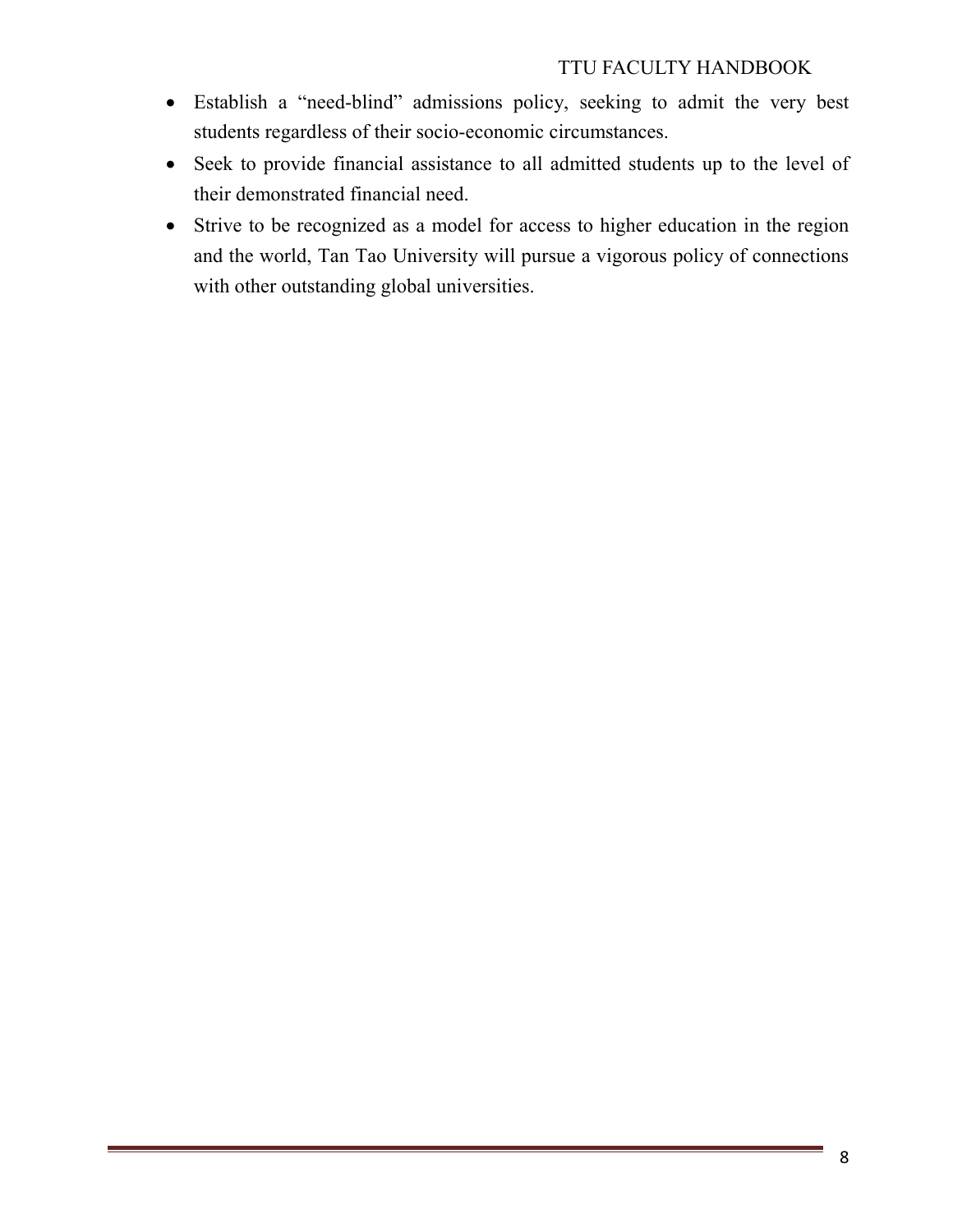# **II- UNIVERSITY ORGANIZATION**

#### **2.1 Operating Authority:**

In 2009, the University´s CEO signed 2 memorandums of understanding (MOU) between TTU with Rice University and Duke University.

On March 15, 2011, TTU signed a Memorandum of Agreement with the University of Illinois at Chicago (UIC) to collaborate for exchanging faculty and training students, coordinating in research, curricula and learning documents and coordinating in community activities.

Tan Tao University was granted its license to operate as a private non-profit university by decree number 2154/QD-TTg signed by Vice-Prime Minister Nguyen Thien Nhan on 25 November 2010. Tan Tao University is a Vietnamese non-profit private University subject to the laws and regulations of Vietnam regarding institutions of higher education.

Since the school year of 2011-2012, Tan Tao University has been granted permission to open for enrollment 5 schools. They are:

- 1. School of Business and Economics:
	- Accounting
	- $\blacksquare$  Finance
	- **Management**
	- **International Business**
- 2. School of Engineering:
	- Civil Engineering
	- **Electrical Engineering**
	- Computer Science
- 3. School of Humanities and Languages:
	- $\blacksquare$  English
- 4. School of Medicine:
	- Doctor of Medicine
- 5. School of Bio-Technology:
	- Bio-Technology
	- Applied Biology

In the future, based on the need of the personnel force for the country, Tan Tao University will open more programs: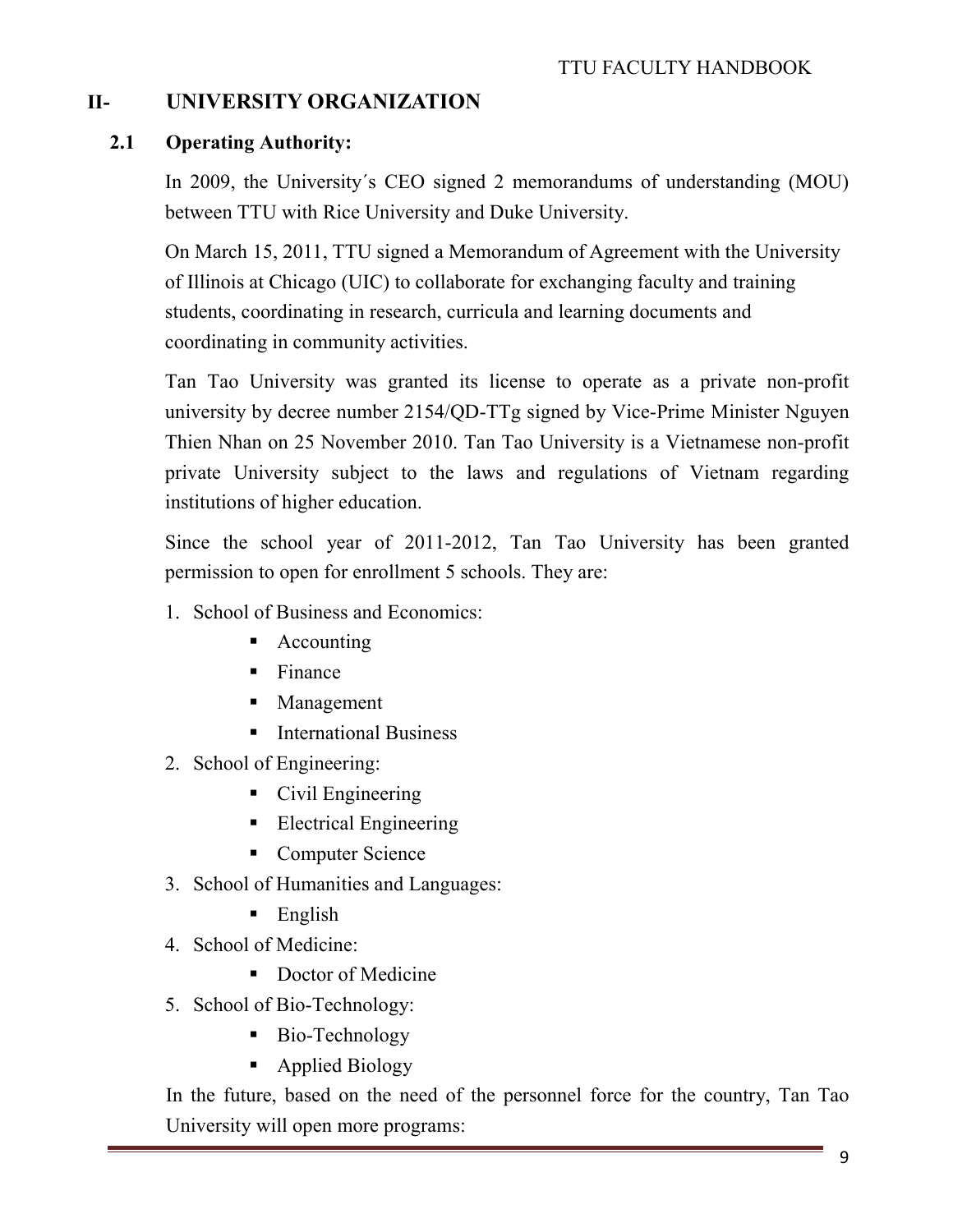- School of Dental Medicine
- Commercial Law (in School of Business and Economics)
- **Precision Mechanics and Automation (in School of Engineering)**
- And some others: School of Media and Press; Pharmaceutical; Architecture; ...

## **2.2 President and Board of Trustees**

#### **2.2.1 The President/CEO:**

The President of the Board of Trustees is Mme. Dang Thi Hoang Yen. Mme. Yen is the Founder and key sponsor of Tan Tao University and the source of its vision. Mm. Yen is also Chairwoman of the Tan Tao Group – parent company of Tan Tao University.

Mme. Yen Dang is successful in international business and in Vietnam as well. She holds many important positions including Member of ESCAP Business Advisory Council; Member of ASEAN Business Advisory Council; Member of World Economic Forum's Global Agenda Council on South-East Asia.

#### **2.2.2 The Board of Advisors**

Tan Tao University is honor to receive great contribution made by all members of the Board of Advisors since the very first days of Tan Tao University.

- 1. Ms. Dang Thi Hoang Yen, President/CEO of Tan Tao University, The Chair of the Vietnam-US Business Forum, Co-chair of the ASEAN Summit, Member of the ASEAN Business Advisory Council
- 2. Prof. Malcolm Gillis, President of Rice University 1993-2004 and currently University Professor and Zingler Professor of Economics at Rice, now serving as Chair of the Board of Advisors.
- 3. Dr. Charles Henry, President, Council on Library and Information Resources.
- 4. Prof. John Vaughn, American Association of Universities
- 5. Prof. Eugene Levy, Provost, Rice University 2000-2010 and currently Buchanan Professor of Astrophysics at Rice.
- 6. Mr. Michael W. Michalak, Former United States Ambassador to Vietnam
- 7. Prof. Peter Lang, Provost of Duke University since 1999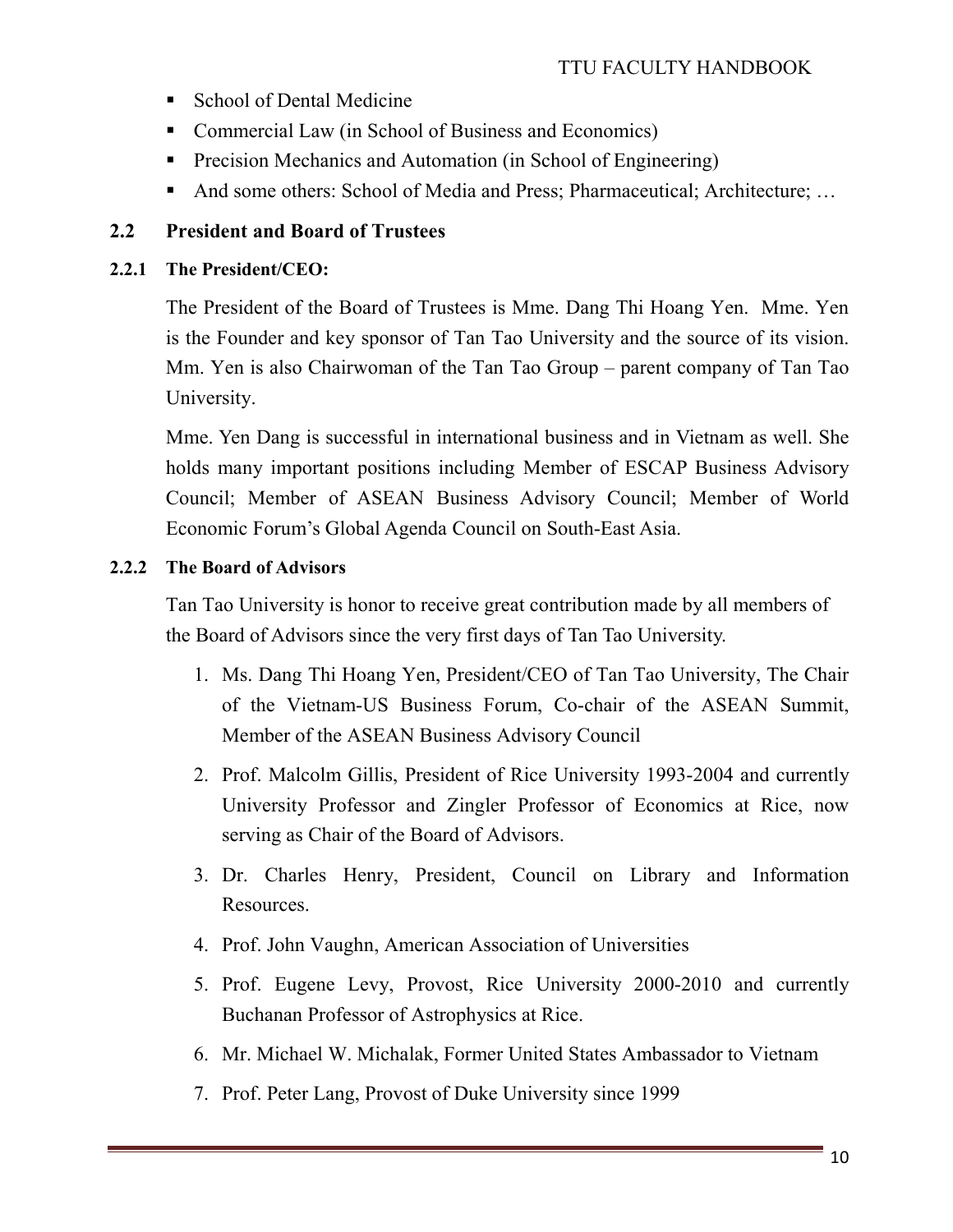- 8. Dr. Ray M. Bowen, Chairman of the National Science Board, President Emeritus, Texas A&M University.
- 9. Prof. Vo-Tong Xuan, eminent Vietnamese agricultural scientist; Rector, An Giang University 1999-2009, Provost of Tan Tao University 2011 – 2013.
- 10. Prof. Dr. Tam Bui, Ph.D. in Biochemistry, California University, currently Dean of School of Medicine.
- 11. Prof. Thach Nguyen, Chief of Cardiology at St. Mary Medical Center, Hobart Indiana.

#### **2.3 University Officers and Organization**

Based on American model of higher education, base on criteria of an US Accreditation Agent, and based on Vietnam's Law on higher Education and other Regulations from the Government, Tan Tao University is organized as follow:

- 1. The President
- 2. Vice President
- 3. Provost
- 4. University Committees
- 5. Deans of Schools
- 6. Non Academic Departments
- 7. Faculty
- 8. Students

## **2.3.1 The President: Mme. Dang Thi Hoang Yen**

See details of the Organization, Functions, Rights and Powers, Responsibilities of the President/CEO in the *Charter*.

#### **2.3.2 The Vice President of Development: Mr. Dang Thanh Tam**

The Vice President for Development is responsible for seeking private support from alumni, individual, corporations, foundations and other university partners to further the academic and research goals of Tan Tao University.

The Vice President for Development therefore is responsible for the planning, development and implementation of the Tan Tao University's fundraising process,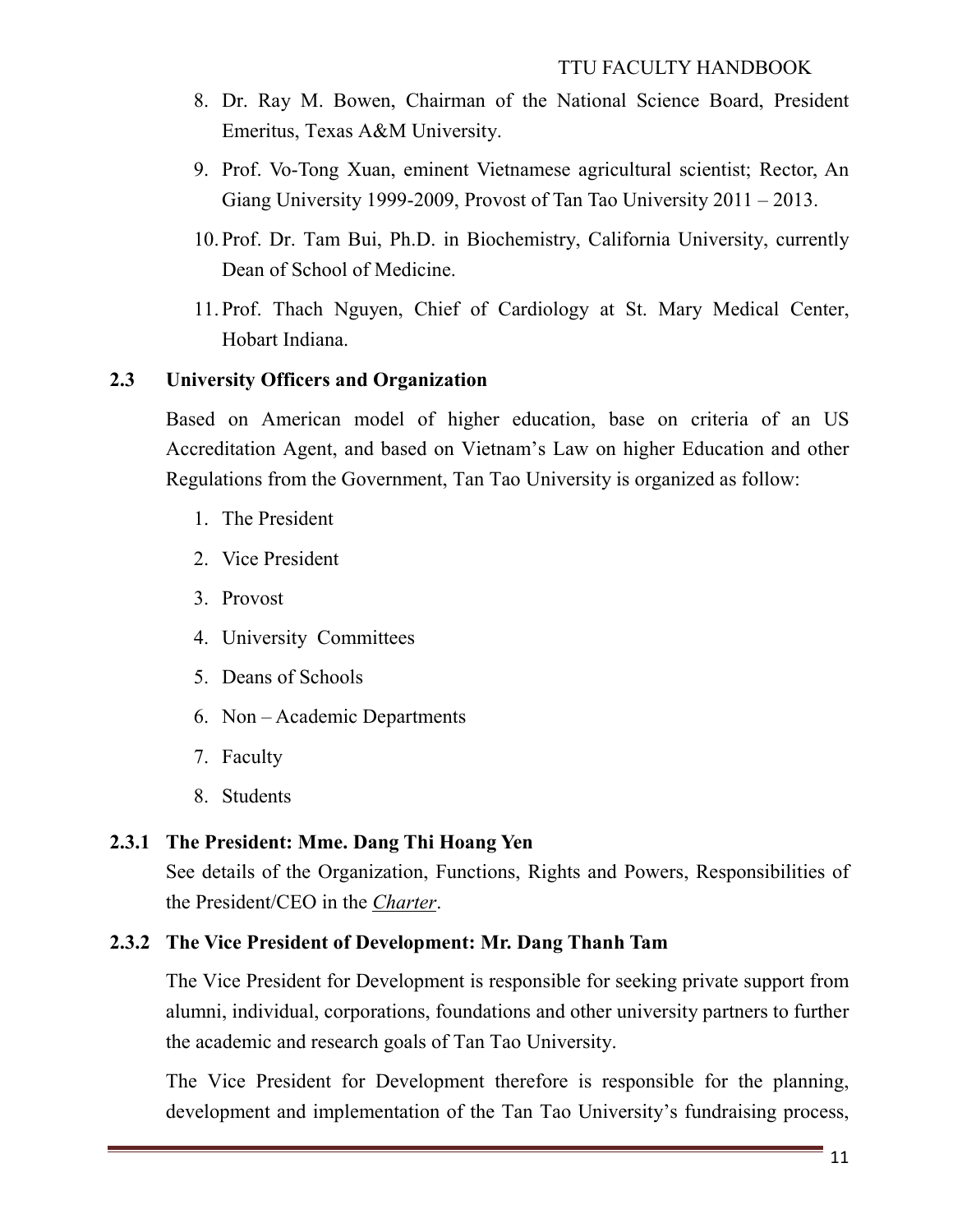including identifying potential donors; cultivation of the identified prospect; solicitation of actual gifts; stewarding the donors; and fundraising accounting.

#### **2.3.3 The Provost**

The Provost reports to the President of the Board of Trustees and is responsible for:

- Manage all activities within the university to accomplish the goals set by the Board of Trustees;
- Perform other functions and duties prescribed by Vietnamese current laws;
- Organization, Personnel and development policies on human resources management inherited;
- International cooperation on teaching and doing research. The provost will submit all documents on international cooperation to the President of the Board of Trustees for final approval;
- Budget for the whole university including attracting donations from sponsors, individual or organizations, governmental or non-governmental inside and outside the country;
- Submit the annual budget for TTU activities in details to the Board of Trustees

## **2.3.4 University Committees:**

- Faculty Senate
- Academics Committee
- Research and Science & Technology Committee
- Audit Committee Executive Committee
- Financial and Investment Committee
- Infrastructure Committee Trusteeship Committee
- Faculty Fellowship and Awards Committee
- Staff Fellowship Committee
- Student Fellowship Committee
- Faculty Recruitment Committee
- Staff Recruitment Committee
- Admission Interview Committee

## **2.3.5 Deans of Schools:**

• The Dean of each School, reporting to the Provost, is responsible for the activities, quality, and development of the School and of its professors;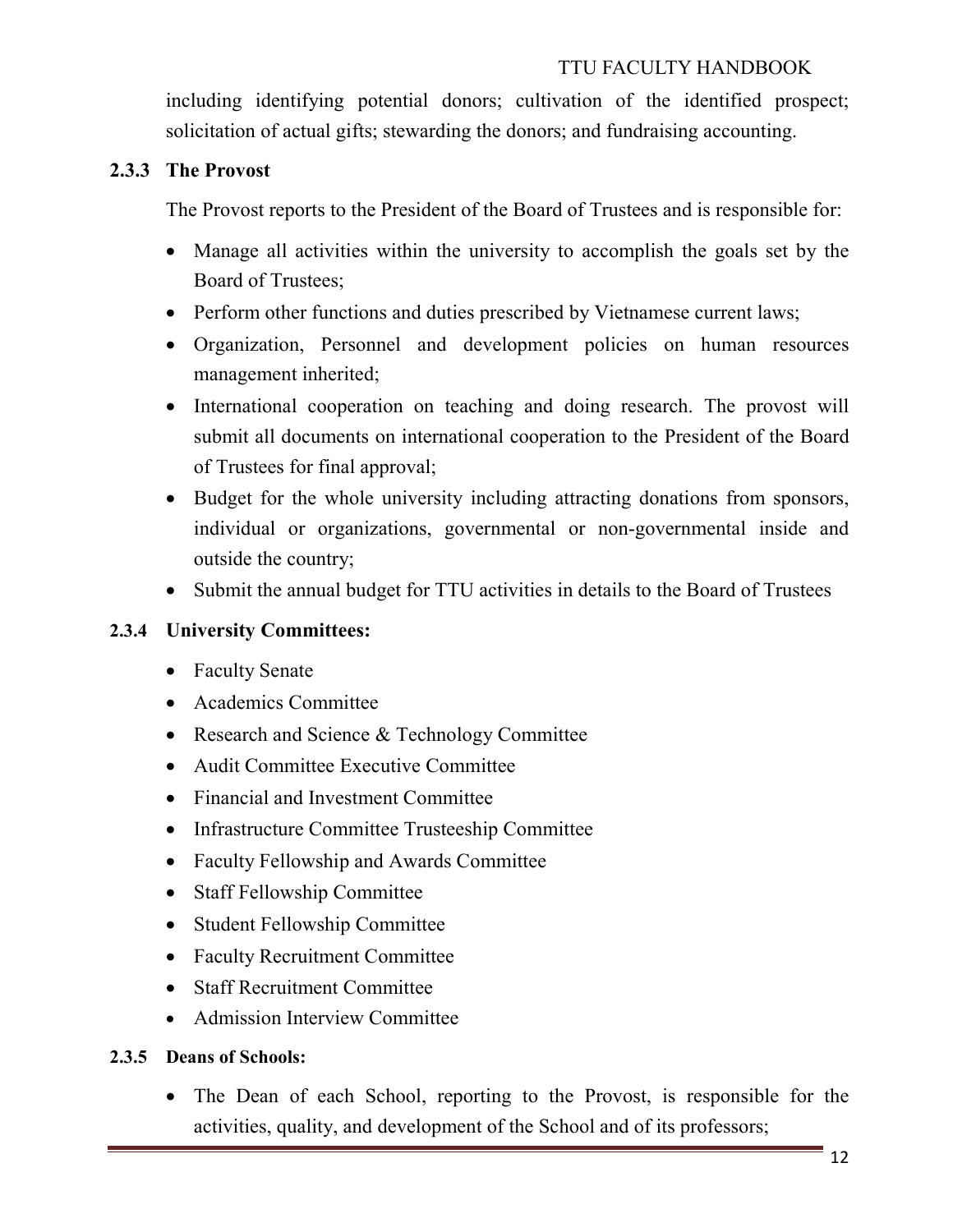- The Dean of the School is the directly responsible authority for all matters concerning teaching, consulting, and research. The Dean will consult the department heads and the faculty of the School as appropriate concerning teaching duties, curriculum, academic standards, research expectations, and other academic matters;
- The Dean manages the budget of each school, within university financial management guidelines. The Board of Trustees and the Provost determines the budget allocation for each School;
- The Dean, in consultation with the department heads and the faculty, will propose to the Provost as part of the annual budget process needs for new faculty positions and for new facilities and other needs;
- The Dean will manage the hiring of new faculty according to university guidelines and policies;
- The Dean is responsible for personnel matters within the School and for conducting annual evaluation for all faculty members, according to a standard and objective procedure (see section VIII below);
- The Dean may not modify the terms of any contract or change conditions of employment for any person or for the School as a whole. This can be done only by the Board of Trustees.
- Build up and develop internal and external relationship within the school, with other schools of the University and other University in the country and all over the world;
- Execute other functions assigned by the Provost.

## **2.3.6 Non-academic departments:**

**2.3.6.1 Accounting: Chief Accountant** is responsible to the Board of Trustees, the Provost and the Vietnamese legal system with respect to:

- Develop and implement university accounting procedures;
- Work with both internal and external auditors during financial and operational audits;
- Work closely with Executive Board and Deans of schools on annual budgets to submit to the Board of Trustees for approval;
- Ensure compliance with Vietnamese national and university policies, regulations and laws.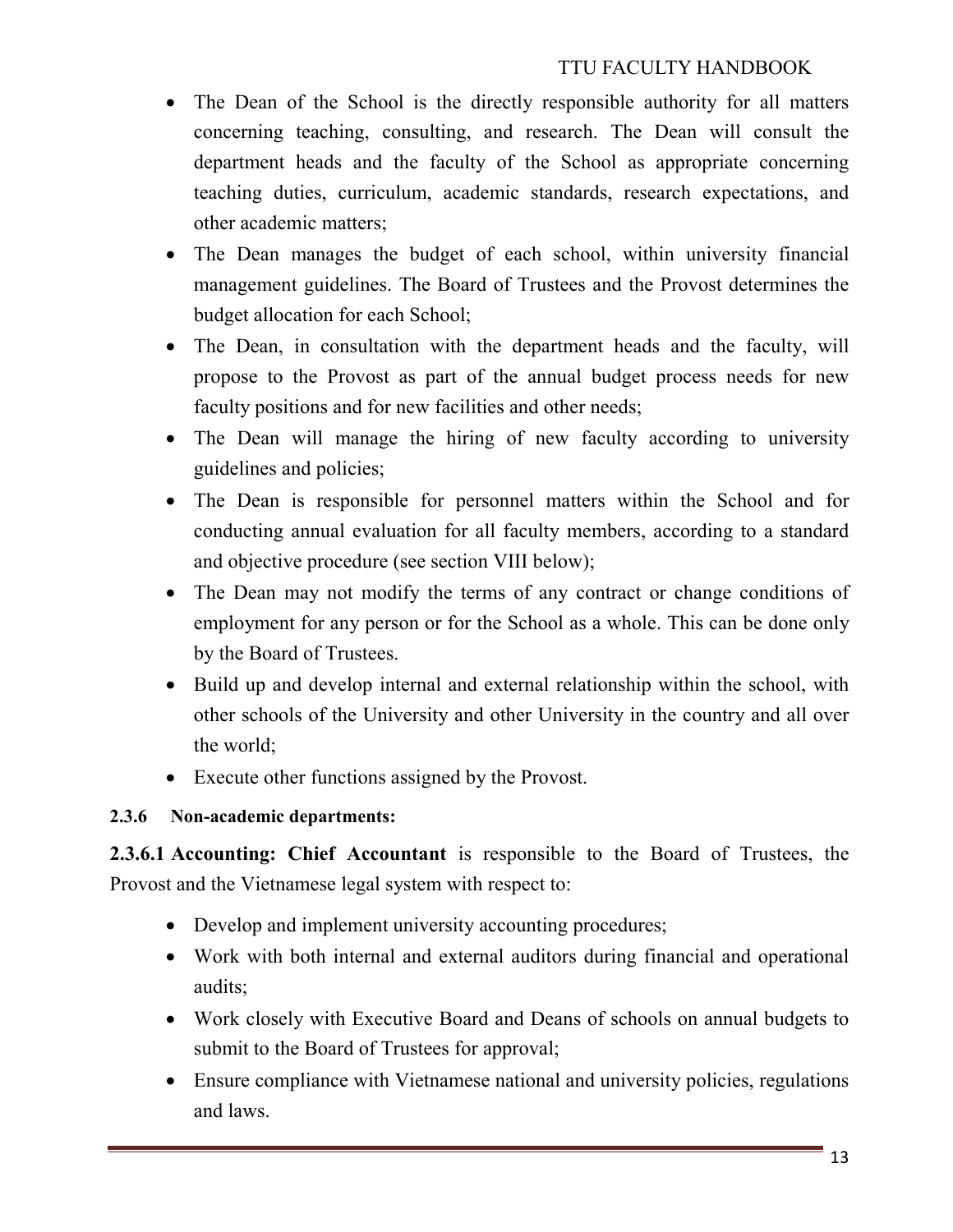- Prepare financial reports as required by the Management Board;
- Prepare statutory accounts and consolidated financial statement to the relevant authority;
- Perform other duties assigned by the Board of Trustees and Provost

# **2.3.6.2 Student Affairs:**

**Manager of Student Affairs** manages all aspects of student life and activities. Manager of Student Affairs' areas of responsibilities include:

- Build up a TTU culture and style for all TTU students: Always put forth the best effort to improve themselves; have their own dreams and try to make their dreams become true; learn how to live in a good manner and live for the community;
- Organize and implement student activities on learning and practicing; music and sports; community activities; participate in regional, national and international programs;
- Support students to participate in career orientation activities; out-of-class activities; study visits; etc.;
- Seek external funding, sponsors, and donations for student activities;
- Submit annual budget for student affairs to the Board of Trustees;
- Perform other duties assigned by the Provost.
- **2.3.6.3 . Data center: Chief Information Officer** (CIO) oversees the installation and functioning of the university's IT system and its usefulness and availability to students, faculty, and staff.

## **2.3.6.4. Administration and Human Resources Department**

**Manager of Administration and Human Resources (MAHR**) is responsible for all admin and HR activities in Tan Tao University.

- **Deputy Manager of HR**: is responsible to:
	- Human Resources Management policy for TTU;
	- Perform all activities related to recruitment, salary, contract, and other relevant matters in compliance with current Vietnamese laws and TTU policy and procedure;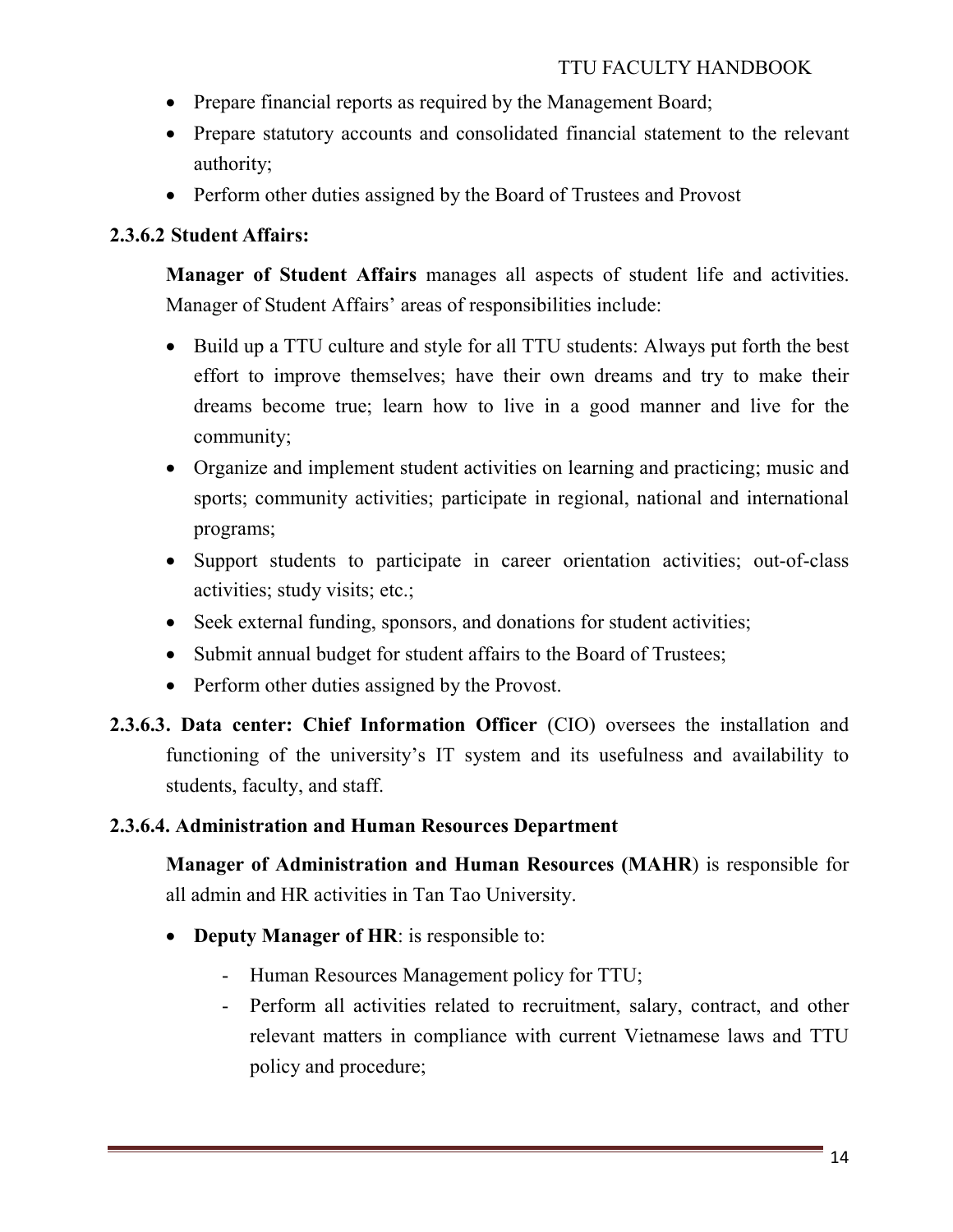- Report to the Board of Trustees and the Executive Board (called Management Board in general) all the changes about Education and Training from the government;
- Advise the Board of Trustees and the Provost the advanced policy and measures which are consistent with the criteria of the US Accreditation Agents to bring TTU to become the first Vietnamese university to be recognized by the Council for Higher Education Accreditation of the United States of America by 2017 the latest;
- Perform other functions related to HR management assigned by the Board of Trustees and the Provost.
- **Deputy Manager of Admin:** is responsible to:
	- Incoming and outgoing administrative documents;
	- Organizing and managing all facilities, equipment and infrastructure of TTU;
	- Building, strengthening and implementing all admin procedures and policy at TTU;
	- Organizing and welcoming all guests visiting TTU;
	- Perform other duties assigned by the Board of Trustees and the Provost.
- **Deputy Manager of Infrastructure and Facility** is responsible to:
	- Manage all facilities and equipment within the university including teaching facilities, transportations, assets, infrastructures of TTU and make sure they are all in good conditions;
	- Together with the accounting department to inventory all assets periodically;
	- Manage the dormitory in compliance with Dormitory policy and make sure it in good conditions for students;
	- Build up the policy to manage all facilities and equipment at TTU and submit to the Provost for approval;
	- Maintain the entire university campus, including the student dormitory in clean and organized conditions;

## **2.3.6.5 TTU Library:**

• **Director of the TTU Library:** The Director of the Library is responsible for supervision and training of library staff, acquisitions, access to research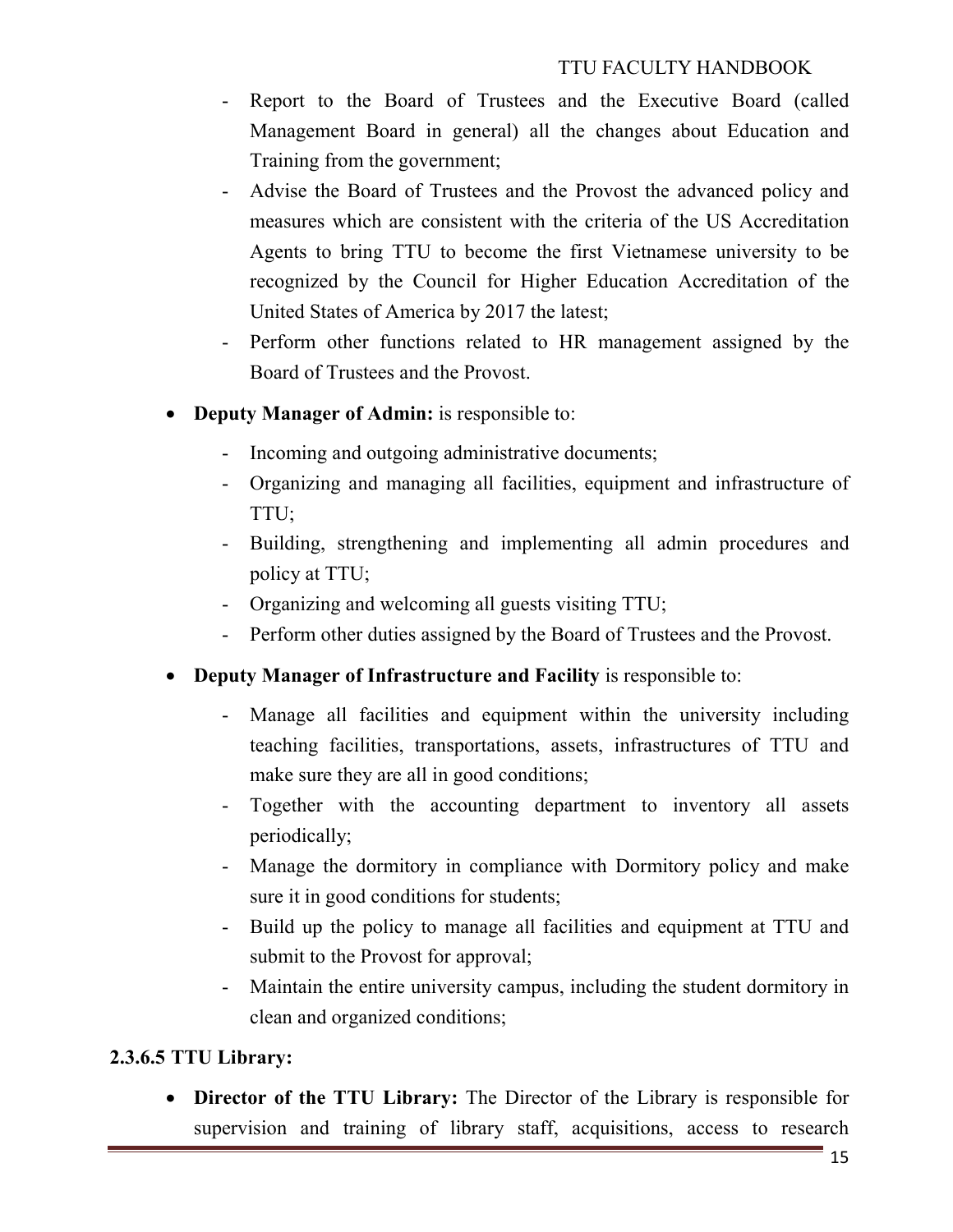materials online and in print to meet the needs of faculty and students, and education for faculty and students in the use of the Library including electronic access and resources.

- **Librarian of the Admin Library:** is responsible to:
	- Establish and implement library and information policies and procedures;
	- Manage all materials at Admin library including books, periodicals, articles, and audiovisual materials on particular subjects in good conditions.
	- Train library users to effectively access on-line and printed materials;
	- Work with Admin and Accounting departments to maintain inventories, compile statistics quarterly and annually;
	- Based on the recommendations from each school to build up a general budget to make sure the library have enough books to serve all faculty and students;
	- To follow copyrights and reserve policies for all books and other materials at TTU Library;

# **2.3.6.6 Research Centers:**

- **i. The Center for Applied Research:**
- **ii. The Center for Languages Training** will assist in the training of English teachers and the upgrading of language instruction in Long An Province.
- **iii. The Center for Climate Change and Economic Development** will study the effects of climate change on the economic activity of the Mekong Delta region and the livelihood of its citizens.
- **iv. The high quality and hi-tech Agriculture Application Research Center** will undertake research studies and projects concerning agricultural development in Long An Province and the Mekong Delta region.
- **v. Other Centers** will be established as appropriate. Deans and Faculty members are invited to exercise initiative in proposals and planning.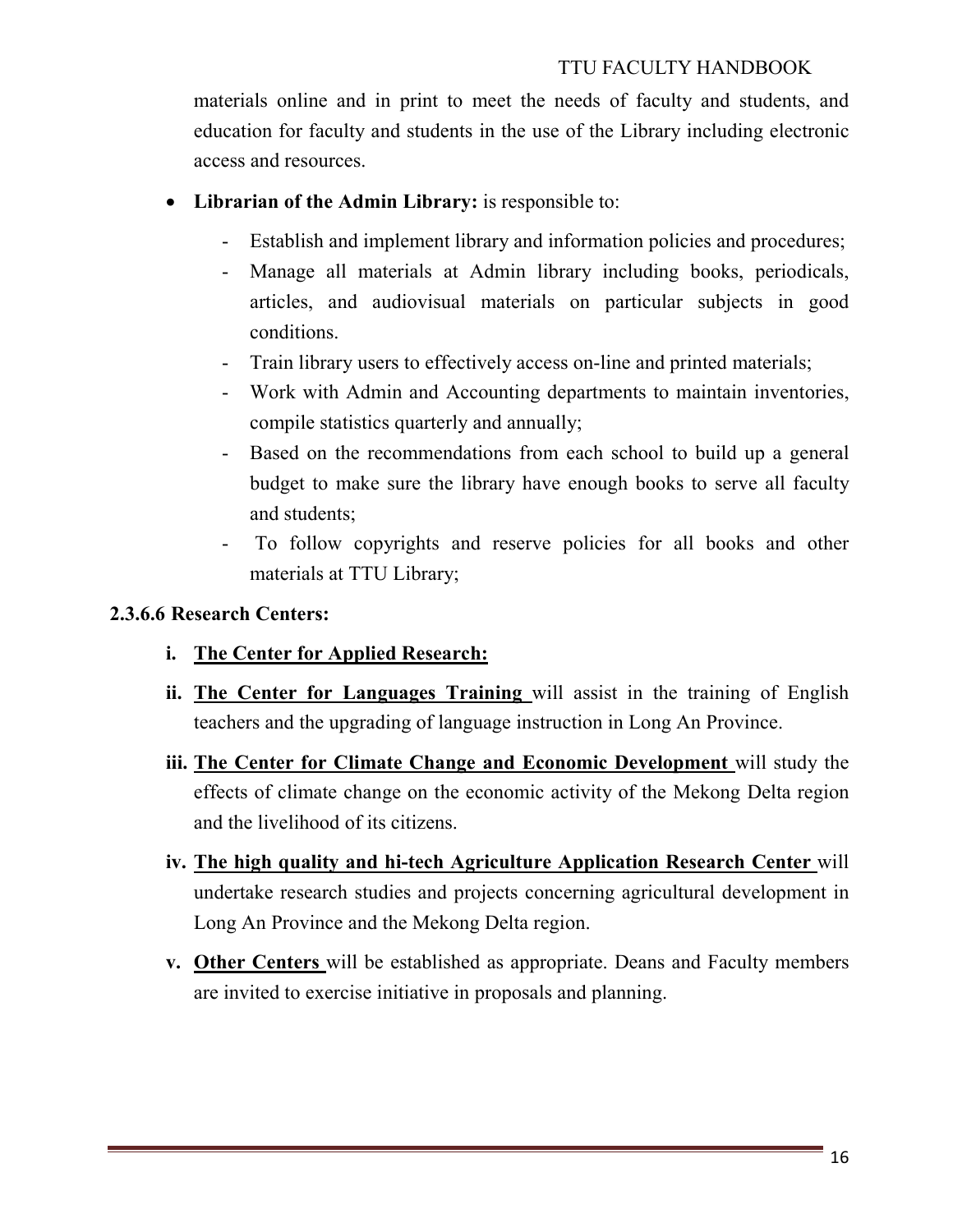# **III- CONTRACTS, APPOINTMENTS, AND CONDITIONS OF EMPLOYMENT**

#### **3.1 Probation Period**

- **3.1.1.** Based on the Vietnamese Labor Law, all new faculty candidates will sign a probation agreement with TTU before starting full time employment. The probation time is 02 months. During this time, the faculty member gets 80% of the full regular salary as stated in the contract.
- **3.1.2.** After 02 months of probation, if the faculty candidate meets all requirements from TTU, the both sides will sign an official contract.
- **3.1.3.** 07 days before the probation period finishes, the Dean/department head or line manager will submit the Evaluation form of the probation time to Human Resources Department and propose to sign an official contract with that faculty candidate. If no Evaluation form sent to the Human Resources when the probation time finishes, the Human Resources Department will not prepare contract for that instructor. In this case, the Dean/department head will be responsible for any issue that arises.

#### **3.2 Duration of Employment & Tenure**

- **3.2.1.** Initial contracts are for three years, dated from July 1 of the first academic year of employment. During the first three-year contract, continuation beyond the first year is subject to a satisfactory performance during the first year in teaching and research.
- **3.2.2.** Detail of Contract renewal will be found in Chapter VIII of this Handbook;
- **3.2.3**. Tan Tao University does not award tenure.

#### **3.3 Licenses for Faculty**

- **3.3.1.** Work permit, Residence card/Visa (applicable for faculty members who do not hold a Vietnamese passport):
	- Tan Tao University covers the cost for a work permit. Faculty members are responsible for providing all necessary documents for the Human Resources department within 01 month since he/she first arrives at TTU. The faculty member must pay out of pocket for residence card/visa cost. The Human Resources department will support with regulations guidance if needed;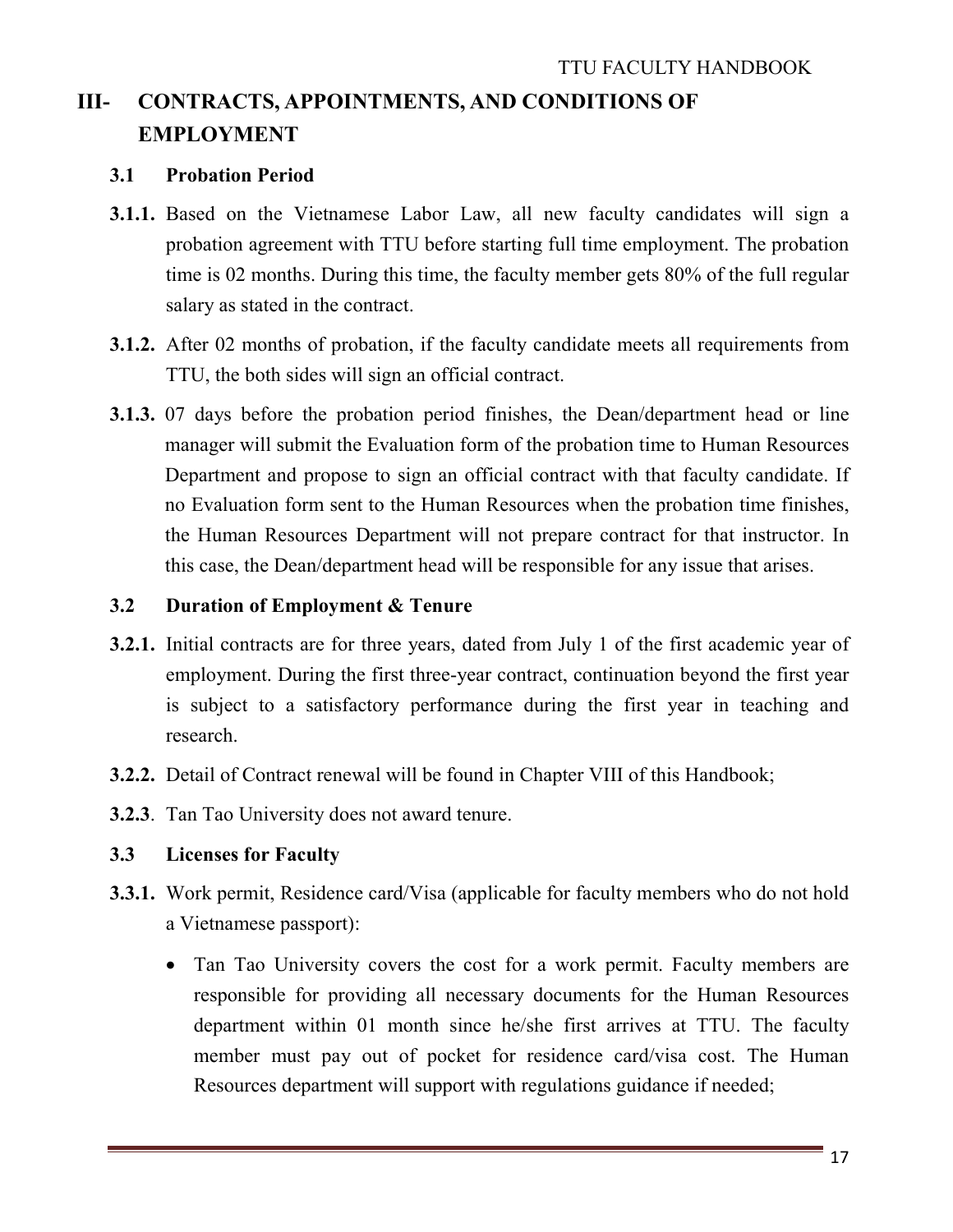- Work permit and residence card will be sent within 24 hours to the Human Resources Department as soon as the faculty member finishes his/her contract with TTU. The Human Resources department then returns to the Department of Immigration of Long An with the notice that the licenses are no longer in use. The instructor will then be responsible to the Vietnamese law for his/her immigration status.
- 3.3.2. Teaching Certificate (For faculty members who are Vietnamese nationals)
	- As required by MOET, all faculty members who have not graduated from Pedagogical University must have teaching certificate to be able to teach at universities;
	- The faculty member is responsible to provide teaching certificate within 03 months starting faculty's first working day at TTU.

## **3.4 Faculty Rank**

**3.4.1.** Tan Tao University follows the system of faculty ranks prescribed in Vietnam. Professors who come with rank awarded elsewhere may keep that rank in Vietnam;

## **3.4.2. Teaching Ranks:**

- **3.4.2.1** In Vietnam, according to MOET, professors have the rank of Teaching Assistant, Lecturer, Senior Lecturer, Associate Professor, or Professor. Universities may award the rank of Teaching Assistant, Lecturer. Titles of Senior Lecturer, Associate Professor and Professor are awarded by a national board responsible for academic standards;
- **3.4.2.2** Normally, at TTU, an instructor with a doctorate and two years or more of teaching and research experience will be appointed as Senior Lecturer. Instructor with a Masters degree and significant lengthy successful teaching and research and professional experience may also be Senior Lecturer. New Ph.D.'s and those with a Masters degree will normally have the rank of Teaching Assistant or Lecturer based on the recommendation from the Dean of the School with approval from Provost;
- **3.4.2.3** Promotion in rank within TTU, from Teaching Assistant to Lecturer, will be made by the Provost on the recommendation of the Dean of the School;
- **3.4.2.4** Criteria for faculty of TTU to submit proposal for the rank of Senior Lecturer, Associate Professor or Professor to the national board: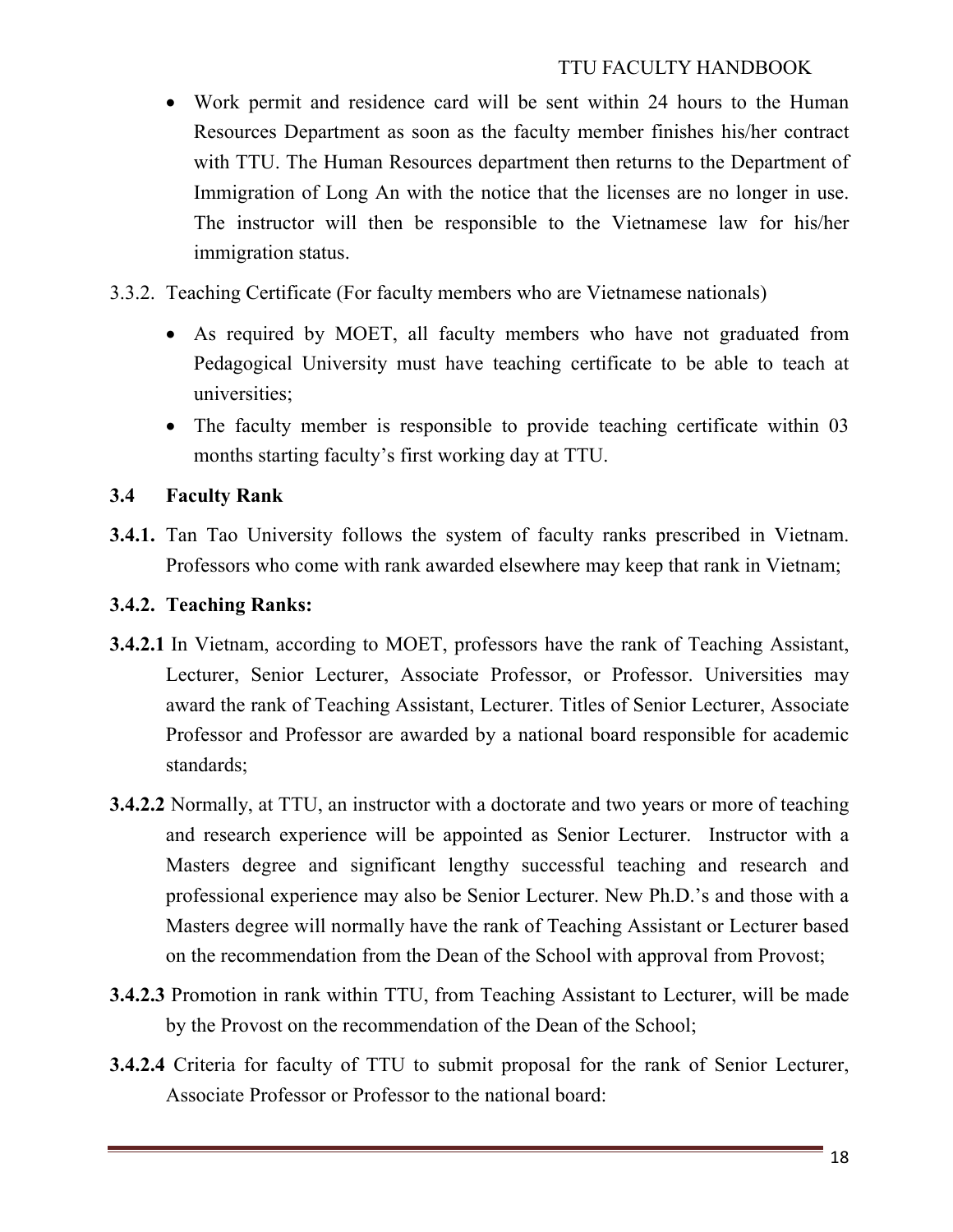- meet all criteria needed by the regulation of the national board for academic standards;
- have excellent teaching and research evaluation;
- have long-term commitment to TTU;
- have high quality papers in prestigious publications worldwide;
- attain prestigious awards.
- **3.4.2.5** Members of the faculty with credentials sufficient for serious consideration as Senior Lecturer, Associate Professor or Professor will apply to the national board. In this case, the application must be approved by the Provost. TTU will make every effort to ensure that faculty receives the consideration and rank that they deserve.

## **Other teaching ranks**

Part-time Appointments, Visiting Appointments and Adjunct Appointments. These appointments are extended to the faculty members from other institutions whose scholarly or professional activities enrich and complement TTU programs and interests. Term of the appointment must be specified in the provost's official offer letter. Part-time, Adjunct and Visiting carry no voting rights at faculty meetings**.**

#### **2.4.3 Research Ranks**

Tan Tao University provides research ranks of Research Fellow, Senior Faculy Fellow, and Distinguished Faculty Fellow.

Research faculty are supported entirely from the external research funds. They carry no classroom teaching commitment.

The research faculty appointments are made for a specific period of time, usually no less than three nor more than five years. Renewals of appointments are contingent upon satisfactory performance as determined by the members of the center, institute, laboratory, or department as appropriate. A faculty fellow must be considered for promotion to senior faculty fellow before the end of the sixth year in rank. An unfavorable review is followed by a one year terminal appointment. However, all renewals and continuing service are contingent upon availability of the external research funds.

#### **DUTIES**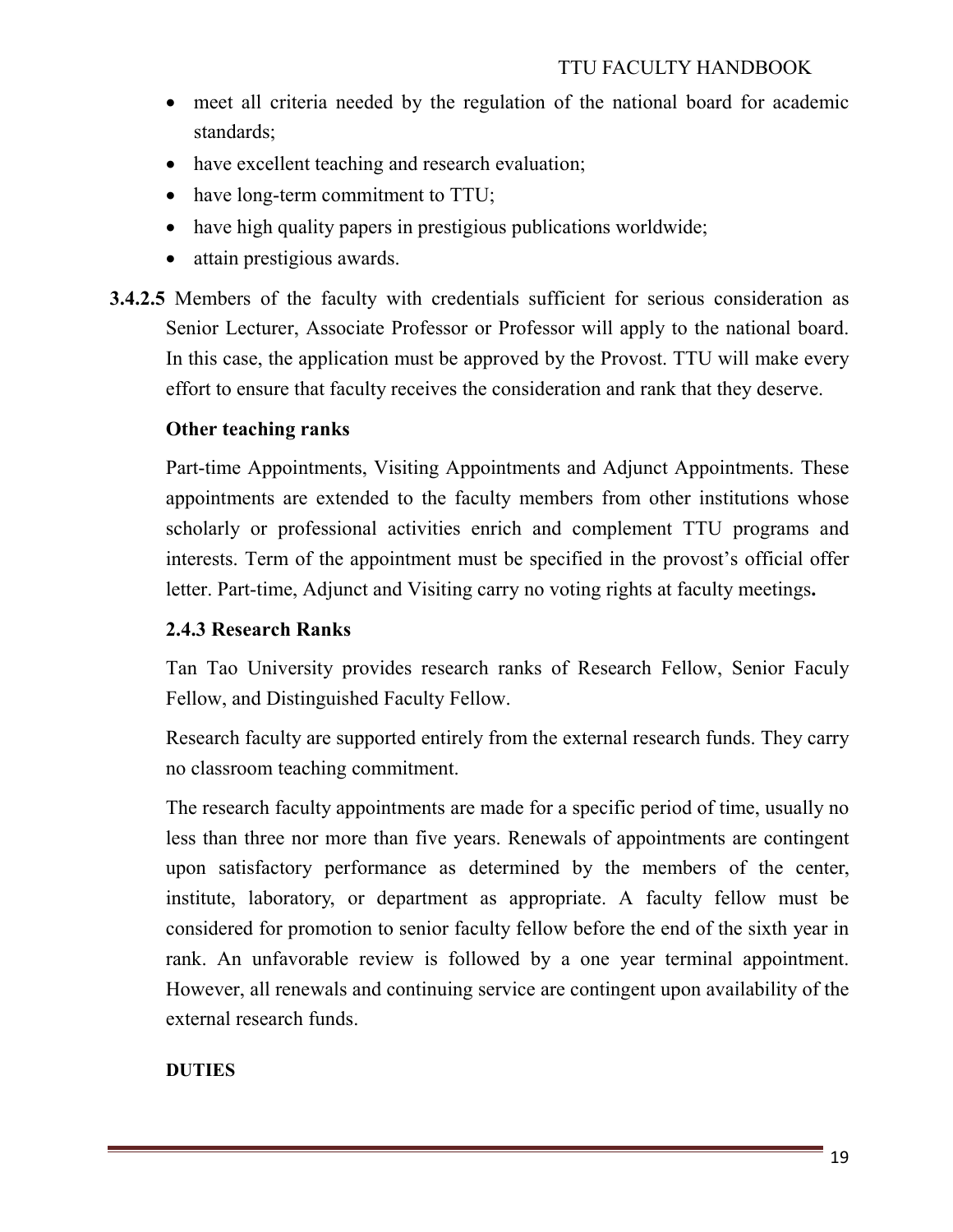A. Research. The principal duty of a research faculty member is to conduct research related to the academic program of the department, center, institute, or laboratory in which the appointment is made. The research program may involve students, research associates, other faculty, and staff in addition to the personal efforts of the research faculty member, and may be conducted either on or off campus, as dictated by the nature of the research.

B. Research Funds. Individual research faculty members are responsible for securing external funding to support their research program. Research faculty of all ranks may serve as principal investigators on research funding proposals, which are subject to the usual review and approval by the appropriate center or institute or laboratory director, department head and University administration.

C. Supervision of Student Research. Research faculty may direct theses and/or chair committees, as appropriate, for undergraduate and graduate research projects subject to the usual department approval; they may also serve on thesis committees for other advanced degree candidates in accordance with University policy on graduate studies.

D. Teaching. Although classroom teaching is not required of research faculty, from time to time a research faculty member may teach a course at the graduate or undergraduate level. In such cases, a temporary appointment as lecturer must be made in addition to the research faculty appointment. University compensation for such teaching duties will be arranged on a case-by-case basis.

E. University Service. While research faculty are not required to serve on University standing committees, they are eligible to serve in such positions subject to any constraints placed by the funding agencies. Research faculty are not eligible to serve on the University Council. They are, however, entitled to attend department and University faculty meetings and to vote on matters arising therein except those pertaining to exclusively undergraduate curriculum and affairs.

- **3.5 Salary**
- **3.5.1 Salary**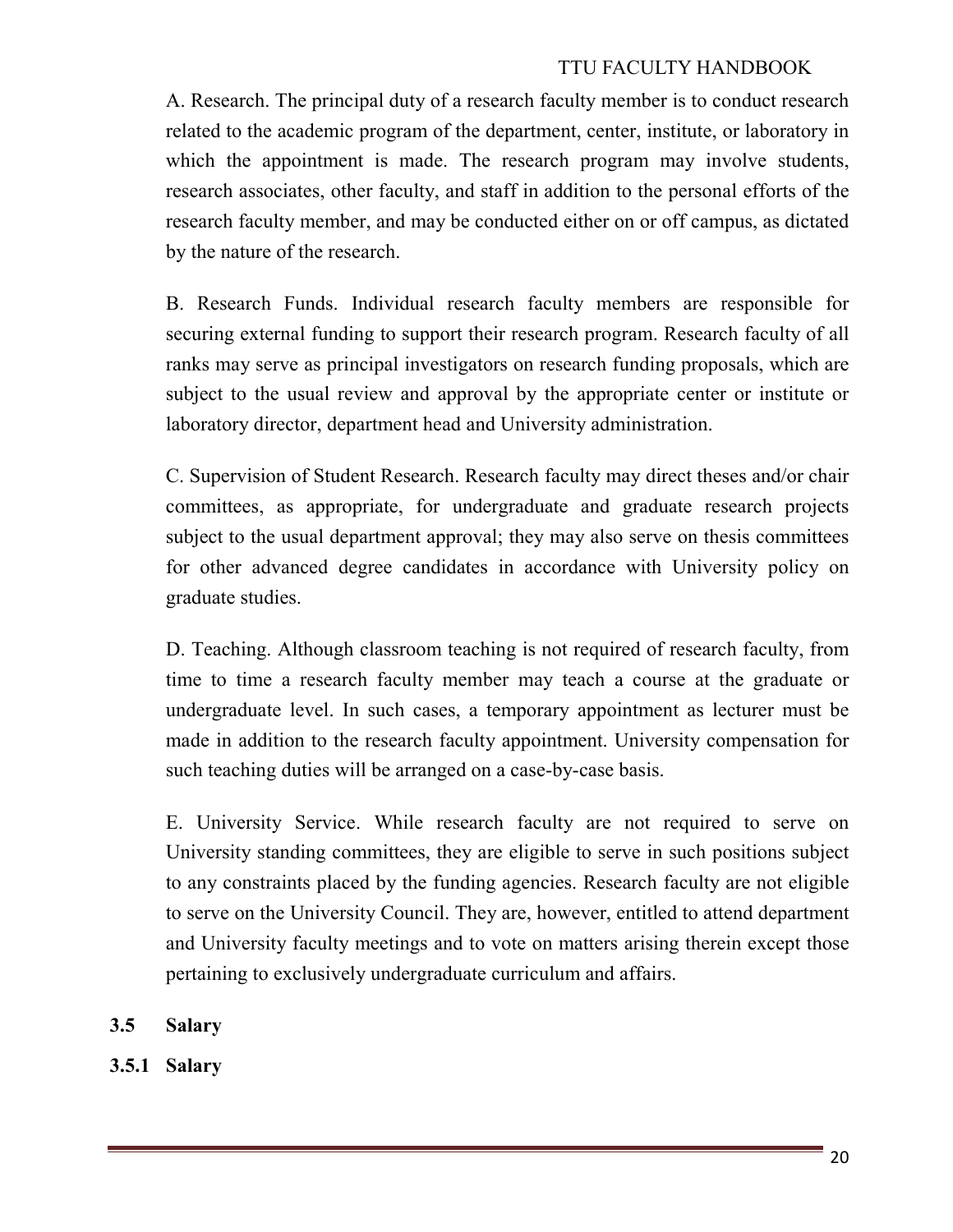- Salary is paid monthly, on the first business day of the following month. If the first day of the month is on Saturday or Sunday, the payday will be the following Monday;
- Salary is paid in Vietnamese Dong (VND). It is deposited directly to the faculty member's bank account at Navibank Vietnam, which may be established at any bank. The amount paid will be the amount of the salary in US dollars, converted to VND at the then prevailing exchange rate at Vietcombank on the payday;
- From July 2012, to encourage the faculty to live nearby campus for convenience, TTU offers 50% rent payment for faculty members who stay at places appointed by TTU. TTU will not pay in cash but deducts from the rent of the faculty at the end of the month. Faculty members who do not stay at the appointed place will not get this offer, except the special case approved by the Board of Trustees;
- Vietnamese income tax will be deducted from gross compensation. TTU will on behalf of the faculty pay tax to the taxation department;
- Each member of the faculty will receive each month a statement of gross compensation earned, tax and other deductions, and net pay by the 30th of each month and sent by the Deputy Manager of Human Resources.

# **3.5.2 Timesheet**

- Timesheet will be prepared by the Deans of the Schools/or department heads with the TTU timesheet format. The Deans/department head will send the timesheet with their signature to the Human Resources department on the 21st monthly.
- The timesheet must be transparent and truthful.

## **3.5.3 Allowance**

Other allowance will be made based on the different position the faculty may take and on the actual working time for the position. Allowance is paid with salary monthly.

## **3.6 Salary Adjustments**

**3.6.1.** Salary will be reviewed each year by the Board of Trustees. Adjustments will be made starting July 1 of each year (the start of the university fiscal year).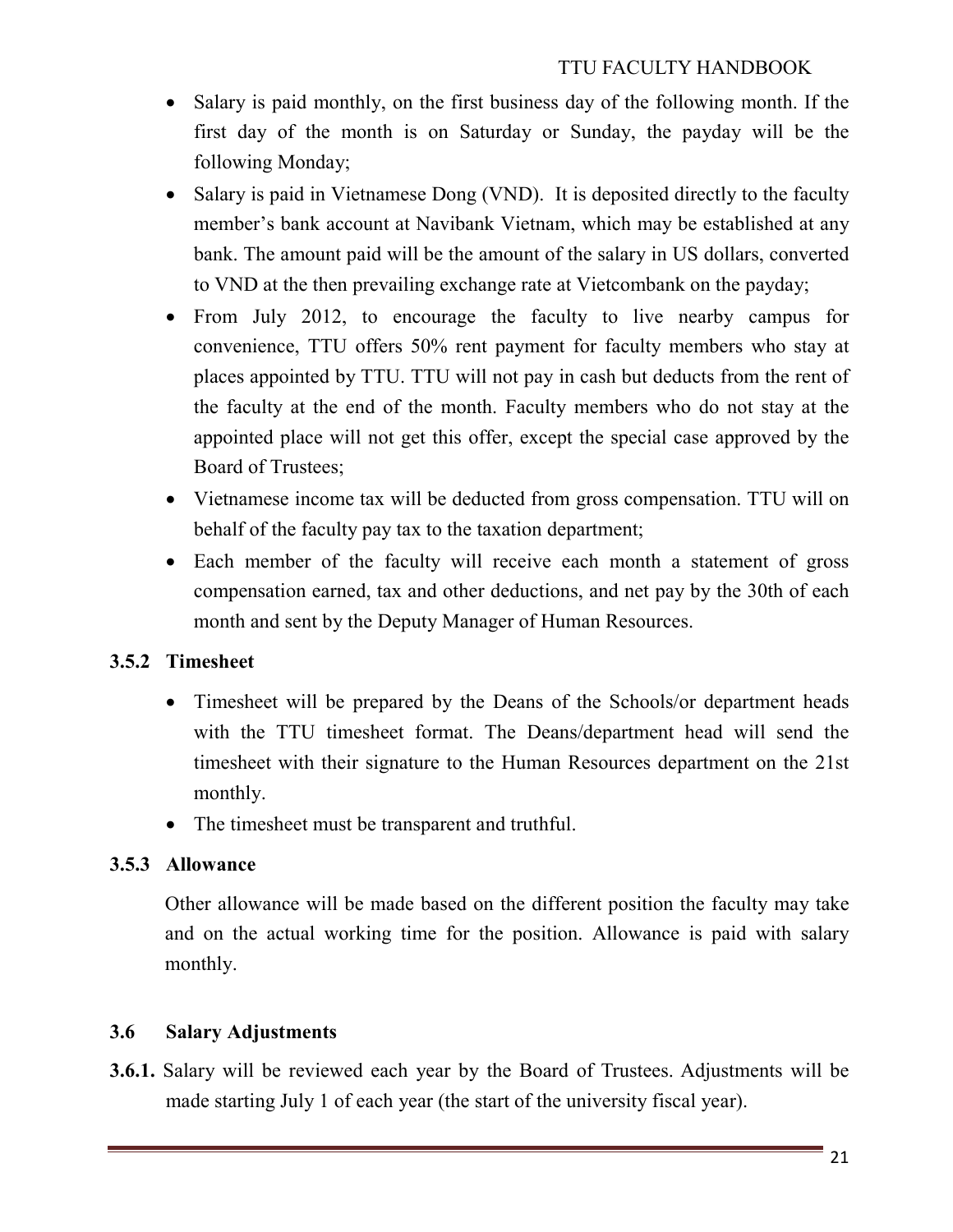**3.6.2.** Adjustments will depend on evaluation of the individual faculty member's performance in teaching, research, and university service. Adjustments may also depend on the financial condition of the university.

#### **3.7 Social Insurance, Health Care and other Insurance**

- **3.7.1.** Foreign faculty: TTU will provide health care insurance to all foreign faculty members according to Vietnamese law and health care beside the government system but not exceeding \$1,000/ a year. In case the insurance company refuses to fully cover because of the age limit, or preexisting illness, TTU will then reimburse \$1,000 (subtract the insurance cost paid according to Vietnamese law). The faculty member will therefore be responsible for their own health care.
- **3.7.2.** For Vietnamese faculty, TTU will pay insurance based on the official contracts between the two parties and comply with Vietnamese laws. The insurance should include social insurance, health insurance and unemployment insurance.

#### **3.8 Travel Expenses**

#### **3.8.1 Home country annual allowance**

Foreign faculty members who finish 12 month contract will be reimbursed for the actual cost of airfare, up to \$1,500, for one round trip each year from and to their country of origin. Reimbursement will be made upon presentation of receipts. This benefit may not be used for travel to other countries.

Fees for visas and other necessary documents are the responsibility of the faculty member.

## **3.8.2 Business travel expenses**

See the Appendix A: *Internal Expenditure Policy*

## **3.9 Transportation**

- **3.9.1.** From 01/01/2012 to 31/08/2012: Faculty who live in Ho Chi Minh City may use the university van, which leaves from a central location each morning around 6:30 AM and returns each afternoon leaving campus at 4:50 PM.
- **3.9.2.** From 01/09/2012, TTU will not provide daily transportation for the faculty.
- **3.9.3.** For those living on campus, transportation to Ho Chi Minh City is provided on the weekends. The bus will leave from Tan Duc Star at 9:00 AM in the morning and back from Ho Chi Minh City at 5:00 PM in the afternoon.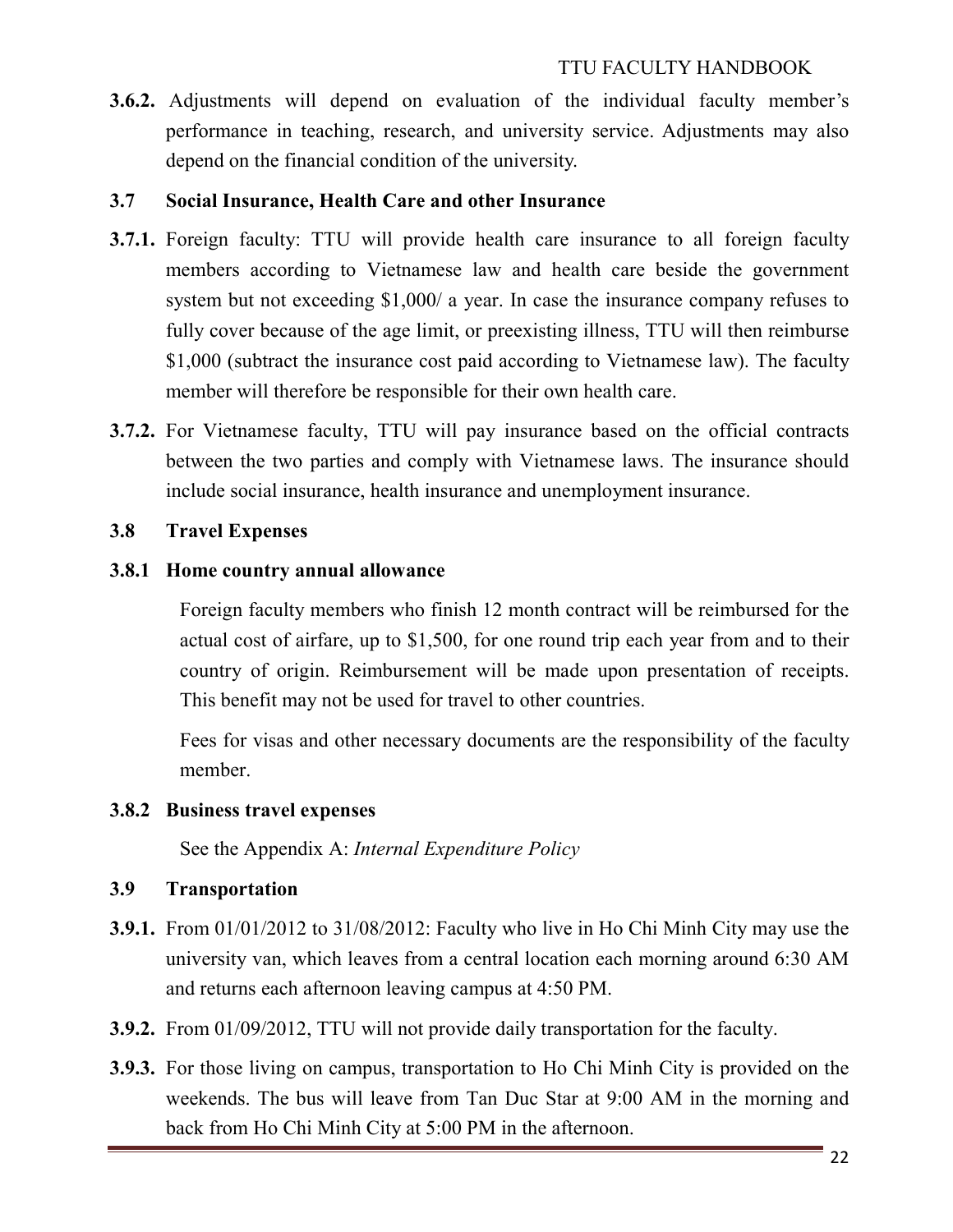# **3.10 National Holidays**

Official national holidays according to labor laws (10 days per year)

| New year           | :1 day (January $1st$ )                         |
|--------------------|-------------------------------------------------|
| Lunar new year     | :4 days (last day of the lunar year             |
|                    | and first 3 days of the new lunar year)         |
| Hung King memorial | : 1 day (March $10^{th}$ of the lunar calendar) |
| Unification day    | : 1 day (April $30th$ )                         |
| Labor day          | : 1 day (May $1st$ )                            |
| National day       | : 1 day (Sept. $2^{nd}$ )                       |
| Christmas          | : 1 day (Dec. $25^{th}$ )                       |

If one of the above-stated holidays coincides with a weekly non-working day, the employee is entitled to observe the holiday on the following day.

## **3.11 Summer Research and Leave Time**

#### **3.11.1. Summer research and annual leave:**

- All faculty members serve on a twelve month contract. Full time faculty accrue two days of paid leave per month (24 days a year), but may not take leave during the first six months.
- The faculty member shall book their annual leave for the following year no later than 31st of December. He/she needs to make sure their annual leave will not affect class schedule, the admission plan and opening of the new school year. Therefore, he/she is encouraged to take annual leave during summer time.
- Faculty members may not take leave in July each year (the admission time of university), except agreement from the Provost.
- The Human Resources department will send out the final leave schedule of all faculty members by end of January the latest with the approval from the Provost/Dean of school.
- During summer time, Faculty members may pursue research away from campus during the summer when classes are not in session. This requires a research proposal approved by the dean and a research report. In necessary situations, the faculty is required to be at the school if required by the Management Board. Authorized absences must be approved by the Provost.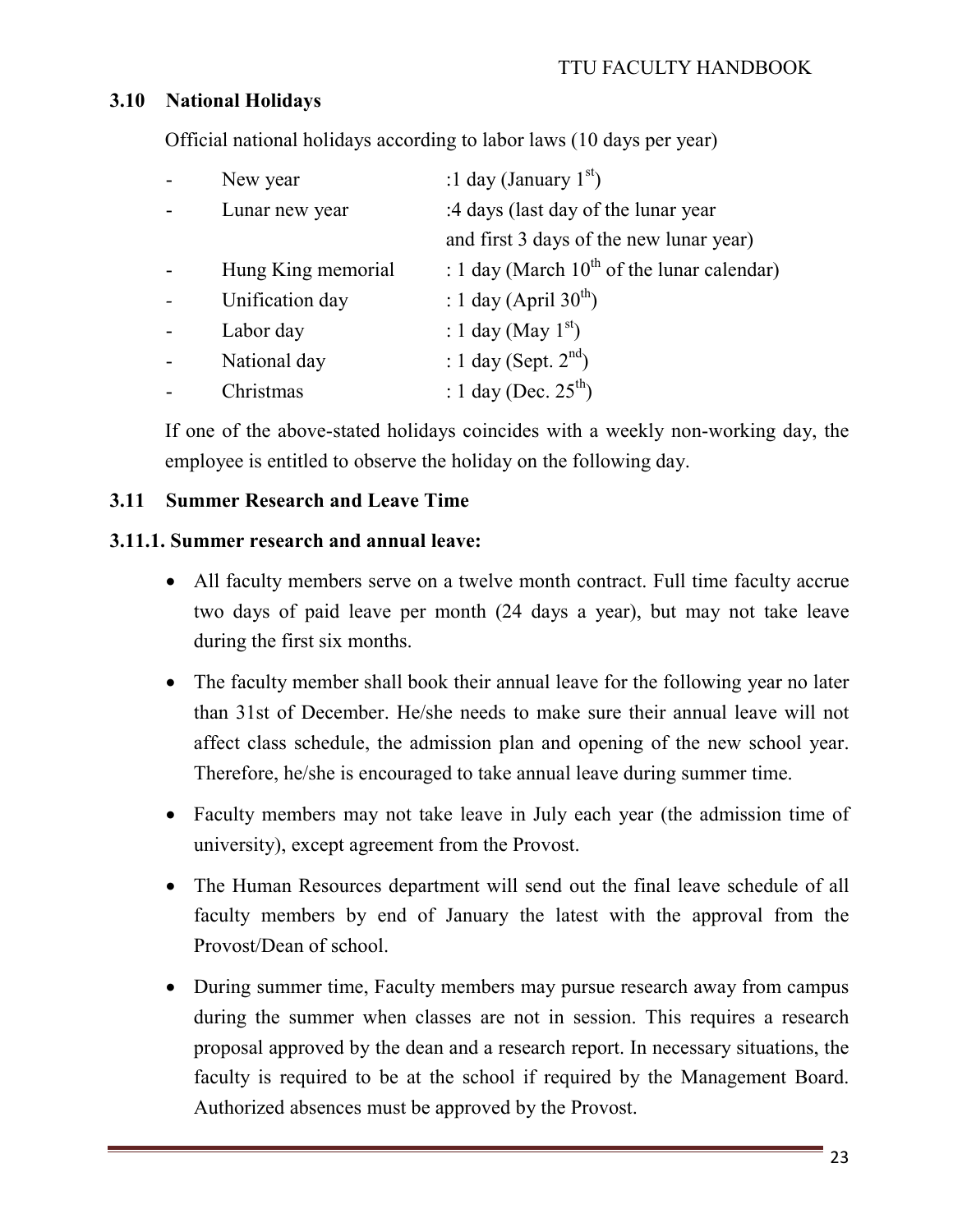- For those whose annual leave is booked, he/she should fill in the annual leave form to submit to the dean of school or department head at least 03 days before taking leave.
- For unexpected leave, he/she shall talk directly to the department head/dean to make sure the leave will not affect the class schedule.
- Faculty members may be asked to postpone their planned annual leave for special reasons when needed by the university.
- Un-used annual leave of no more than 05 days can be accumulated to the following year. The un-used annual leave last year will be invalid after 2 months of the new year. Annual leave cannot be converted into salary.

#### **3.11.2. Personal leave**

# **The faculty is entitled to paid leave for personal reasons in the following circumstances:**

- 1- Marriage (self): three days;
- 2- Marriage of his/her children: one day;

3- Death of a parent (including parent of the husband or the wife), death of spouse, death of a son or a daughter: 3 days.

- Sick leave: In case of sick leave, the faculty member shall submit an official certification from the hospital. On the first day of sick leave, the faculty himself or his/her sponsor shall call in-sick before 9:00 am. When coming back to work, the faculty shall fill in the sick leave form to send to HR department. Sick leave will be paid in compliance with Health Insurance policy (for Vietnamese faculty only). If no certification from the hospital is shown, the sick leave is deducted from the annual leave (if left) or counted as unpaid leave.
- All other sick leave or accident which lasts longer than 15 days shall be treated according to Vietnamese law.
- Faculty members who want to take leave for personal reasons shall fill in the form in advance based on the period of leave. This article does not apply for funeral circumstance, however a notice before 9:00 am should be sent to the department head/dean. If no form sent out to the HR department, the leave will be deducted from annual leave (if left) or counted as unpaid leave.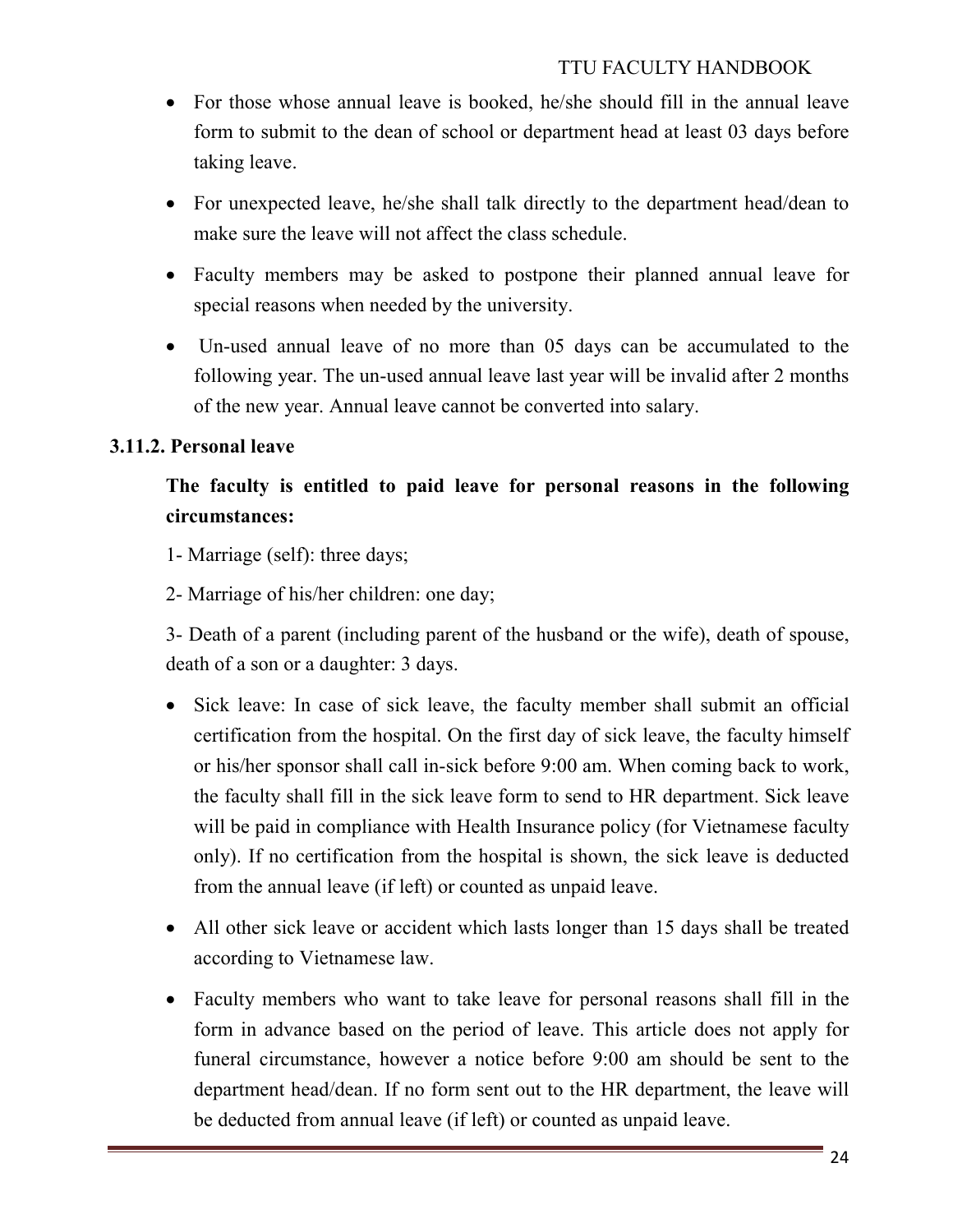## **Unpaid leave:**

- All other leave time which is not mentioned above is unpaid leave. The faculty member shall ask dean of the school/ department head for permission for leave at least 15 days in advance.
- In special case, the request for unpaid leave can be denied and taken in other time.
- Faculty members with fulltime contract must be present at TTU as required.

#### **3.11.3. Maternal leave:**

According to Vietnamese Labor Law;

#### **3.12 Resignation**

**3.12.1.** Faculty wishing to resign may do so given he/she satisfies the following conditions:

- Faculty shall finish all courses assigned in the academic year, except in cases of emergency, a faculty member may resign, with appropriate notice, at the end of any academic year. Compensation will end with the date of resignation. Except for the most serious emergency reasons, faculty may not leave their teaching and research obligations during the academic year.
- Appropriate notice means sufficient time to refill the position left vacant by the resignation, this means 45 days before the end of the academic year.
- **3.12.2**. When an expat faculty member resigns before the contract ends, he/she shall repay all airfare cost to the university and give back all documents such as work permit and residence card within 24 hours since he/she gets the termination notice.
- **3.12.3**. Faculty member who resigns and does not give enough notice time to the university will have to pay the amount of money equivalent to amount supposed to pay for the total working days of the notice time.

#### **3.13 Benefits for Spouses and Families:**

TTU welcomes the participation of faculty spouses and families in university life. It offers them library privileges, subsidized parking space, spousal seating at commencement, and membership in the Faculty Club. An eligible spouse or an eligible biological or adopted dependent child or step-child under twenty-five (of a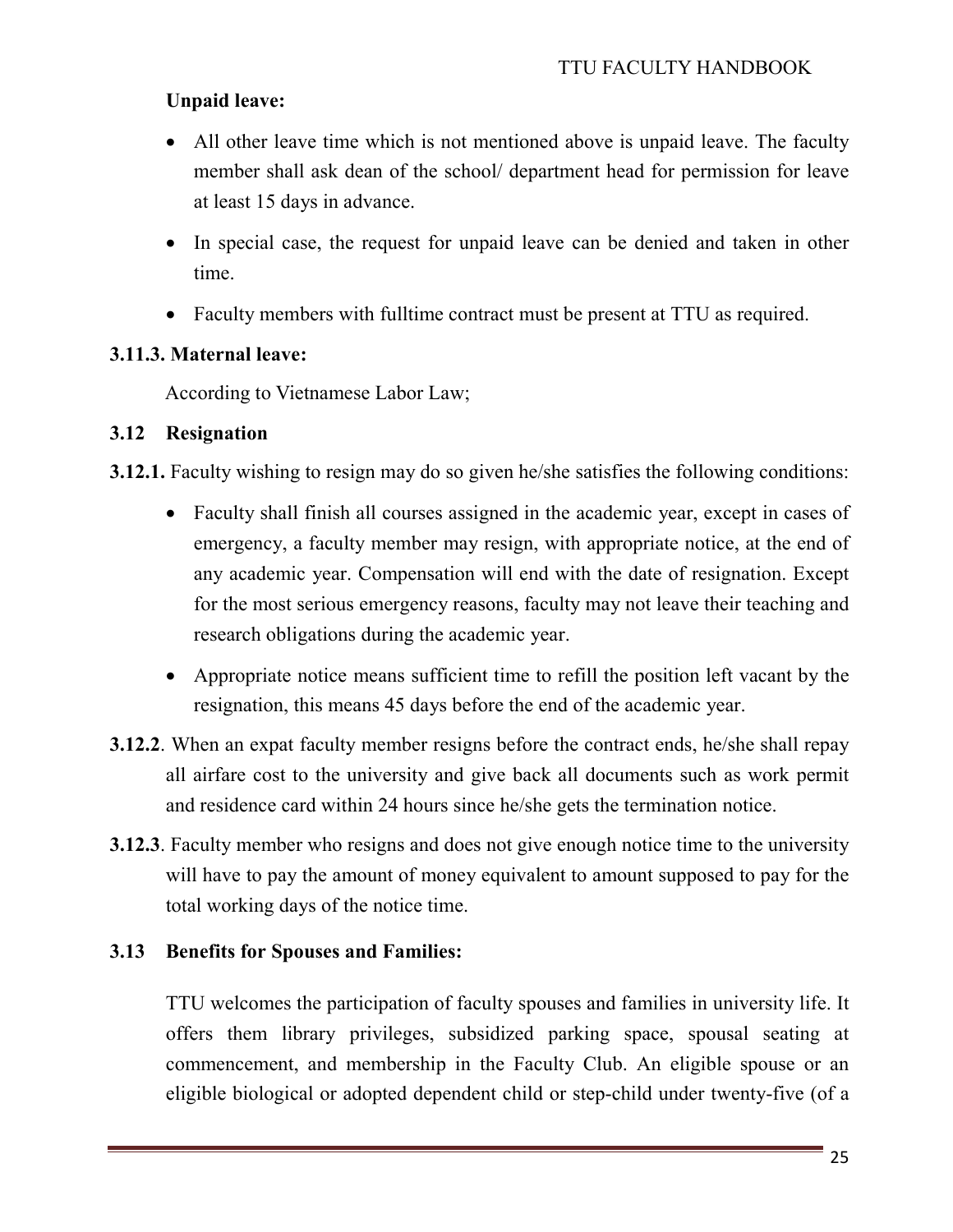faculty member who is eligible for benefits) may apply for tuition remission upon admission or transfer as a full-time student pursuing a first undergraduate degree.

## **Definitions and Eligibility**

The following dependents may be eligible for this benefit:

- a. Spouses and registered domestic partners of TTU Employees and who are seeking their first undergraduate degree, and
- b. Eligible Dependent Children of a TTU Employee

For purposes of this policy, "Eligible Dependent Children" means those who meet each of the following four criteria:

- a. seeking their first undergraduate degree, and
- b. under age 25 at matriculation, and
- c. one of the following:
- the unmarried biological child of the TTU Employee and for whom the TTU Employee is the legally designated parent;
- the unmarried stepchild of the TTU Employee and who is the biological or adopted child of the TTU Employee's current spouse;
- the unmarried legally adopted child of the TTU Employee and for whom the TTU Employee is the legally designated parent; or
- the unmarried biological or adopted child of the TTU Employee's domestic partner (as currently registered under TTU procedures) and for whom the domestic partner is the legally designated parent, and

d. a dependent of the TTU Employee at the time the benefit is awarded and for any previous three years during the child's life. A child is considered a dependent when at least one of the following statements is true:

- the child is claimed as the TTU Employee's dependent at least every other year on his/her personal income tax returns, or
- the TTU Employee's household provides more than 50% of the child's financial support, or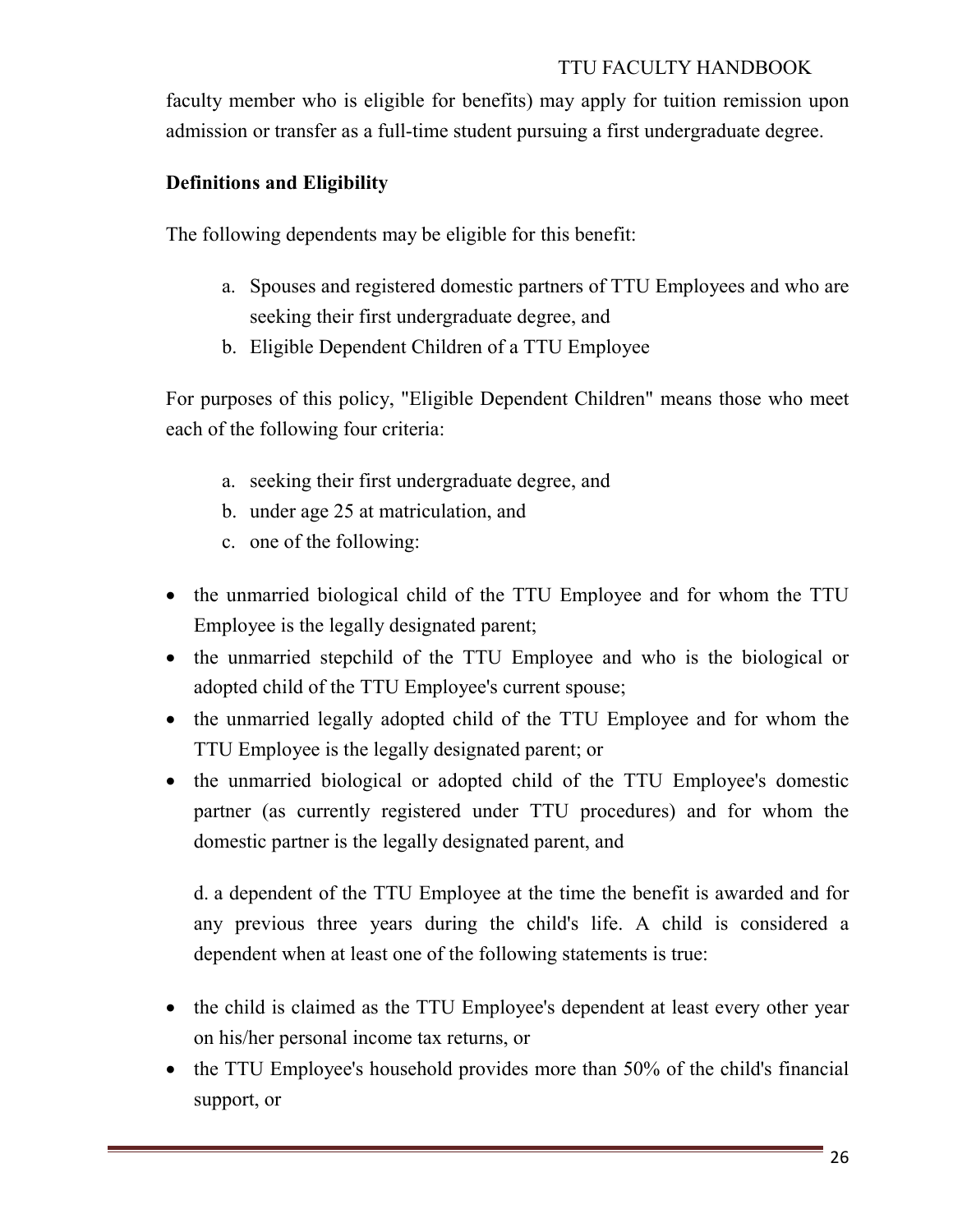• the child lives primarily with the TTU Employee when he/she is not away at school.

The intent of these eligibility criteria is to provide tuition for children in close, longterm child/parent relationships with a TTU Employee. This policy does not attempt to extend the benefit to all possible child/guardian relationships. For example, grandchildren and other children for whom the TTU Employee is a guardian are not eligible.

Upon request, the TTU Employee must provide TTU with proof of relationship, dependency, and/or residency, which may include providing IRS forms, high school enrollment forms or other proof of residency, and birth or marriage certificates.

# **Commencement of Eligibility**

Eligibility begins the first semester following the faculty or staff member's completion of three continuous years of employment in a benefits eligible position at Tan Tao University. The three years of continuous benefits eligible service must be completed by the first day of classes to permit use of the benefit in that semester. Spouses, registered domestic partners, and children continue to be eligible as long as their spouse or parent is employed in a benefits-eligible status at the beginning of each semester and all other eligibility criteria continue to be met.

## **Termination of Service or Eligibility**

Should employment cease (or eligibility for this benefit otherwise cease) during an academic year, the benefit will continue through the end of the semester in which employment or benefits eligibility ceases, and will end immediately thereafter. Dependent children who marry as undergraduates lose eligibility for tuition remission beginning with the semester after the date of their marriage. If a divorce or revocation of domestic partner registration causes a student to lose eligibility, the student loses eligibility for tuition remission beginning with the first semester after the date of the divorce or revocation of domestic partner registration.

## **Use of the Benefit at TTU**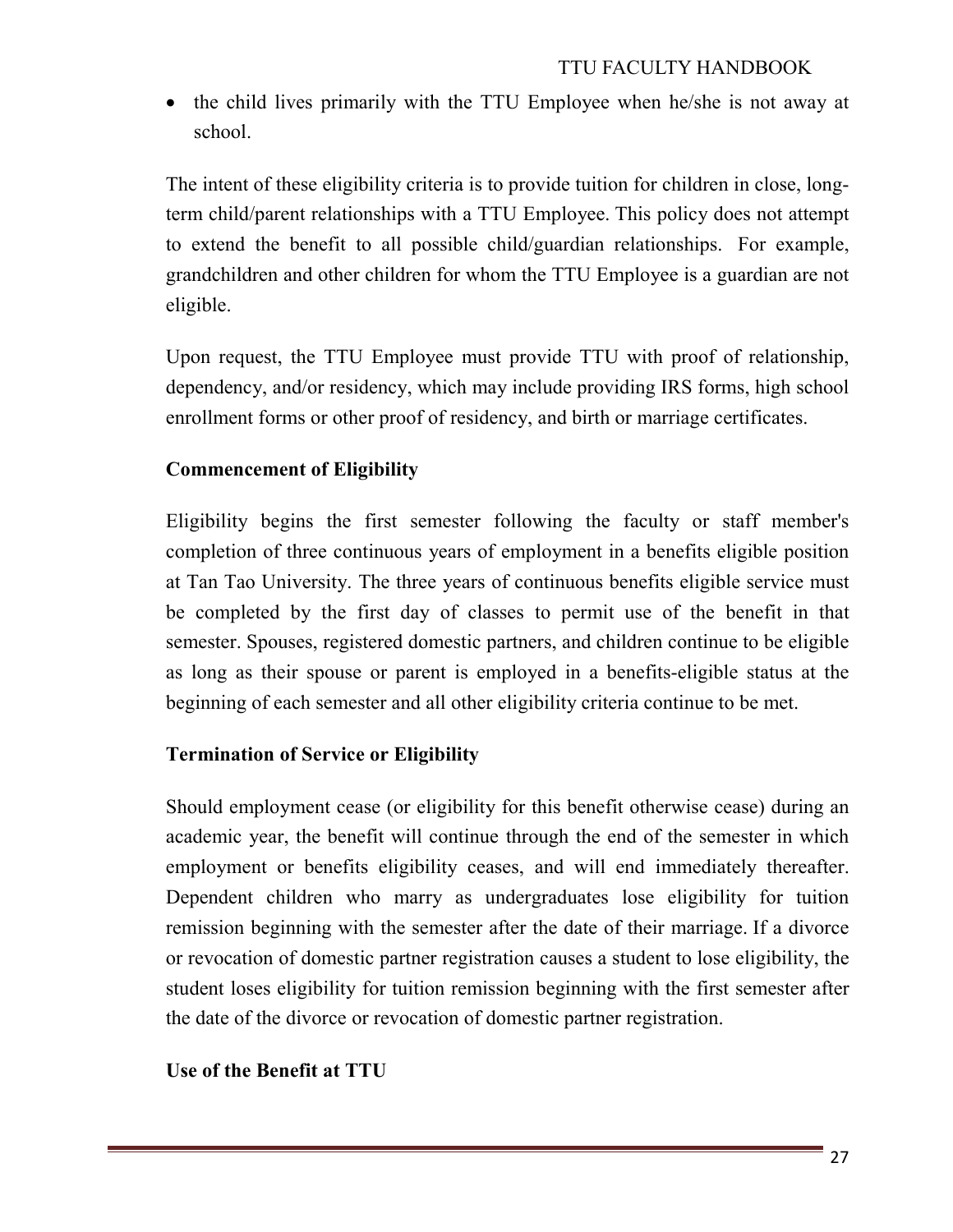Eligible dependents must be accepted to TTU through the standard admission process. The student must competitively meet the University's requirements for admission and pay applicable application fees.

Eligibility is reviewed semester-by-semester, and the Application for Dependent Tuition Remission must be submitted annually for approval and review to determine whether the benefit is taxable. Typically, students will not be awarded tuition remission after the beginning of a semester nor will tuition remission be withdrawn before the end of a semester.

Additionally, the Tan Tao University Application for Financial Assistance must be completed and returned to Accounting Department.

The benefit for each eligible dependent is limited to a maximum of eight semesters. In the case of transfer students, this benefit is limited to the number of semesters necessary at the time of transfer to complete the first undergraduate degree at Rice (not to exceed, and most likely, less than, eight semesters.)

Study at TTU (or any other) summer school is not covered by this benefit.

## **Application and Restrictions**

This policy applies solely to undergraduate degrees at Tan Tao University and to undergraduate degrees at universities with current reciprocal tuition agreements with Rice.

For questions on tuition remission for eligible students admitted to TTU, contact the Director of Human Resources.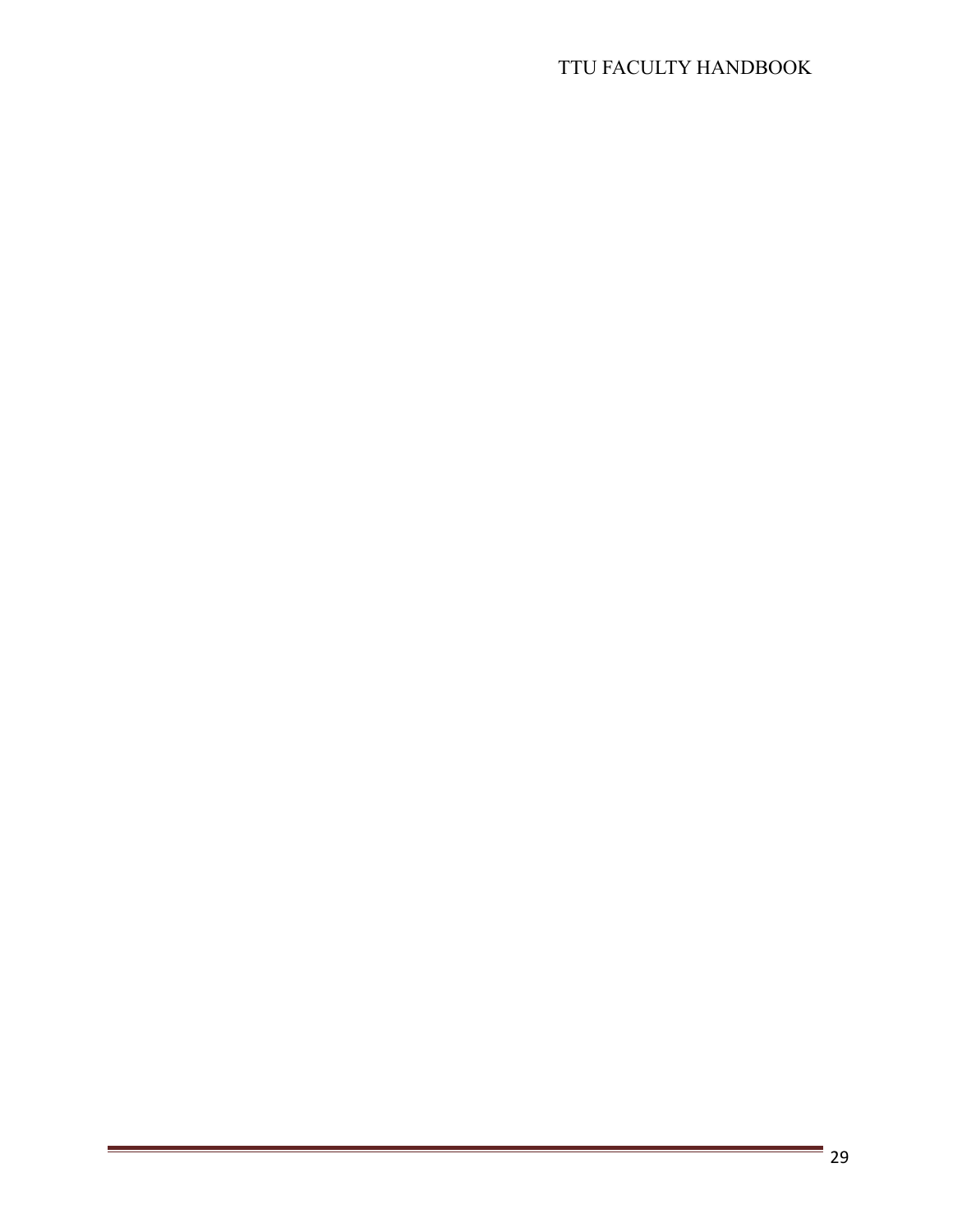# **IV- WORKING POLICY**

TTU faculty is required to comply with Vietnamese Law and TTU regulations. Any breach will be handled in accordance with the law.

#### **4.1 Inter-departmental relationships and department/executive board relationship**

All schools, departments, institutes are obligated to closely cooperate with each other and with the Executive Board in order to complete the academic and research objectives raised by TTU.

#### *Coordinating Process:*

**4.1.1 Administrative issues – facilities:** The Administration Department is responsible for supporting other departments and the Executive Board in administrative issues such as stationery, teaching equipment, and incoming and out coming documents, vehicle arrangement, airline tickets, gifts and etc. When other departments have any request relating to teaching, learning, research or training, they are required to send a request approved by their head to the administration department in advance of the day of use.

#### *Details are as follows:*

- **4.1.1.1.** Stationery: No later than the  $25<sup>th</sup>$  of every month, departments/ schools/ institutes shall send their stationery requests to the administration department. The requested stationery shall be delivered to each department on the  $5<sup>th</sup>$ -10<sup>th</sup> of every month.
- **4.1.1.2.** Teaching equipment specified in annual budget approved by the Board of Trustees: When any department needs to purchase the above-mentioned equipment, they are required to send their request at least 30 days, in advance of the day of use if those equipment are made in Vietnam and at least 06 months if those equipment need to be imported. The number of prior notification days depends on each kind of equipment.

The request for equipment valued from VND 2,000,000 must be proposed by the Vice Provost of Academic Affairs and approved by the Provost.

For equipment with lower cost, departments' request must be sent to the administration department at least 07 days, in advance of the day of use, and the administration department is obligated to respond within 01 day after the receipt of request.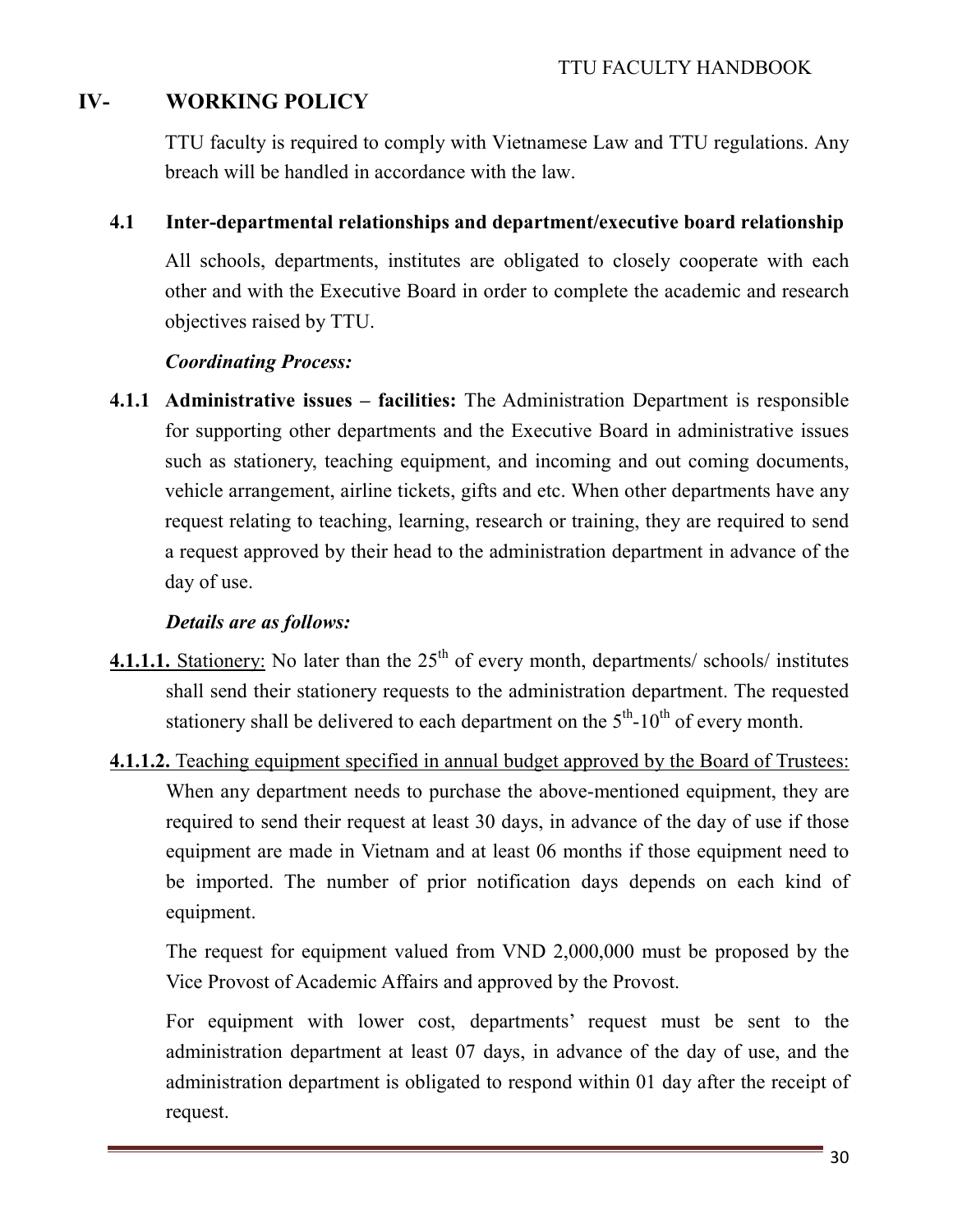- **4.1.1.3.** Vehicle Arrangement: Any department/school/institute has demand of using car; they must send the request approved by their head to the administration department at least 05 days, in advance of the day of use. The administration department is obligated to respond within 02 days after the receipt of request.
- **4.1.1.4.** Airline ticket booking: Airline ticket request for the approved business trips must be sent at least 15 days before the departure day. The administration department is obligated to respond within 05 days after the receipt of request. In urgent cases, faculty members can buy tickets for themselves provided that they have the prior approval by the Provost and the Chief Accountant and then they will be reimbursed.
- **4.1.1.5.** Gifts: Any requests for guest gifts must be submitted at least 07 days, in advance of the day of use; in the case that the number of gifts is quite big, the request must be submitted at least 15 days, in advance of the day of use. The administration department is obligated to respond within 02 days after the receipt of request. Gifts for guests should belong to available gift list for PR purpose. Information relating to gift recipients, the visit date and visit purposes must be included in the request.
- **4.1.1.6.** Other administrative procedures: All requests must be submitted at least 05 days, in advance of the day of use. The administration department is obligated to respond within 02 days after the receipt of request. Details are as follows:
	- Payment approval payment settlement: The chief accountant is responsible for expenditure request in accordance with TTU regulations for the Provost's approval. The chief accountant is obligated to check payment request to ensure that the payment process is performed in accordance with TTU regulations and Vietnamese applicable law. The accounting department is obligated to respond within 05 days after the receipt of expenditure or payment request. For the amount incurred by faculty members with the chief accountant's request and the Provost's prior approval, the accounting department shall conduct the payment no later than 30 days after the receipt of invoice.
	- Advance for business trip: Faculty members who need advance for their business trip shall send the request including place, time of their business trip and their supervisor's prior approval and with the administration department's signature. The accounting department is obligated to respond within 02 days after the receipt of advance request.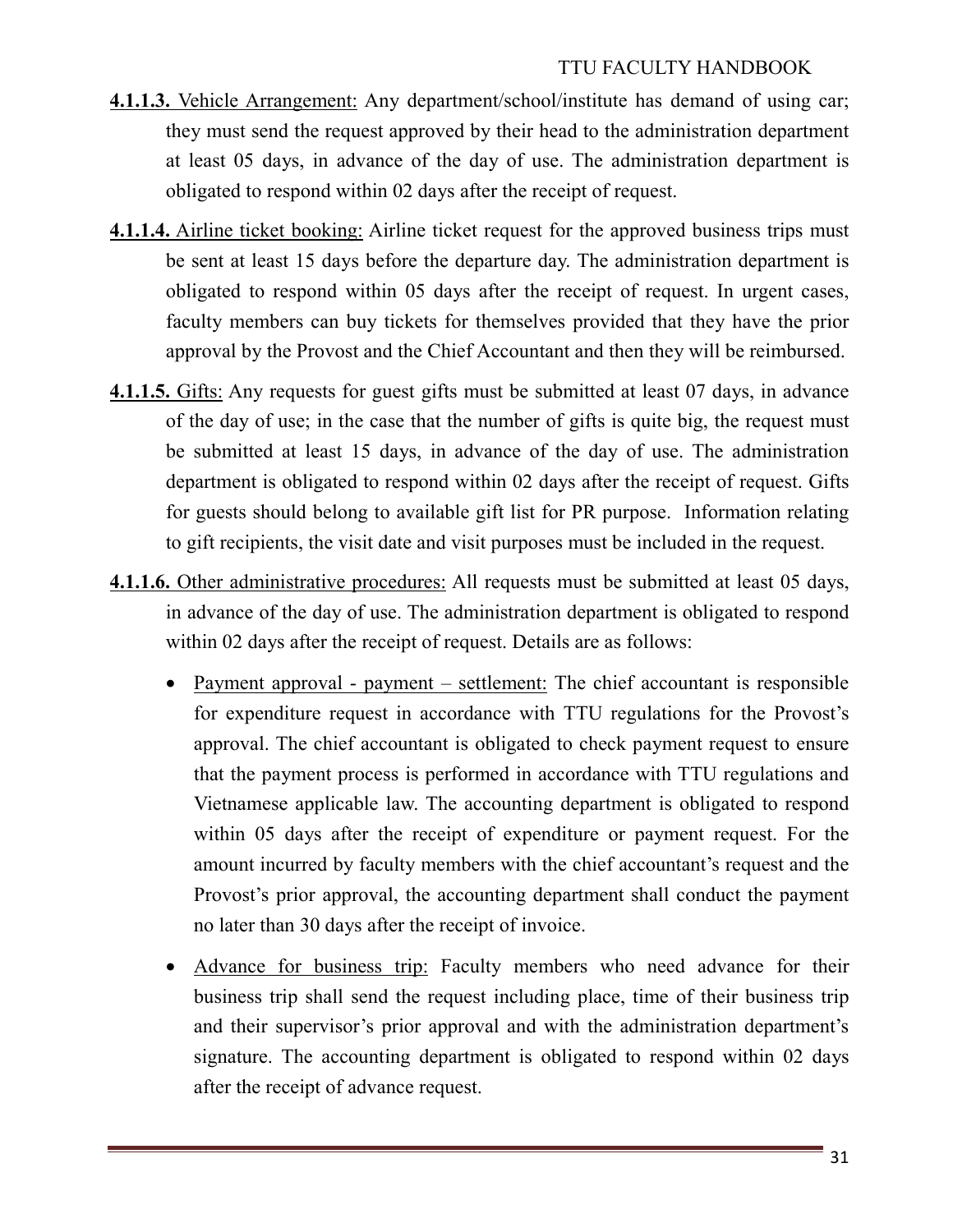**4.1.2. Human Resources Department:** is responsible for issues relating to contracts, salary, remuneration, social and health insurance policy, recruitment, contract extension, contract termination, appointment and dismissing decisions, compliment and punishing decision, and labor union.

#### *Details are as follows:*

- **4.1.2.1.** For questions relating to contract, salary, remuneration, policies of social and health insurance, recruitment, contract extension, and contract termination, the human resources department is obligated to respond within 07 days after the receipt of questions.
- **4.1.2.2.** Any department that needs to recruit employees is required to send their request at least 03 months or 06 months, in advance of the actual working day for the staff and the faculty, respectively.
- **4.1.3. Departments, schools, institutes and the Executive Board:** The executive board is responsible for answering questioning issues from 07 to 15 days after the receipt of request, depending on the nature of each issue.

## **4.2 Report Process & Budget Project**

#### **4.2.1 Report Process:**

- **4.2.1.1.** Dean/Department heads report to the Provost every week, month, and year. They also report directly to the President of the Board of Trustee on request.
- **4.2.1.2.** The Provost, Vice Provost, Chief Accountant and Other Senior Managers of Non-Academic Departments are obligated to report to the President of the Trustee Board every week, month, and year.

## **4.2.2 Budget project:**

TTU budget will be allocated according to the school year, at the beginning of every September.

- **4.2.2.1.** Vice Provost, heads of departments, schools, and institutes of TTU shall submitted their budget plan with detailed explanations to the chief accountant no later than June  $30<sup>th</sup>$  of each year;
- **4.2.2.2.** The chief accountant shall submit TTU's lump-sum budget to the Provost and the Trustee Board no later than July  $30<sup>th</sup>$  of every year;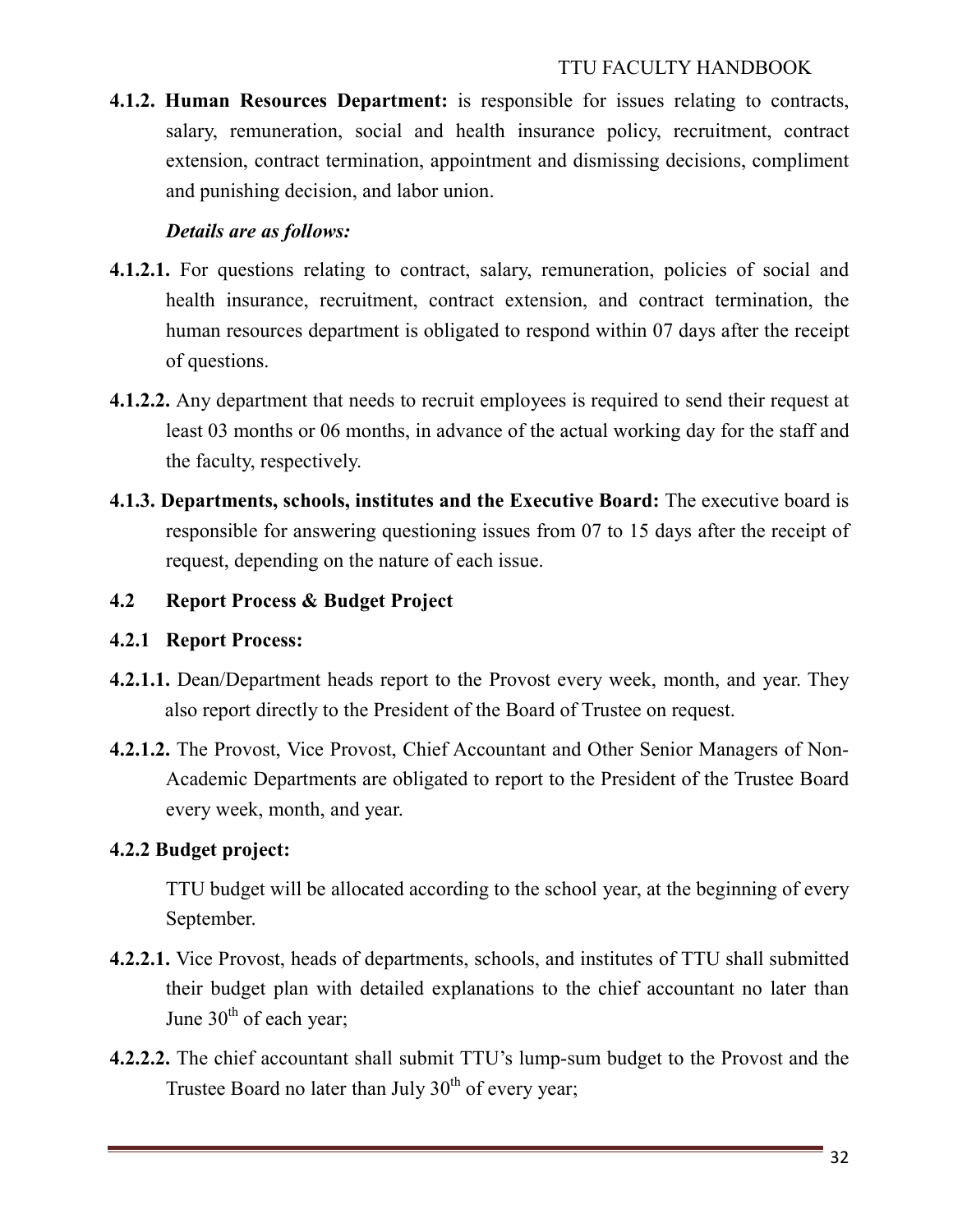- **4.2.2.3.** The President of the Trustee Board shall approve and allocate the annual budget project for TTU;
- **4.2.2.4.** Research themes shall be funded by the Board of Sciences in accordance with the approved budget and mobilized budget. Research within the board's orientation shall be considered as a priority;
- **4.2.2.5.** Budget for conferences, meetings, short term cooperation, domestic and overseas business trips: Vice Provosts and deans/department heads send their request to the chief accountant based on the approved budget and TTU regulations.

#### **4.3 Visiting academics**

TTU faculty can join visiting academic program of other universities under the following conditions:

- **4.3.1.** Faculty members undertake, in writing, that they will fulfill the teaching program at TTU in accordance with MOET's and TTU's regulations and their research plan will not be negatively affected;
- **4.3.2.** The written invitation including time per week, date and term of visiting academic program, compensation, accommodation, travel and others must be sent to TTU;
- **4.3.3.** Faculty members' compensation will be considered as a sponsor and sent to Research & Development Fund for their department. This policy is subject to change any time without prior notice to the faculty.

## **4.4 Working hour**

- **4.4.1.** TTU's fulltime faculty members shall be available for training, teaching, research, learning, meeting and other activities on request provided that such activities do not violate relevant Vietnamese laws and TTU's regulations. Any absence without reason will be considered as absence without pay and the absentee will be punished according to regulations;
- **4.4.2.** Faculty members shall undertake the minimum teaching hour and teaching quality specified by TTU and MOET; research projects and research work publication plan must be conducted in accordance with the deans/department heads' registration the approved budget by the Board of Sciences.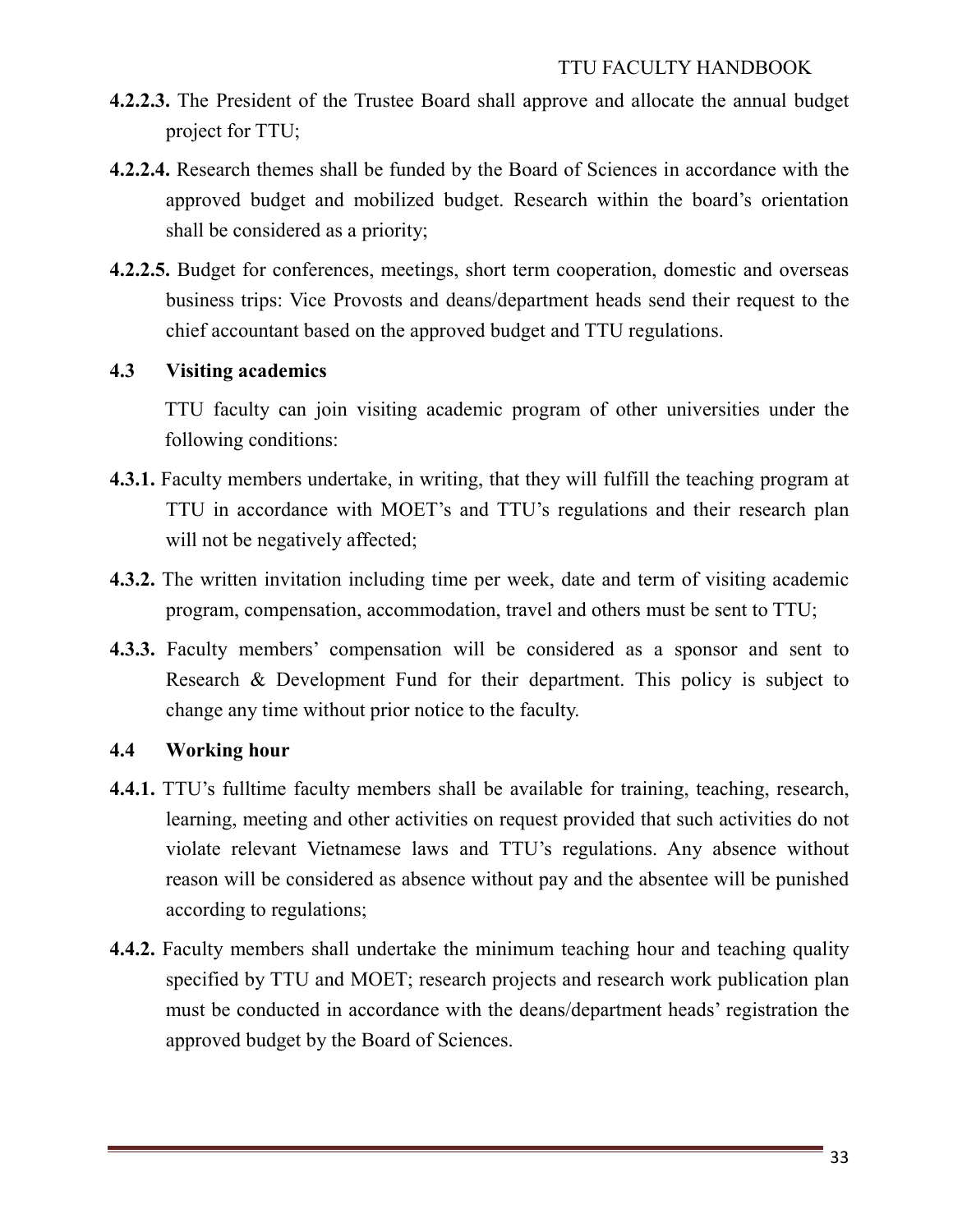#### **4.5 Smoking**

Tan Tao University is a non-smoking environment. Faculty members are not allowed to smoke in lecture halls and in work areas.

Failure to follow TTU guideline in regard to smoking will result in \$100 fine. This amount will be allocated to the Green Fund for to keep TTU environment clean.

#### **4.6 Campus security checks**

- **4.6.1.** Faculty members are required to show their badges to the security guard when coming in the university. Loss of any of those badges should be reported as soon as possible to the administration department and the faculty shall incur the cost for a new badge (VND 200,000).
- **4.6.2.** In order to take TTU's property out, faculty is required to show the delivery order or the written approval by their department head, vice provosts or the provost to the security guard.
- **4.6.3.** Faculty members are required to check and ensure that all the light system, air conditioners, computers and other equipment around their working areas are turned off before leaving. Faculty members shall have to lock their rooms' doors before leaving.

#### **4.7 Telephone Use**

#### **4.7.1. University telephone**

Faculty members may use university telephone solely for conducting university business. All out going phone calls shall be recorded. Other uses must be authorized by department heads or the direct supervisors. The cost of personal calls will be deducted from faculty members' salary.

#### **4.7.2. Cell phone**

- **4.7.2.1. TTU** only furnishes cell phones and pays the call charge for some individuals. Individual call charge payment shall be specified in advance by the Board of Management. Other additional costs shall be deducted from that person's salary.
- **4.7.2.2.** Call charge is subject to change according to each position specified by TTU.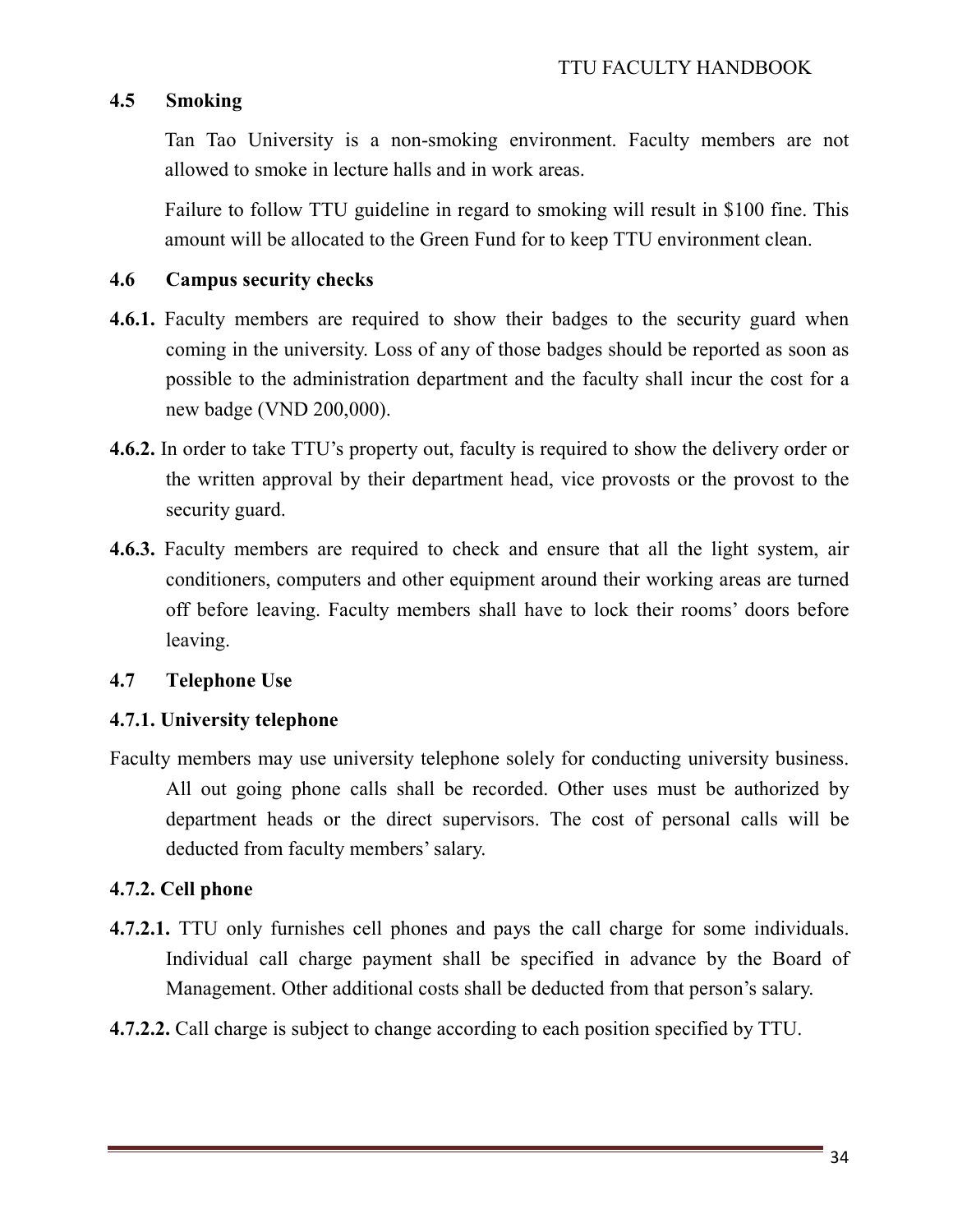#### **4.8 Computer and email use**

- **4.8.1.** Email services are primarily intended to allow faculty and staff to conduct university business. Email users are responsible for the confidential information while using emails. Faculty should not read others' emails, share your account or give your password to anyone. Remember to sign out email account before leaving your desk for a long time. Faculty members are responsible for information sent via your email. Faculty do not take advantage of email for your own business or disturb, harass other employees and/ or use email for the purpose of disclosing university confidential information or sending other illegal information.
- **4.8.2.** Faculty is responsible for any illegal information within your email.

Reference: See Appendix I *Information Technology Policy and Email Policy*

#### **4.9 Media Contact Policy**

Media contact must comply with the guidelines of the President of Trustee Board and the Executive Board. Faculty members are not allowed to contact media on behalf of TTU on your own initiate.

#### **4.10 Meeting room – Guest welcoming**

See Appendix *Procedure of Welcoming Guest*

- **4.10.1.** Faculty members may welcome their guests at meeting rooms or the reception. Faculty must register to the administration department in advance for the meeting room use.
- **4.10.2.** Meeting rooms are always kept tidy for the university's good image. Meeting rooms must be returned to its original state after use. The janitorial department is responsible for furniture arrangement and cleaning after every meeting.

## **4.11 Library**

TTU employees may access library's materials if they register with the librarian. No library materials can be taken out of the library without the librarian's permission, and the faculty members are required to carefully handle the library materials and timely turn them back.

See Appendix F *Library Policy*.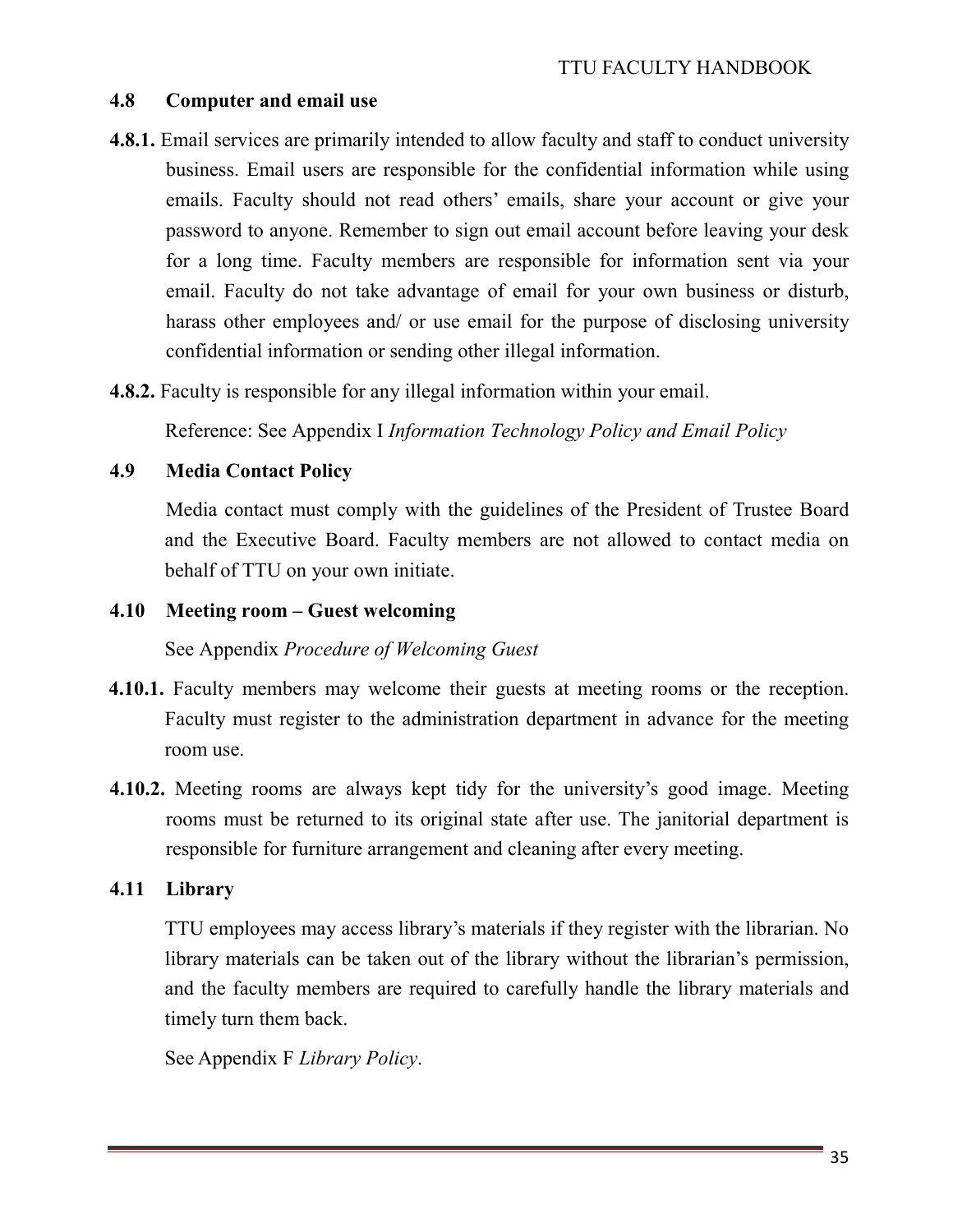## **4.12 Office Stationery – Materials – Teaching Equipment**

- **4.12.1.** Each faculty member is furnished with office stationery set for their university business. For those which are not given, faculty member may send their request to their head for approval. The approved request should be sent to administration by the  $25<sup>th</sup>$  of every month.
- **4.12.2.** Faculty members are not allowed to use others' stationery without their permission.

See Appendix D *Stationary – Facilities – Equipment Procedure*

#### **4.13 Pantry/Canteen**

The pantry must be kept clean and tidy. Faculty members are required to clean the pantry after their use or their guests' use.

#### **4.14 Vehicle**

University vehicle is only used for university business. Faculty members are required to send their vehicle request which was approved by their head to the administration department at least 05 days in advance of the day of use. The administration department is obligated to respond to the faculty within 02 days after the receipt of request.

## **4.15 Mailing**

- **4.15.1.** University's out-going mailing must be sent on behalf of TTU and in compliance with TTU regulations.
- **4.15.2.** Standard font for all documents is Arial or Times New Roman, font size: 13. Faculty members are required to use these fonts for outgoing documents which were approved by their heads.
- **4.15.3.** In addition to the above mentioned regulation, university mailing can be transferred by fax or other postal services specified by department heads.
- **4.15.4.** The administration department or the receptionist shall receive the postal materials for the university business.
- **4.15.5.** In coming letters will be handed to the intended recipients every morning with the confirmation on the log book.

#### **4.16 Safe disposal of unwanted paper materials**

**4.16.1.** Faculty may reuse one sided papers if they do not contain important information.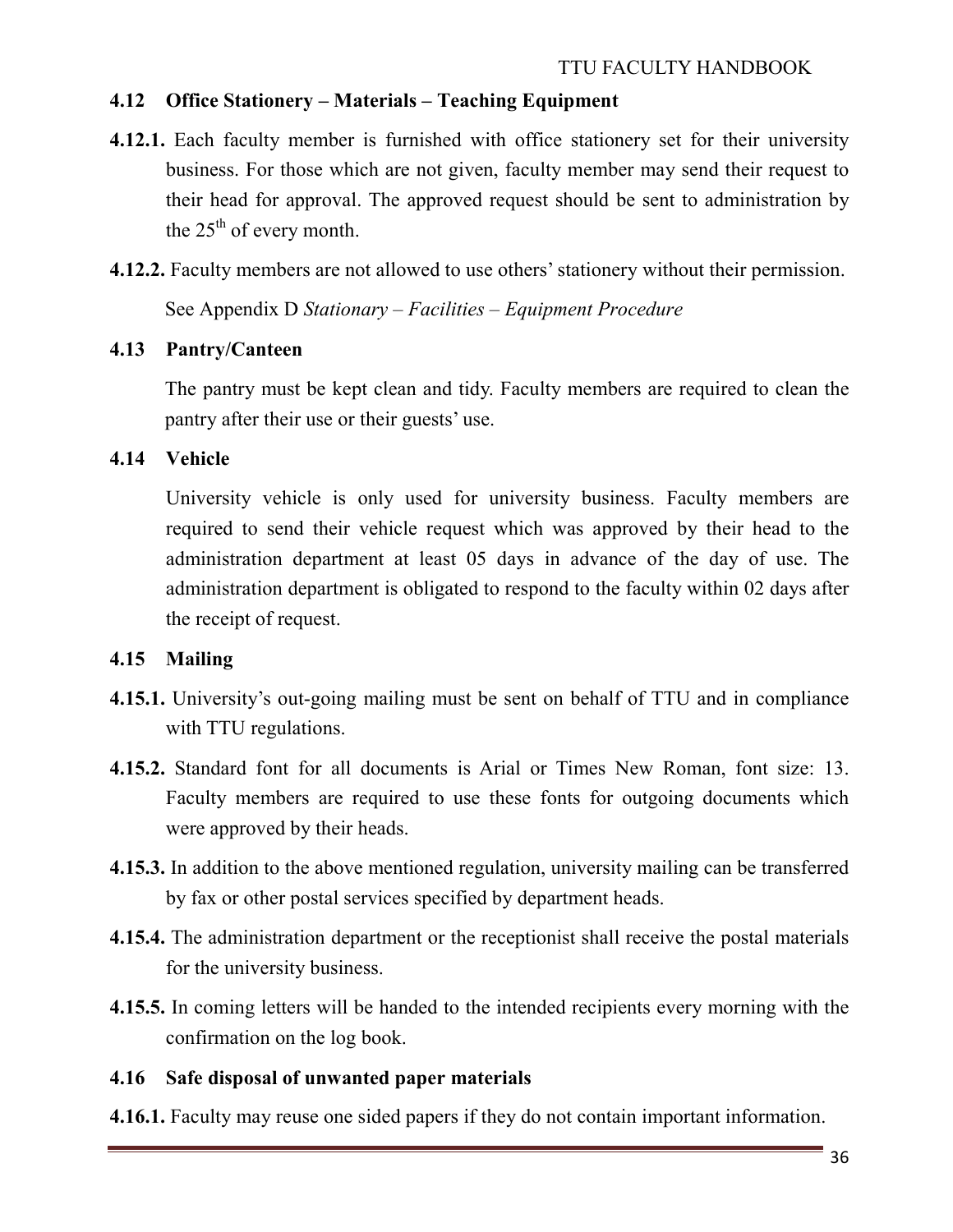**4.16.2.** Personal and confidential information materials need to be destroyed by paper shredder. Otherwise, paper materials may be destroyed (torn) by hands.

## **4.17 Receiving Gifts**

Gifts worth over VND 500,000 are not allowed. Such gifts are required to be handed to the administration department for university use.

# **4.18 Conflict of Interest**

Conflicts of interest may arise when a faculty member's personal interests interfere with his/her responsibility to the university. The key factors in avoiding ethical and legal conflicts of interest are personal responsibility and integrity. TTU expects all faculty members to conduct their outside professional activities in a manner that reflects well on themselves, their profession, and the university. The principal means for managing potential conflicts of interest involves prior disclosure and a dialog between a faculty member and her/his dean. Specific requirements exist concerning potential or real conflicts of interest for faculty members submitting proposals to certain government agencies. These faculty members must file a disclosure statement with their dean.

Special guidelines apply to faculty members who are involved in purchasing supplies, services, and equipment for the university. Faculty members with the authority to commit university funds must disclose whether any potential conflict of interest exists when they request signature authority for the commitment of funds.

Only in special cases may university equipment or facilities be used for services to an outside organization, including those controlled by faculty members, and then only with the explicit written approval of the department chair and dean or applicable vice president.

# **4.19 Nepotism**

Tan Tao University seeks to foster an environment where people are treated with respect and trust. Employment of family members may be problematic because such situations can create a conflict of interest, an appearance of favoritism, and an increased potential for a hostile work environment. Because of these concerns, the university is sensitive to circumstances in which relatives of employees might be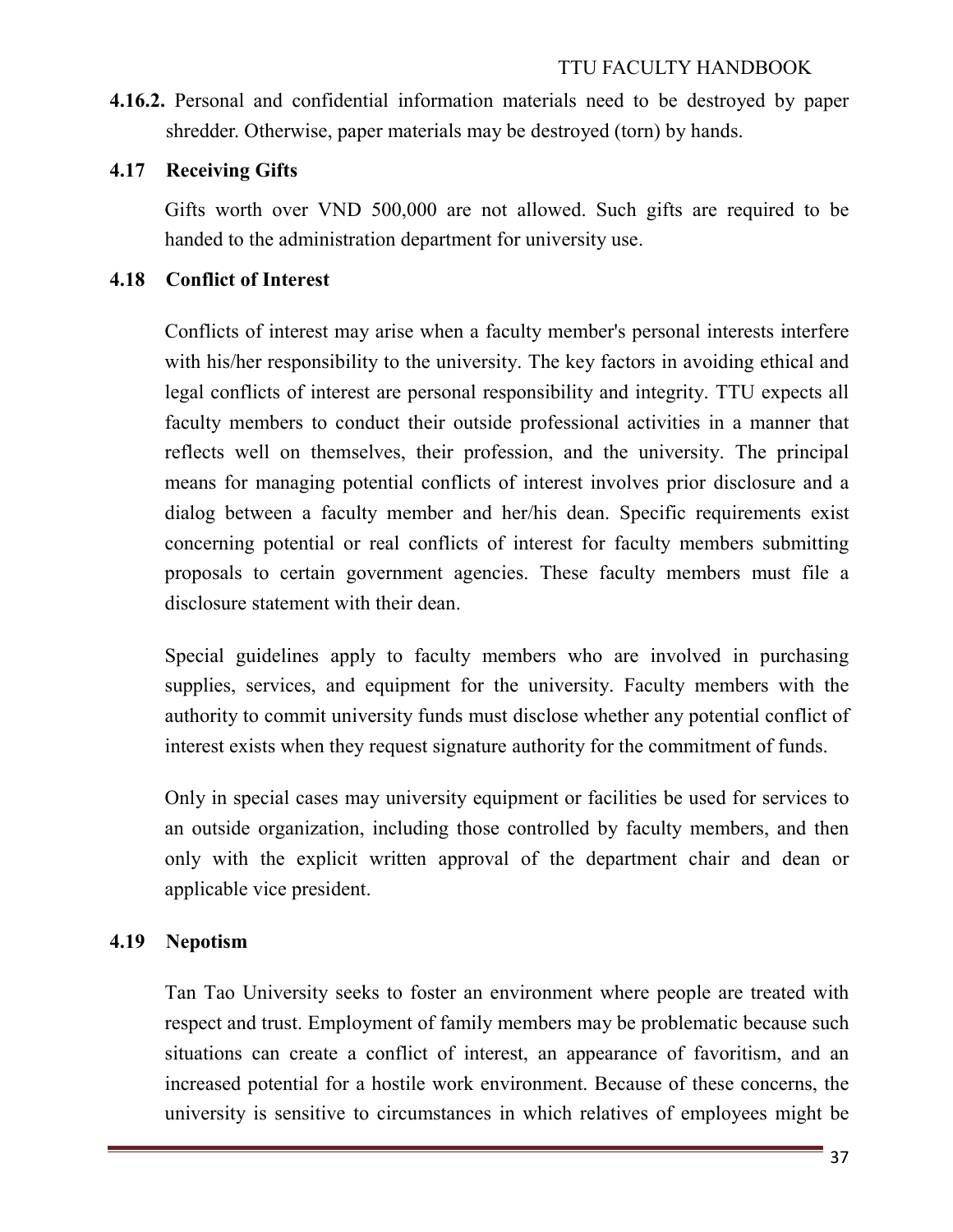hired, transferred, or promoted to positions where one relative might have influence over any of the following: a relative's employment, performance review, salary administration, promotion, or other employment-related decisions. Further, employment of relatives in the same department is generally discouraged.

If a relationship develops during the course of employment that would violate this policy, the university will work with the individuals involved to resolve the situation. In all cases, the needs of the university determine the resolution.

The responsible supervisor should take measures in consultation with the appropriate dean/vice provost and the director of Human Resources. If an approved employment relationship exists where individuals work together in the same department, evaluation and recommendations concerning performance and/or salary will be accomplished at the next higher level of supervision.

The University requires full disclosure of any relationship as defined below to Human Resources at the time of employment or at any time that it occurs in the course of employment.

Relationships covered by this policy include: spouse, spousal equivalents, parents, grandparents, brothers, sisters, children, grandchildren, aunts, uncles, nephews, nieces, and relatives by marriage (in-laws).

#### **4.20 Drug Free**

Tan Tao University is a drug free school. Under the law No.23/2000/QH10 on drug prevention and fight by National Assembly in December 9, 2000, the unlawful possession, use, or distribution of illegal drugs and alcohol on the property of Tan Tao University, or as part of any university activities, is prohibited. "Illegal drugs" are those chemicals that are specifically identified in Article 2, Chapter I of the Law on drug prevention and fight.

- **4.20.1** In a good faith effort to comply with the Law on drug prevention and fight, Tan Tao University will take the following actions:
	- Organize the implementation of the education program on drug prevention and fight; to educate pupils, students and employees in the legislation on drug prevention and fight as well as the healthy way of life; strictly manage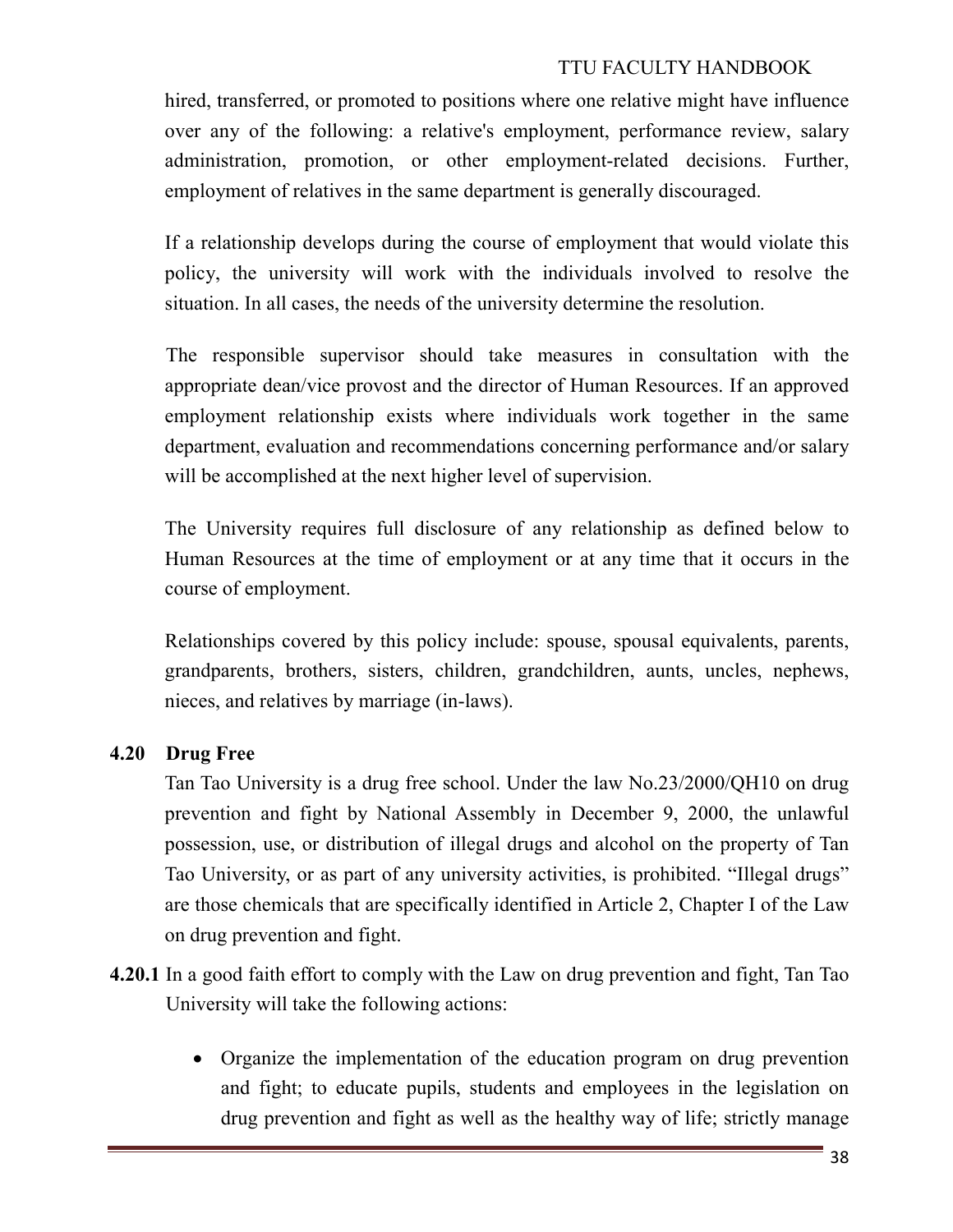and prevent pupils, students and employees from involving in drug-related evils;

- Coordinate with families, agencies, organizations and local administration in managing and educating pupils, students and employees about drug prevention and fight;
- Coordinate with health bodies and local administration in organizing tests when necessary in order to detect drug addicts among pupils, students and employees.
- Confidential counseling, treatment, and rehabilitation programs are available to both students and employees. Students may contact the TTU Student Affair Department, or TTU Health Center. Employees may contact Human Resource Office, or TTU Health Center.
- **4.20.2** Serious legal sanctions may be invoked under government laws for the unlawful manufacturing, possession, use, or distribution of illegal drugs and alcohol.
- **4.20.3** The University's usual investigative and disciplinary procedures will be used to address any allegations that this policy has been violated. In all cases the University will protect, to the maximum extent possible, the rights of all parties involves. A person who wishes to report a violation of this policy should contact the following: The Provost if the allegation is against a faculty member; the Director of Human Resources if against a staff member; Vice Provost for Student Affairs if against a student.
- **4.20.4** When a violation of this policy occurs, the University will take appropriate action, which may include requiring the student or employee to participate in a drug or alcohol rehabilitation program. Disciplinary sanctions up to and including expulsion, termination of employment, and/or referral for prosecution are also available to the University.

## **4.21 Discrimination and Sexual Harassment**

Membership in the academic community imposes on faculty members, university officials, and students an obligation to respect the dignity of others, to acknowledge their right to express differing opinions, and to foster and defend intellectual honesty, freedom of inquiry and instruction, and free expression on and off campus. It is therefore the policy of Tan Tao University to provide an environment that is free from discrimination on the basis of race, color, religion, sex, sexual orientation,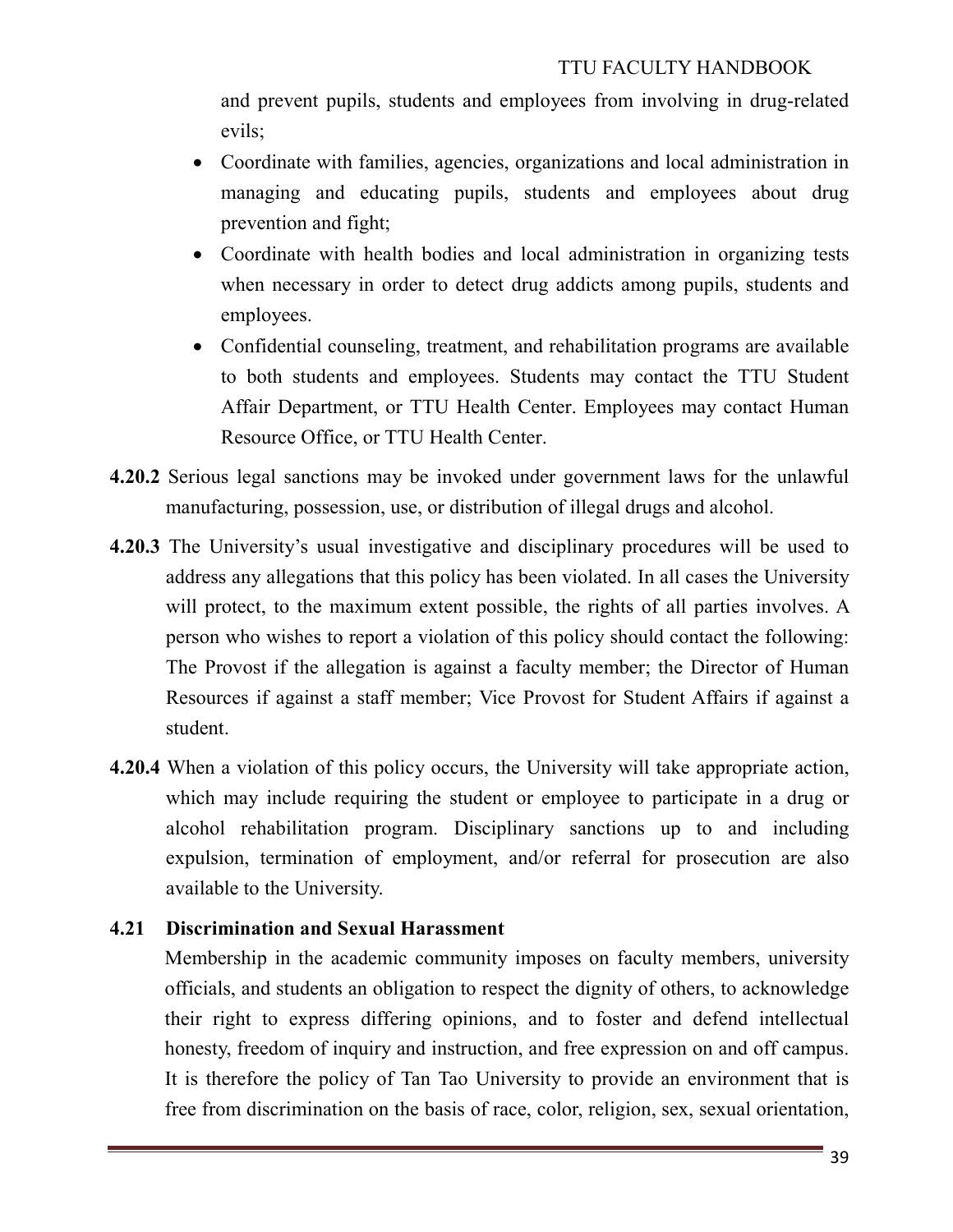national or ethnic origin, gender, age, disability or veteran status. Any discriminatory conduct seriously undermines the atmosphere of trust and respect that is essential to a healthy academic environment.

Furthermore, it is Tan Tao University's policy to take affirmative action to ensure equality of opportunity in all aspects of employment. Members of the TTU faculty share with the administration responsibility for sustaining this policy and should work with the Human Resources Office to ensure that women and individuals from minority groups will have an equal opportunity to be considered for and appointed to faculty positions.

Sexual harassment is prohibited by law. It is the policy of Tan Tao University to provide an environment that is free from sexual harassment. Sexual harassment may involve the behavior of a person of either sex against a person of the opposite or same sex and occurs when such behavior constitutes unwelcome sexual advances, unwelcome requests for sexual favors, and other unwelcome verbal or physical behavior of a sexual nature where:

- submission to such conduct is made either explicitly or implicitly a term or condition of an individual's education or employment;
- submission to or rejection of such conduct by an individual is used as the basis for academic or employment decisions affecting the individual's welfare; or
- such conduct has the purpose or effect of substantially interfering with an individual's welfare, academic or work performance, or creates an intimidating, hostile, offensive, or demeaning education or work environment.

This policy applies to all members of the university community, who are encouraged to report promptly complaints about sexual harassment. Persons found to be in violation of this sexual harassment policy will be subject to disciplinary action that may include, but is not limited to, written warning, demotion, transfer, suspension, or dismissal.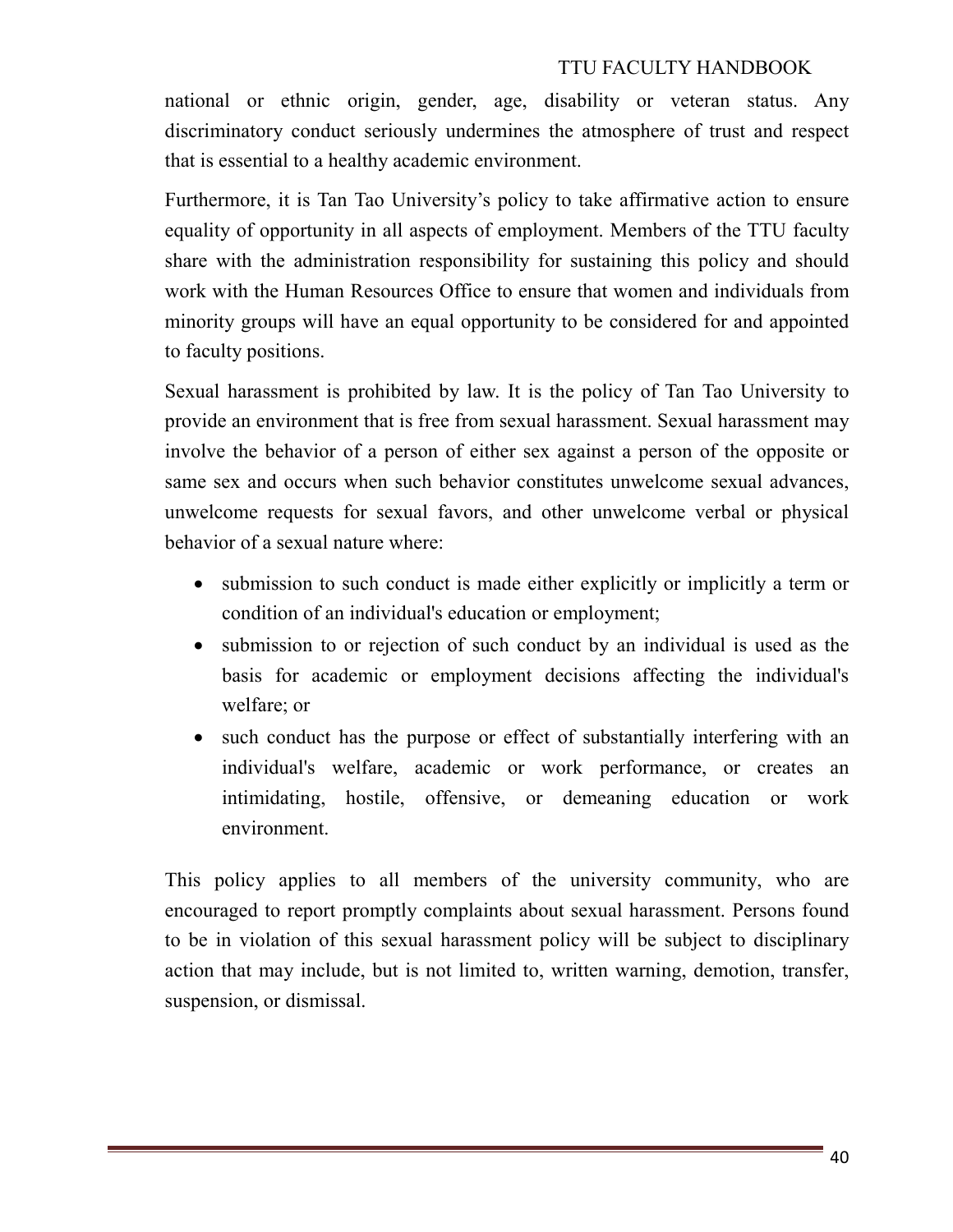#### **4.22 Amorous Relationships**

Amorous relationships between faculty members and students are problematic even if they do not involve sexual harassment, as described in the preceding section, and even if they involve mutual consent. This is due to the "inherently unequal positions" of the individuals involved and the "potential for such serious consequences" resulting from such relationships. As such, many of these amorous relationships do not, in the view of the Faculty Senate, conform to the professional standards of the university.

The potential hazards such relations pose not just to our students but also to third parties and to the larger university environment:

In an academic setting such romantic or sexual relationships conflict with the implicit trust we encourage our students to enjoy vis-à-vis their professors, may negatively impact the university environment when they begin to affect third parties, can result in emotional and psychological damage, and always have the potential for an abuse of power that constitutes unprofessional conduct. We hold that consensual romantic or sexual relationships between faculty and undergraduate students, and between faculty and graduate students over whom the faculty member has direct or indirect professional responsibility, violate professional ethics and may be subject to disciplinary action, including such severe sanctions as suspension or dismissal.

In other words, complaints about amorous relations need not require that specific harm be shown; the existence of certain amorous relations may subject a faculty member to disciplinary action. The Faculty Senate noted three especially problematic relationships that might merit sanctions:

- A romantic or sexual relationship between a faculty member and a graduate student over whom that faculty member has either direct or indirect professional responsibility is presumed to constitute a conflict of interest and to violate professional ethics and this faculty statement even if consensual.
- Accepting or exercising professional responsibility for any student with whom a faculty member has had a previous sexual or romantic relationship within the previous three years is presumed to create a conflict of interest and to violate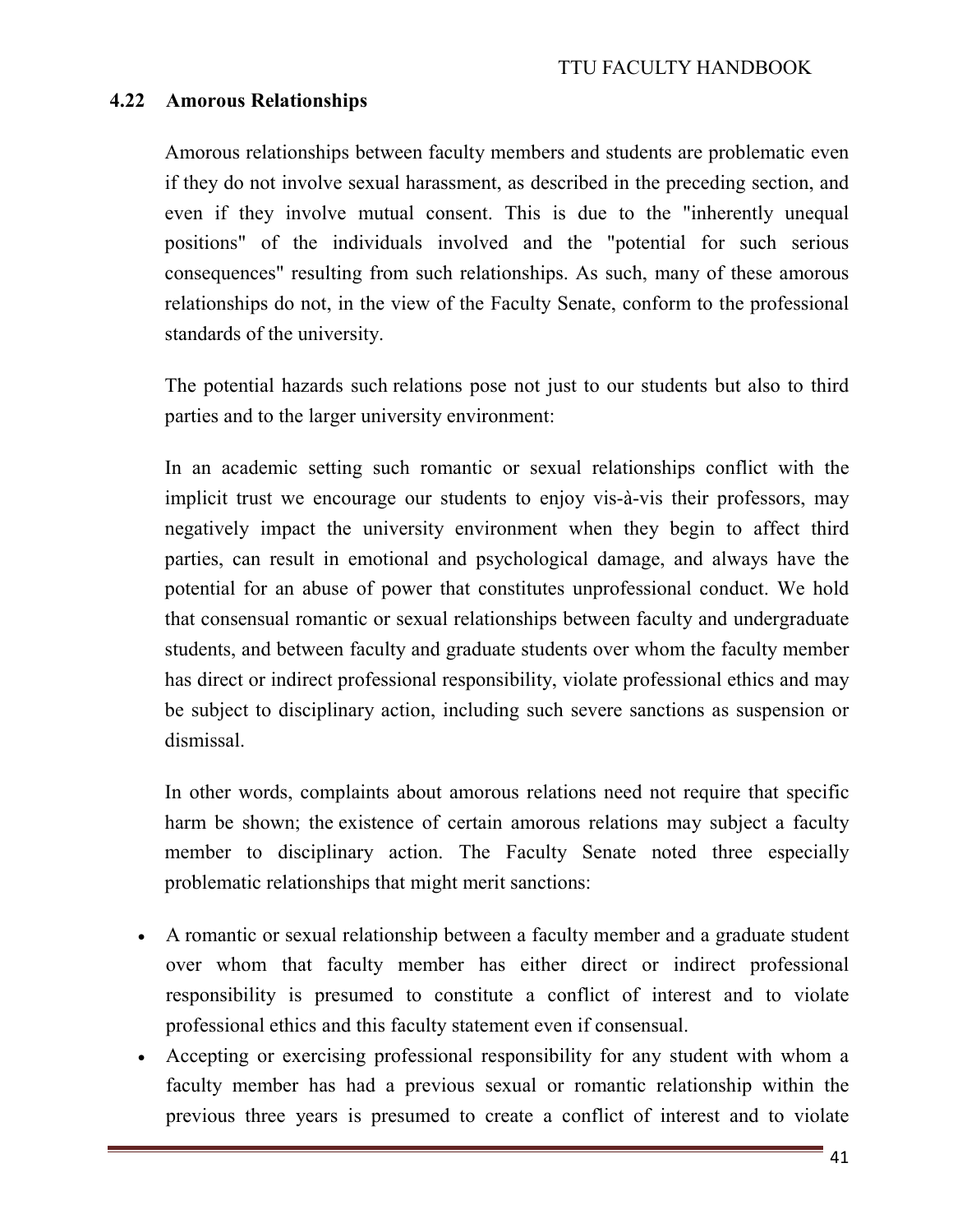professional ethics and this faculty statement unless there is prior full disclosure of the relationship to the Dean or the Provost and development of an acceptable plan to manage the conflict.

• A romantic or sexual relationship between a faculty member and *any undergraduate student* is presumed to constitute a conflict of interest and to violate professional ethics and this faculty statement even if consensual.

It is the faculty member's responsibility as a professional to avoid such a situation, or if a conflict of interest becomes possible, to inform the provost "as soon as one becomes aware of the potential conflict," or to consult with the provost or dean if in doubt. The Faculty Senate urges faculty members to "err on the side of disclosure" in such matters. Even merely potential conflicts of interest may, if left unaddressed, create a situation in which perceptions of favoritism or unfair treatment could provoke complaints or sexual harassment charges by third parties.

#### **4.23 Disability Accommodations**

The Vietnam Law on Persons with Disabilities No 51/2010/QH12 by the National Assembly on June 17, 2010 requires that Tan Tao University provide accommodations for individuals whose disabilities impact them in their pursuits at the university. TTU, accordingly, provides reasonable accommodations such as adaptive technology and equipment, including assistive listening units and Braille embossers, audio texts for the blind, and other accommodations and assistance based on documented needs. Access to buildings at Tan Tao University is, in general, good; specialized modifications are made in offices and classrooms as needed. Faculty members who have disabilities or who have students in their classes with disabilities should work with the chairs of their departments, the provost, and the director of Disability Support Services to take full advantage of the facilities and services that are available for people with disabilities. Faculty are advised to include ADA statements on their syllabi and to direct students with disabilities to Disability Support Services; that office provides examples of ADA statements on their "faculty information" link, under the heading "Informing Students" . Faculty should expect to receive an Accommodation Letter from Disability Support Services indicating the accommodations that a student with a disability will need.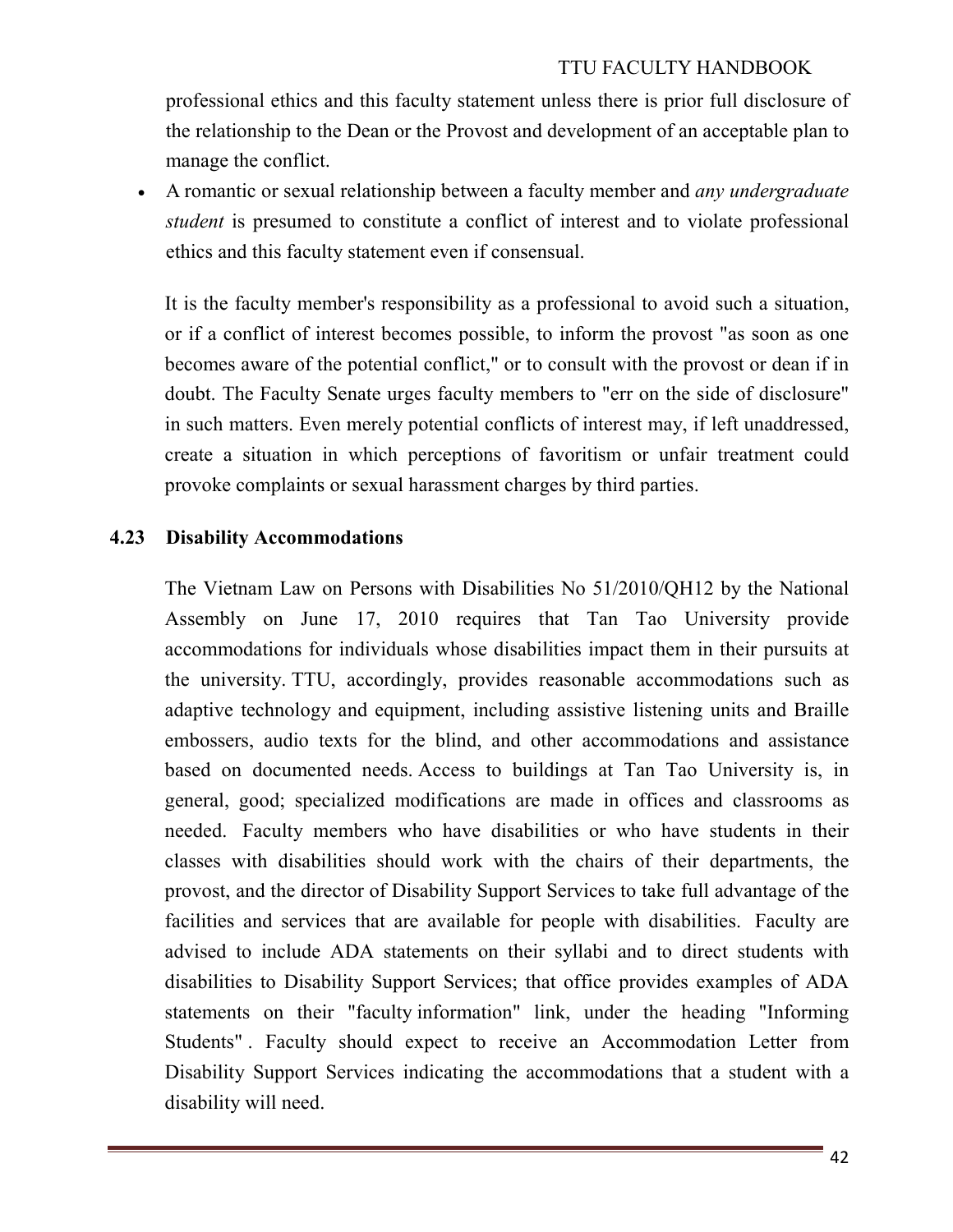Tan Tao University is committed to equal opportunity for individuals with disabilities. In keeping with the university's mission to provide an unsurpassed education, Disability Support Services (DSS) provides accommodations and support services to students, faculty, staff and visitors with disabilities. TTU is committed to compliance with the Vietnam's Law on Persons with Disabilities, and continually strives to make programs and facilities accessible.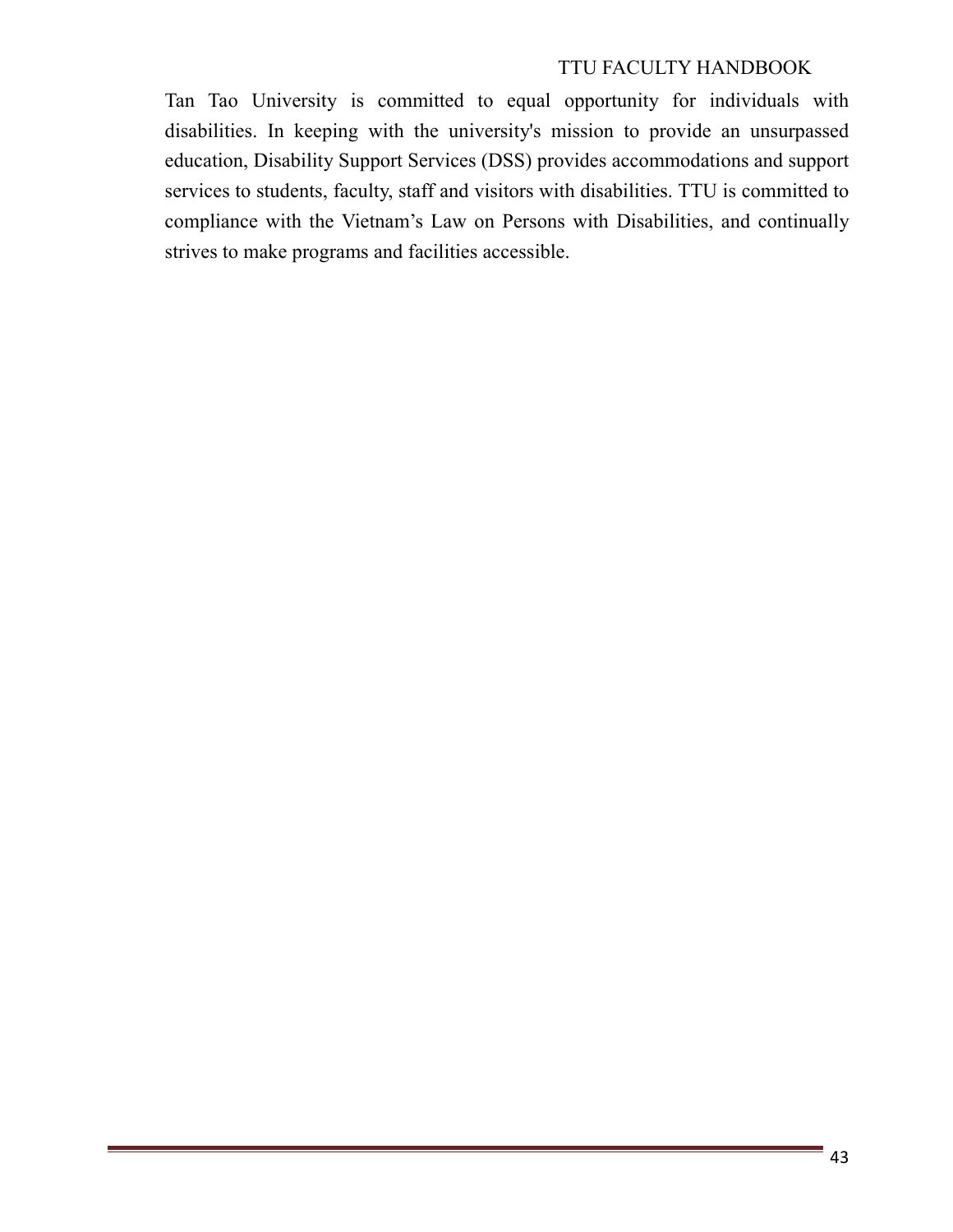# **V- FACULTY RIGHTS AND RESPONSIBILITIES IN TEACHING**

*Tan Tao University focuses on teaching quality and encourages faculty members to devote their ability to the teaching and to their students. TTU's objective is to provide an excellence education for Vietnamese young generation for the future of the country.* 

#### **Faculty responsibilities are conducted through 03 following criteria:**

- TTU aims to become a Research University;
- TTU aims to be verified and recognized by the US Organization of Education Verification by 2020;
- To build up TTU culture for students to become the pioneers in all industries of Vietnam.

#### **5.1 Teaching hours**

- **5.1.1.** Teaching hour must meet the minimum specified by MOET.
- **5.1.2.** Each faculty member shall teach 2 subjects every semester. If any faculty member has 9 teaching hours per week, he/ she can be required to teach 3 subjects every semester.
- **5.1.3.** If any faculty member needs more time for research or managing task, their teaching hour can be decreased in accordance with MOET regulation. The decrease on teaching hour must be adjusted in compliance with university teaching schedule and is not considered as faculty's privilege.

#### **5.2 Teaching Quality Assessment**

- **5.2.1.** Teaching Quality Assessment is one of the primary parts in annual faculty assessment process. Excellent faculty may be considered for salary augmentation or remuneration or promotion, in accordance with TTU's policy and budget.
- **5.2.2.** Students will participate in faculty assessment process at the end of each semester. Assessment process must be seriously and confidentially conducted. Staff, faculty and department heads also participate in faculty assessment.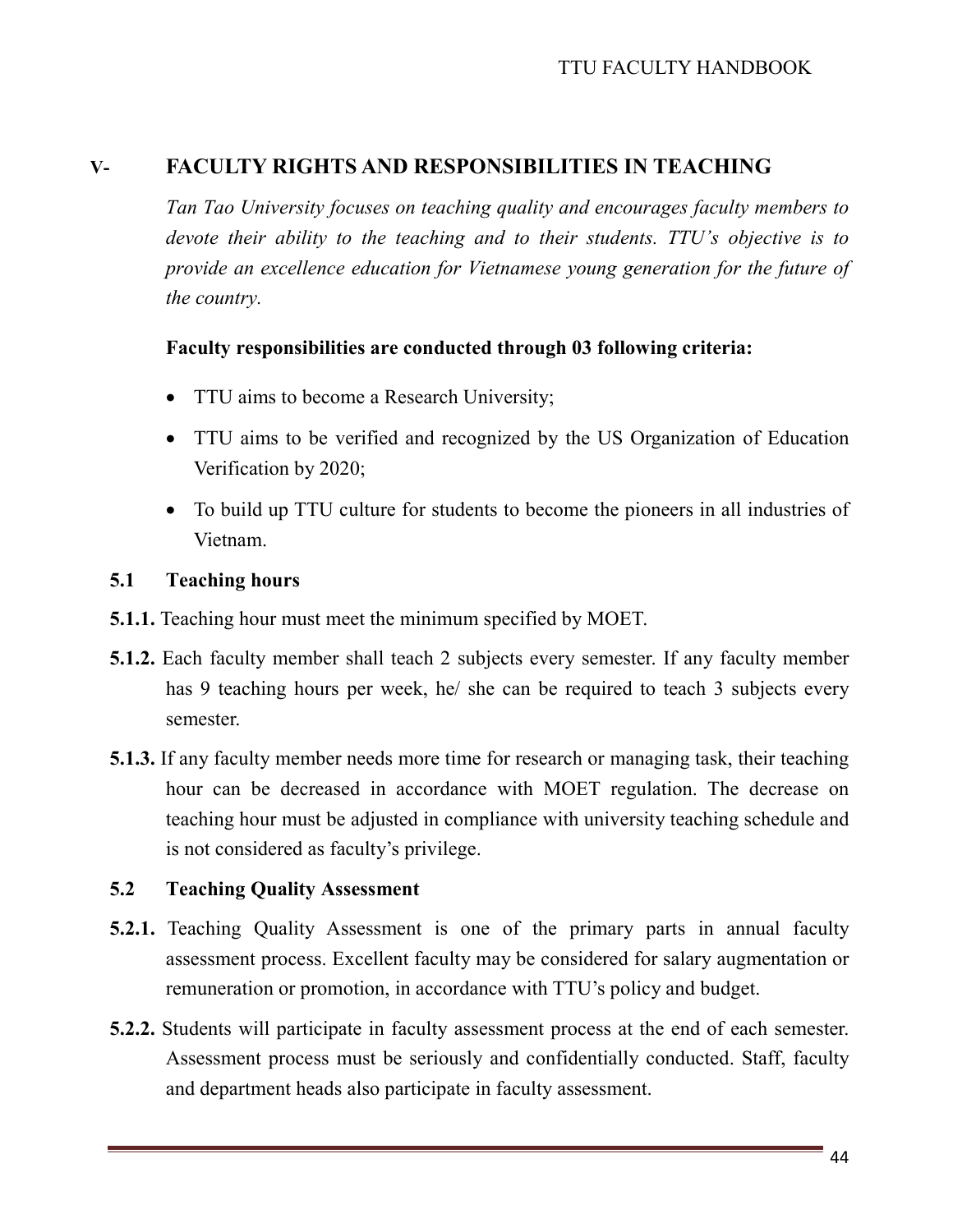# **5.3 Teaching and research equipment**

TTU will furnish all equipment necessary for effective teaching such as lab equipment, computers, internet, printers, photocopiers, working area for faculty and learning area for students in the limits of university budget.

See Appendix on *Policy for internal expenditure* and *Stationary – Facilities – Equipment Procedure*

#### **5.4 Teaching plan and syllabus update**

- **5.4.1.** All faculty members are required to schedule their teaching plan and update their courses periodically to reflect the latest scholarship in the fields they teach. This is a part of his/her responsibilities and not considered as an extra work for additional compensation or working time adjustment.
- **5.4.2.** Faculty members will distribute their course syllabi to their heads and students, including:
	- Objectives and subject scheme
	- Teaching schedule and discussion
	- Required documents and document access
	- Homework with detail deadlines
	- Grading policy, the grading rate of assignment
	- Detailed information of examinations and final examination including date, time, content and requirements.

Details are subject to change according to each faculty member. Assignment requirements and examination guiltiness must be clearly expressed. This is an important aspect in Vietnamese education.

**5.4.3.** All syllabi mentioned in Section 5.4.2 shall be sent to IT department for storage in Faculty Database for MOET and US University Verification purposes.

#### **5.5 Student Consulting**

- **5.5.1.** Faculty members are responsible for academic and vocational consulting for students, including:
	- Syllabi;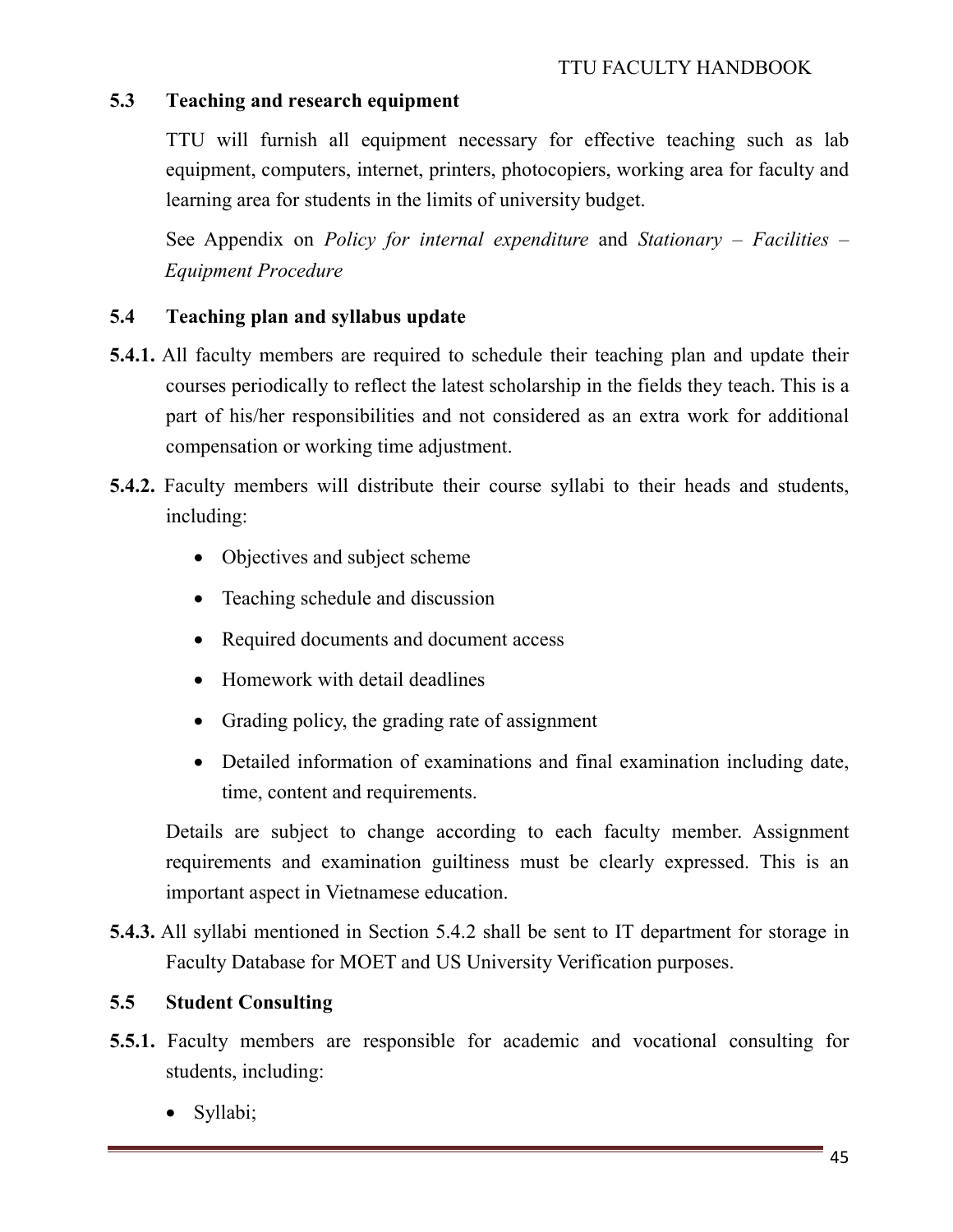- Research;
- Higher education;
- Vocational orientation and career;
- Writing recommendation for students;
- Student contact.
- **5.5.2.** Each department will establish their own student advisory system under the supervision of their head.
- **5.5.3.** When TTU comes into development, departments will establish policies and procedures on higher education consulting, including research, teaching assist and student supporting in research and career development.

Time for student advisory at office is at least 08 hours per week. The schedule of university office duty must be distributed to their students and their heads at the beginning of each semester.

#### **5.6 Absence from Class**

- 5.6.1. Lecturers will be present according to teaching schedule. If there is any reasons (except for sickness leave or serious emergency), he/she must send their prior notification to their head. The department heads will be in charge of replacing assignment.
- 5.6.2. In case those faculty members are absent due to academic purpose, they need their heads' approval. Absent time due to conference of each semester do not exceed 03 sessions every subject. That faculty must arrange other faculty to replace them and inform their heads for their approval. During absent time, the faculty should give homework for their students.
- 5.6.3. Attendance is an important thing in faculty assessment.

## **5.7 Regarding students**

- 5.7.1. In treating students, faculty members conduct in accordance with the applicable law.
- 5.7.2. Faculty members are always expected to respect students and adhere to the proper role as an instructor and encourage students to fulfill their tasks.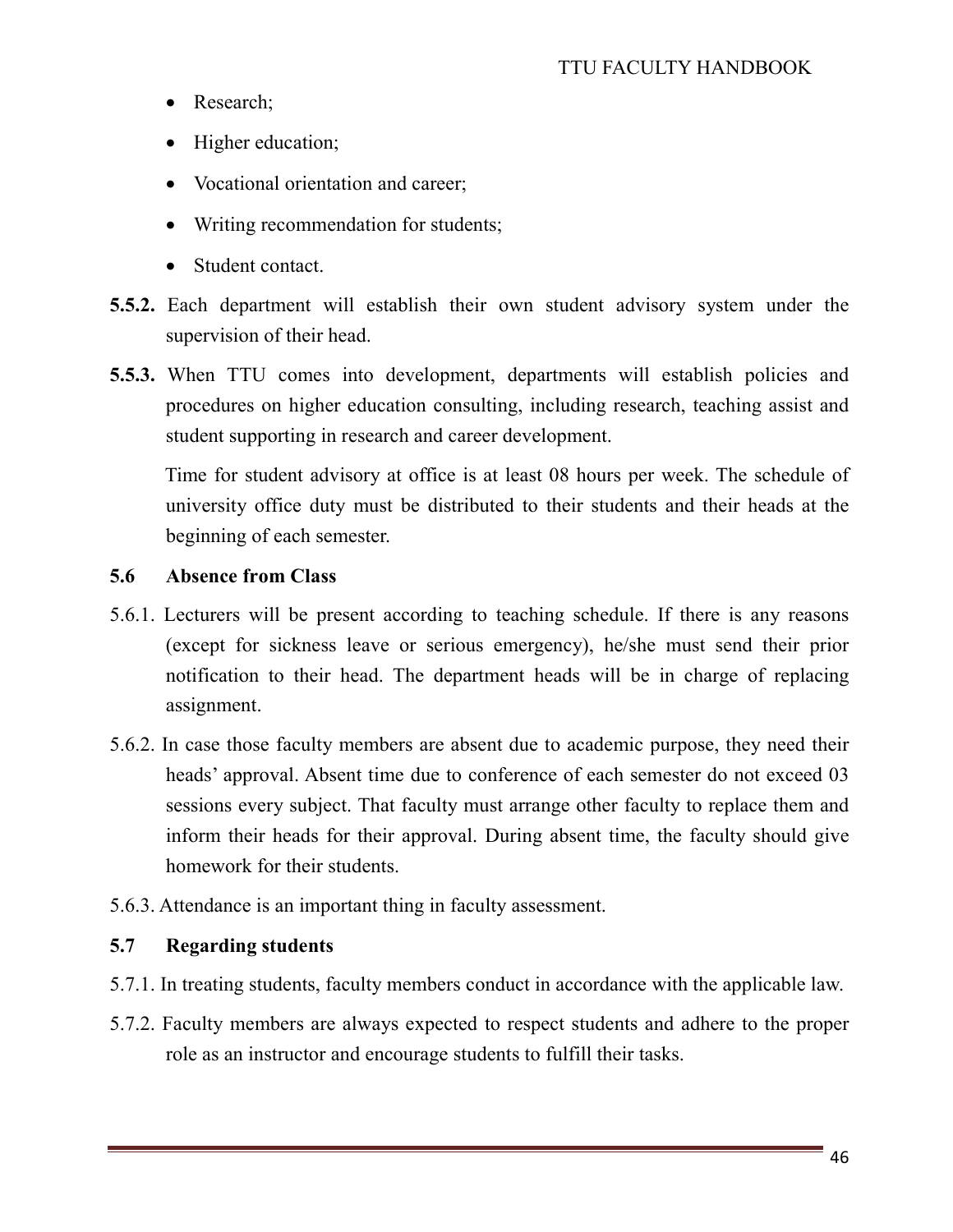## **VI- RESEARCH, RESEARCH FUNDING, AND CONSULTING**

- *Tan Tao University encourages and promotes opportunities for its faculty to conduct research successfully. Faculty members need to make all possible effort to find his/her own funding for research as well as consulting relationships.*
- *Tan Tao University shall provide time and monetary support for exemplary research proposals that are aimed toward building Vietnam.*

## **6.1 Research**

- 6.1.1. The University will make every reasonable effort to facilitate research opportunities for the faculty, for example by seeking and setting up collaborative relationships with other individuals and entity domestically and internationally.
- 6.1.2. Tan Tao University support faculty summer research. Proposal for summer research must be submitted and approved by the Dean and the Provost. The proposal must include: research topic, methodology, location, time commitment, and foreseeable deliverables. Research outcome from the summer research activity must be reported immediately after completion.
- 6.1.3. After completion of each research period, the faculty member must submit a report to his/her Dean as well as the provost reporting on the research project as well as results achieved.
- 6.1.4. Faculty may request from the Dean a reduction of teaching load during the regular semester to compensate for research activities. The request may or may not be granted depending on the teaching load of the department as well as fulfilling obligations set by MOET.
- 6.1.5. Plans for research activities during the school year as well as summary report afterward also need to be submitted similar to that of summer research.
- 6.1.6. The Provost makes the final decision regarding reducing teaching load for research after considering recommendations from the Dean.
- 6.1.7. Research evaluation
	- The Dean of the respective school shall evaluate the quality of research done by faculty members in that school. The report is then submitted to the school's academic committee for a final decision. The Dean can consult with other schools/departments/institutes if further professional expertise is needed.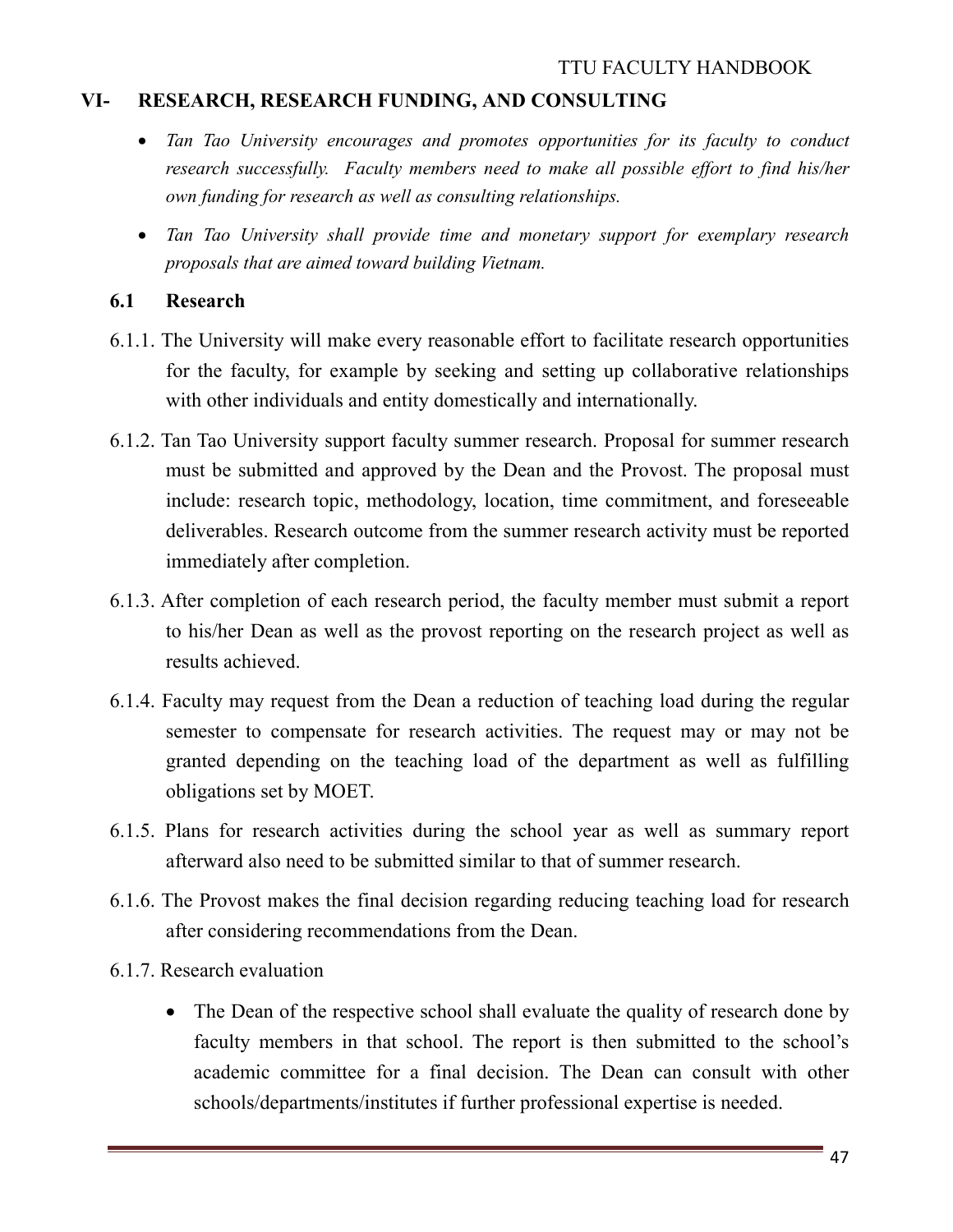- Faculty members conducting high quality research will be considered for promotion and salary raise.
- 6.1.8. Faculty members who travel outside of Vietnam for research shall receive at a maximum 3 months of paid salary. During these 3 months of research leave/travel, 1 month will be considered as annual leave.

Any time spent beyond 3 months shall not be compensated.

## **6.2 Faculty research fund**

- 6.2.1. Only full-time contract faculty members are eligible to apply for support from this fund.
- 6.2.2. Each faculty must summarize the research plan and submit to the Department head or Dean at the latest May 30 each year. The Department head/Dean shall collect and present research plans for his/her group to the Faculty Senate. The committee shall decide on the research plan at the latest August 31.
- 6.2.3. Faculty members must seek for funding by him/herself before asking for support from the TTU faculty research fund.
- 6.2.4. Grant from the faculty research grant can be used for the following activities:
	- Funding for conferences (domestic and international); in this case, the fund can be used for roundtrip travel (economy class) and 4 days at the conference.
	- Must be used for conferences that are high quality, well-known.
	- The faculty member must have at least one paper published at the conference.
	- Those who are eligible for funding shall be reimbursed with appropriate receipts and documentations
	- For purchasing necessary equipment to support research
	- Other costs
	- Data collection cost
	- Travelling costs to and from research site if the research site is at the researcher's home country – which is covered by the home leave expense.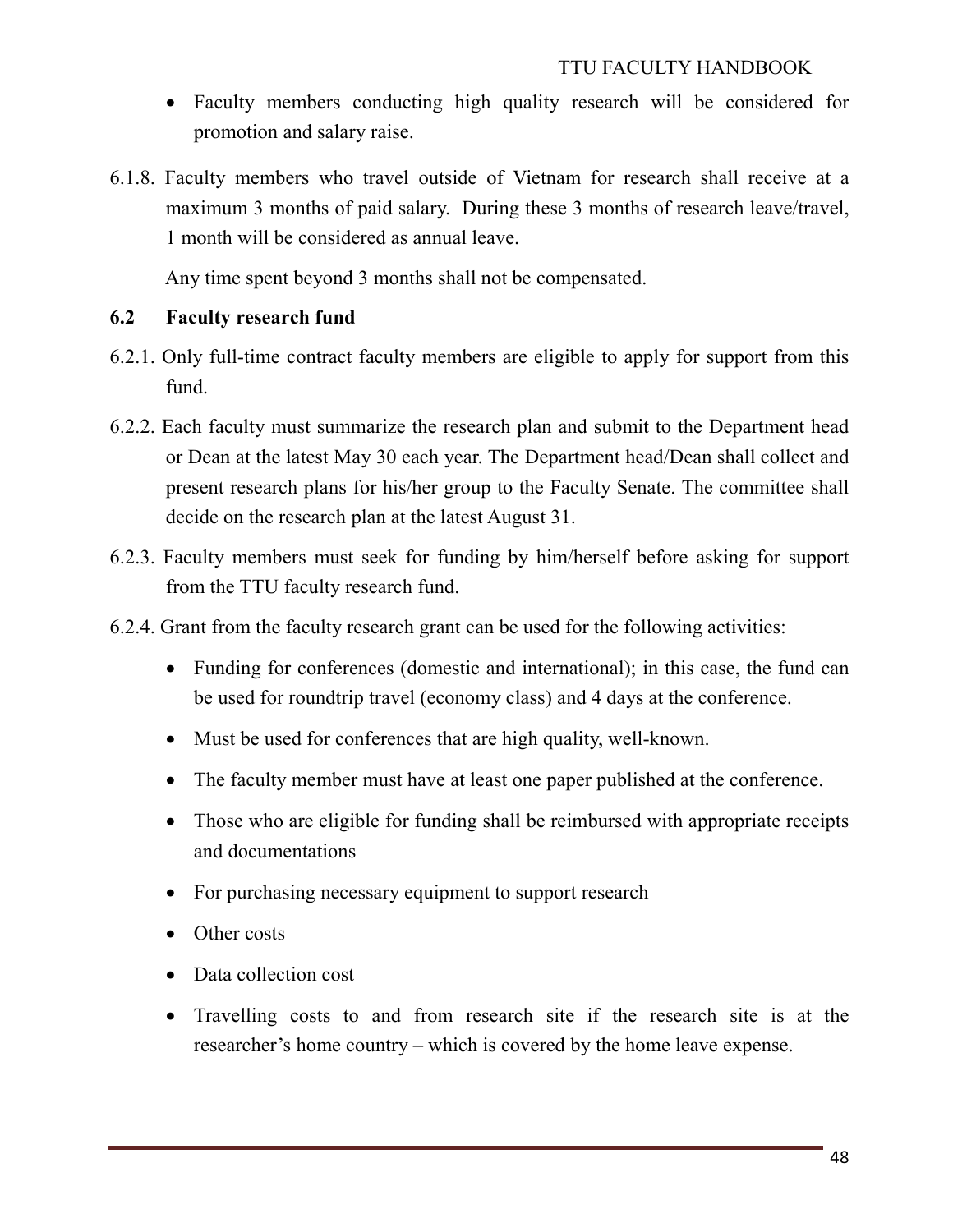#### **6.3 Research grants**

- 6.3.1. Faculty researchers are encouraged to seek research grants from domestic and international sources. Deans and the university administrative staff shall help with any paperwork or logistical support needed.
- 6.3.2. Faculty researcher cannot independently submit application for grant funding without approval from the university. The Provost shall approve all research plans that are asking for grant funding.
- 6.3.3. All research grant application must be made on behalf of Tan Tao University

## **See Appendix M on** *Research Grant*

#### **6.4 Outside consulting**

- 6.4.1. All consultation activities by the faculty must be approved by the Provost.
- 6.4.2. Each faculty member can only use at the maximum 10 hours per week for consultation activities. He/she must be able to satisfy all teaching and research activities for TTU as specified in the contract. If the consulting activity requires the faculty member to be away from TTU, affecting his/her teaching and research load, he/she must apply for load reduction from the Provost.

## **6.5 Intellectual property**

- 6.5.1. Faculty members must strictly follow all university policies regarding intellectual properties and all agreed intellectual properties term specified in the contract.
- 6.5.2. On ideas and inventions

TTU shall be the sole intellectual owner globally on all ideas, notions leading to inventions and innovations of value, all research secret, etc… generalized as "intellectual properties", regardless of whether the idea leads to a patent or not. This includes all ideas, innovations, and inventions by TTU faculty members him/herself or in collaboration with others during the faculty member's employment at TTU until six months after contract termination. These regulations apply to all intellectual properties conceived during: (1) work hours, (2) after work hours, (3) weekends, holidays, sick days, and all leave days (with or without permission). The faculty members shall release to TTU all rights regarding any gains benefiting fromhis/her intellectual property when requested by the university. The faculty member shall complete all paperwork and perform other actions necessary to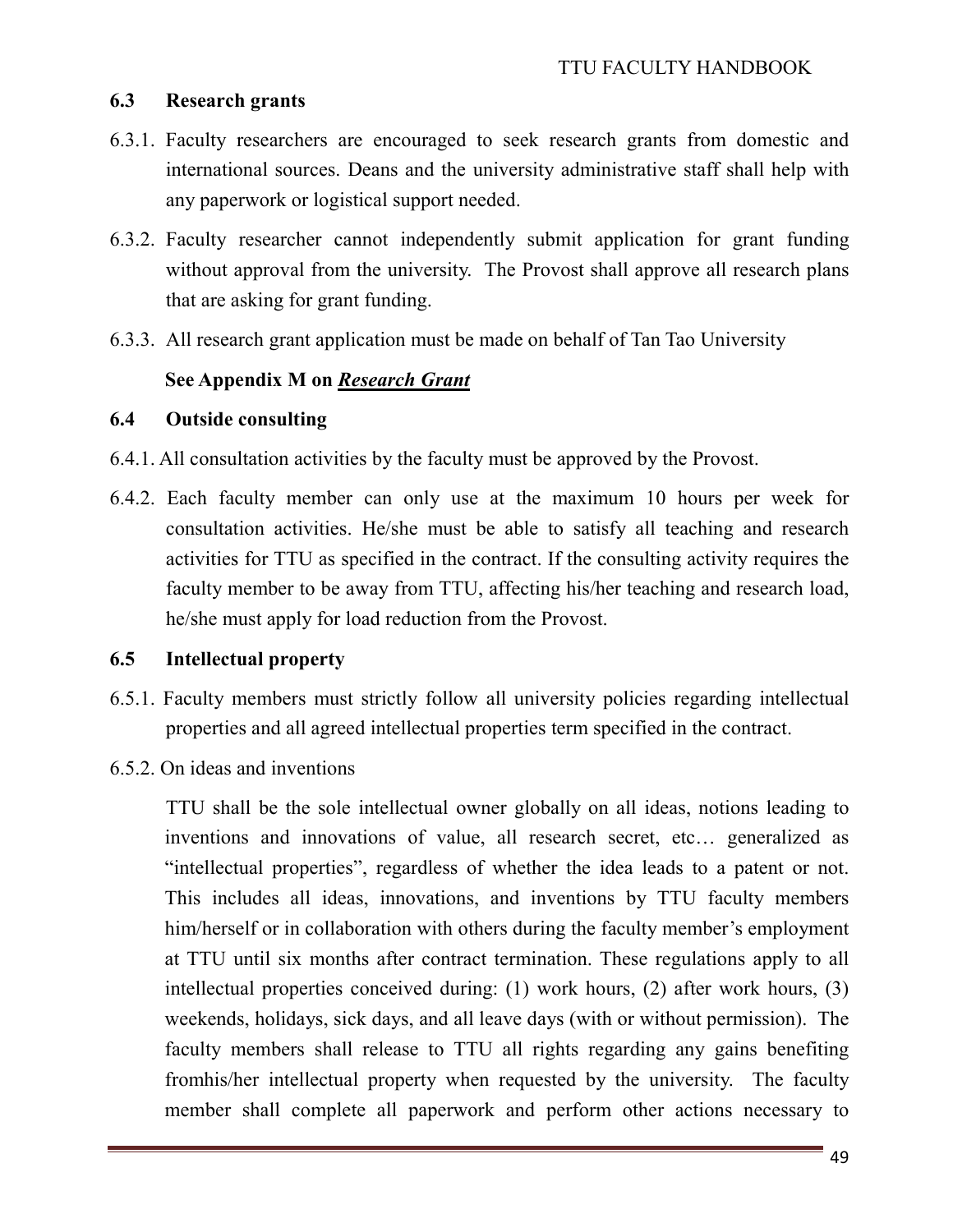relinquish and transfer intellectual property rights to TTU in order for TTU to apply for patent certification in Vietnam, USA, and other places in order to protect TTU's right to intellectual property ownership. The responsibility to complete the said paperwork shall continue after employment expiration of the faculty member. The responsibility will be that of the person who continues the research work, the executor, administrator, or representative of the faculty member and his/her research project. All complaints and appeals by the faculty member toward TTU, regardless of whether basing on employment contract or other documents, shall not impede the execution of intellectual properties regulations outlined in this section. These regulations shall not apply to any intellectual property belonging to the faculty member before the day he/she is recruited to TTU given that he/she lists all these intellectual properties at the time of employment contract signing. Failure to do so means that the intellectual property rights belong to TTU.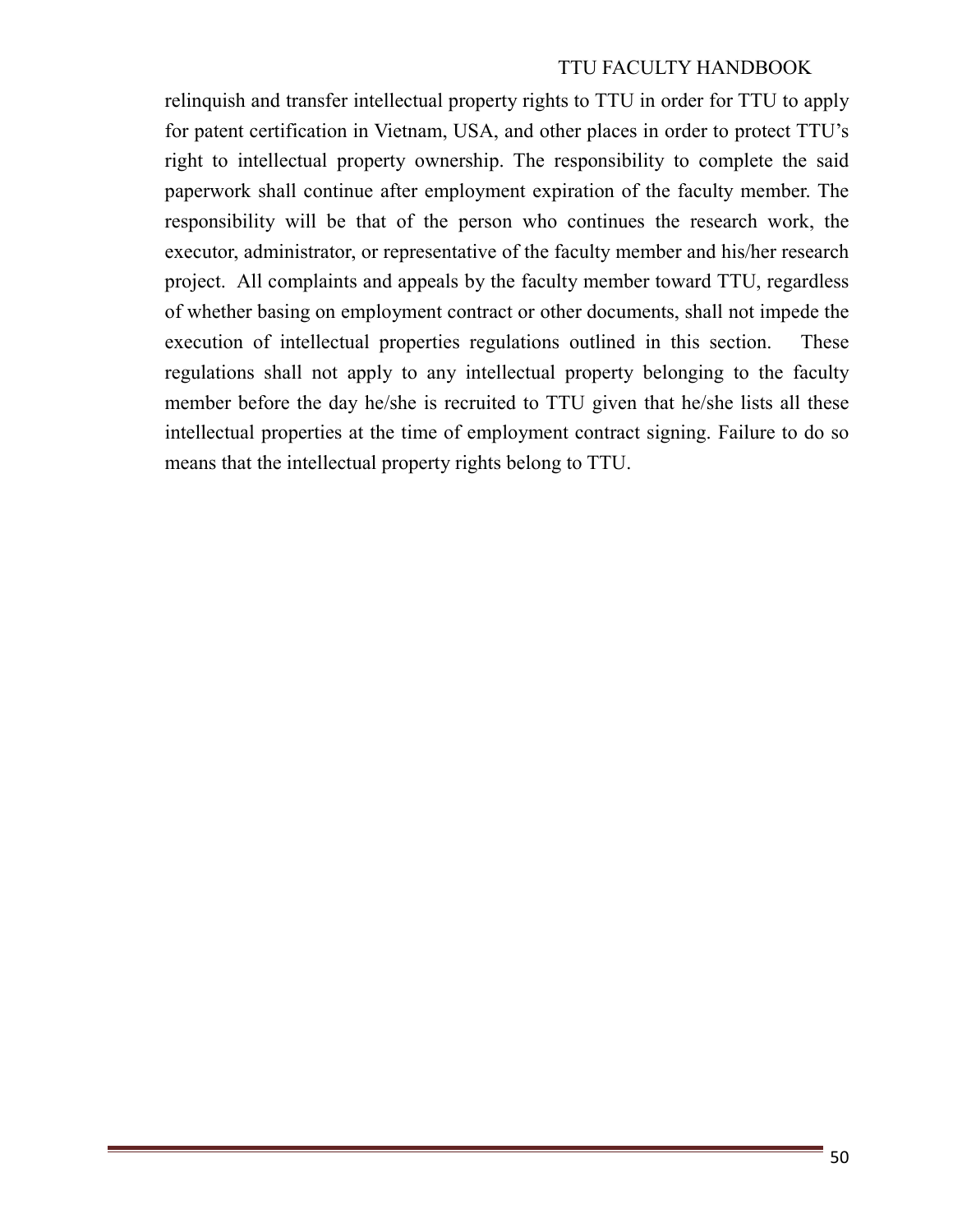# **VII- UNIVERSITY SERVICE**

- **7.1** Tan Tao University is a newly established institution. Therefore, TTU encourages all contributions (e.g., ideas, recommendations, etc…) by all faculty and staff members toward building a better TTU for all. Therefore, in addition to teaching and research, all faculty members are encouraged to find ways to lend their effort and expertise toward developing the university.
- **7.2** Contributions to the school include: improvement on the curriculum, ideas to improve pedagogy quality, ideas to create academic programs, research centers, alliances with other universities, faculty support, and joining student support activities.
- **7.3** Time invested in contributing to the university shall not exceed 3 hours per week.
- **7.4** Contributions by the faculty members to the school shall be one of the criteria for annual performance evaluation.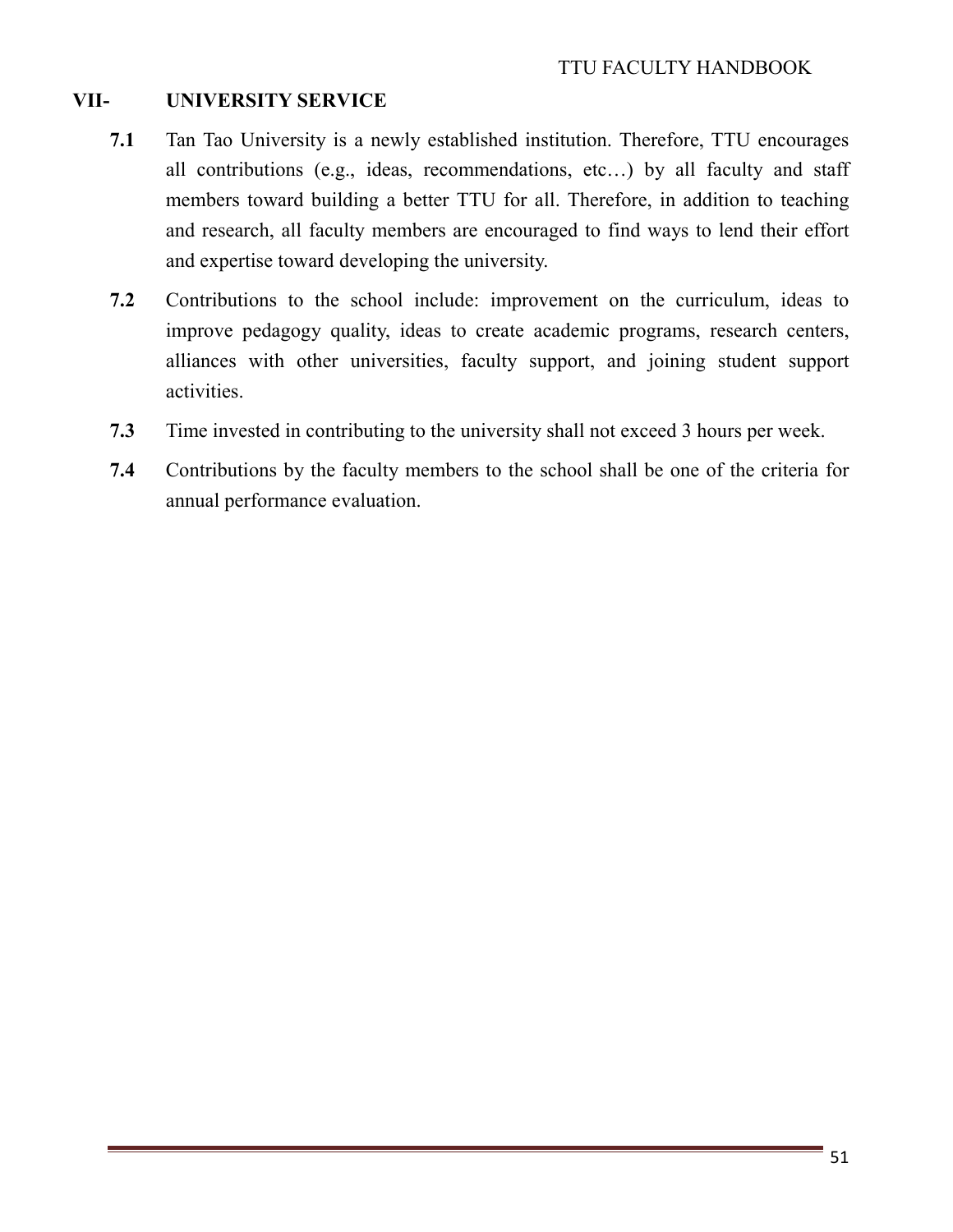# **VIII- FACULTY PERFORMANCE EVALUATION: CONTRACT RENEWAL AND PROMOTION**

## **8.1 Evaluation period**

- 8.1.1. Each faculty member's performance will be evaluated annually.
- 8.1.2. The first round of review shall be completed on April 1st. Those with favorable reviewed shall be invited back for contract renewal.

# **8.2 Evaluation criteria**

- Teaching ability as reflected by the number of students who achieve the grades to be eligible for the "ITA for the future" scholarship.
- Attend all lectures, does not miss any lecture during the year.
- High quality research topic and publications in well-known journals, conferences.
- Number of students who register for the faculty member's class
- Evaluation of the faculty member by students
- Collaborative and supportive attitude toward other colleagues.
- Passionate about his/her job, dedication to the students
- Honesty and high ethical standards expected from a faculty member
- Potential for contribution to TTU's development objectives

# **8.3 Evaluation process**

- Each year, the faculty member shall prepare a comprehensive report to list all his/her accomplishments in teaching and research, contribution to the school, and other activities relevant to the evaluation.
- The evaluation file shall include students' evaluation of the faculty member for each course. The faculty member shall receive a copy of the evaluation form after tabulation by the HR office.
- Head of department/ Dean may ask the faculty members to evaluate one another. This evaluation shall remain strictly confidential. The department head/Dean may consult with faculty members further if needed.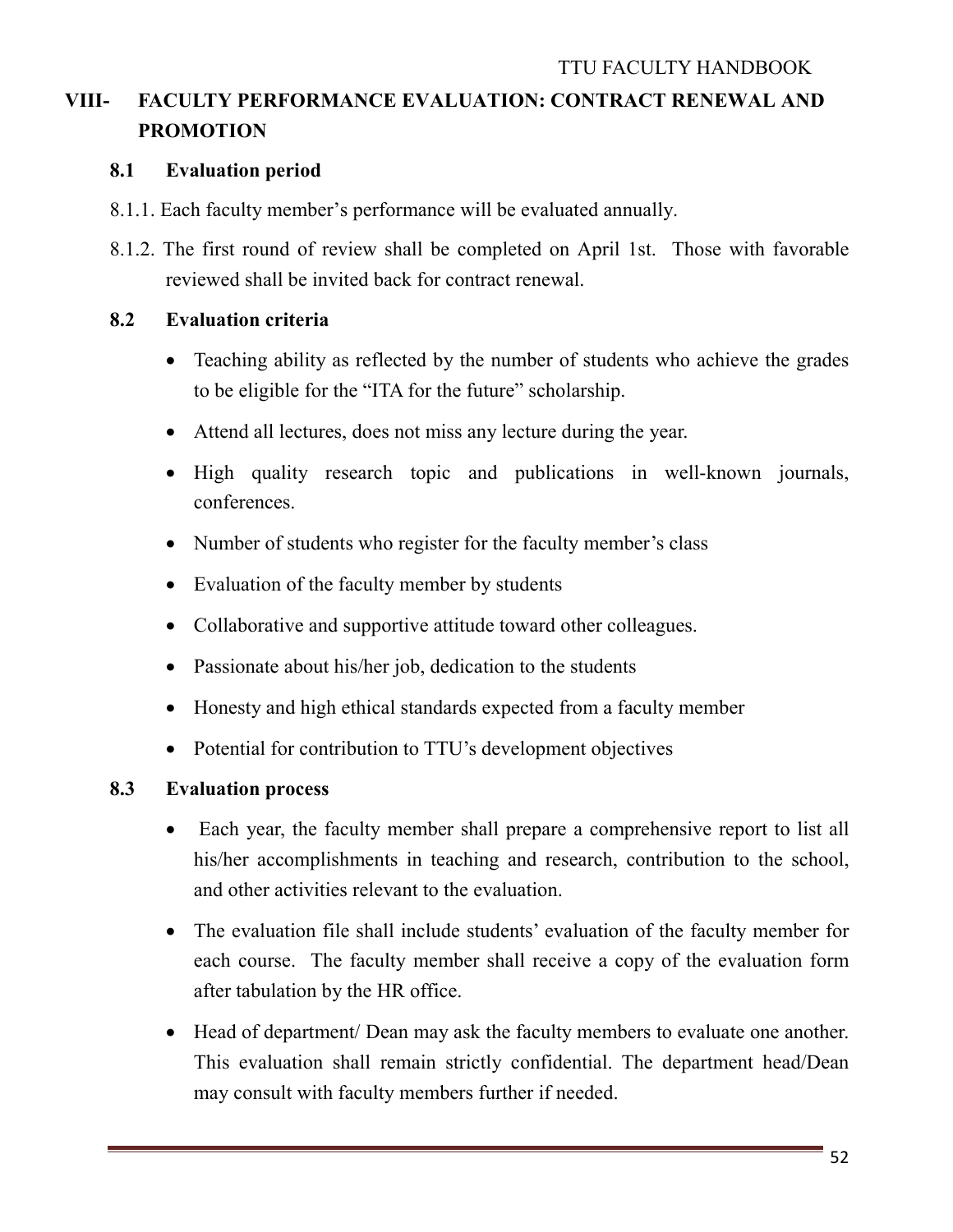- Department head/Dean may ask faculty members outside of TTU to evaluate the faculty member's research, publications, and course syllabus. The TTU faculty member may also ask his/her colleagues from other school to evaluate his/her work.
- Department head/Dean shall combine all evaluations each year. The evaluation file will also include constructive feedback toward the professional development of that faculty member. After evaluation is completed, the head of department/Dean will discuss directly with the faculty member the evaluation result. The department head/Dean shall make final revision to the evaluation result. The result will be included in the faculty member's personnel file.
- Based on the evaluation file, the department head/Dean shall recommend to the Provost on contract extension/renewal (or termination), promotion and raises for excellent candidates.
- All paperwork related to evaluation shall be strictly confidential. This is the responsibility of the department head and Dean.

# **8.4 Decision on contract extension, evaluation, termination, promotion, or special recognition**

• The provost shall make the final decision on contract extension/renewal or termination, as well as any promotion, raises, disciplines or special recognitions for a faculty member.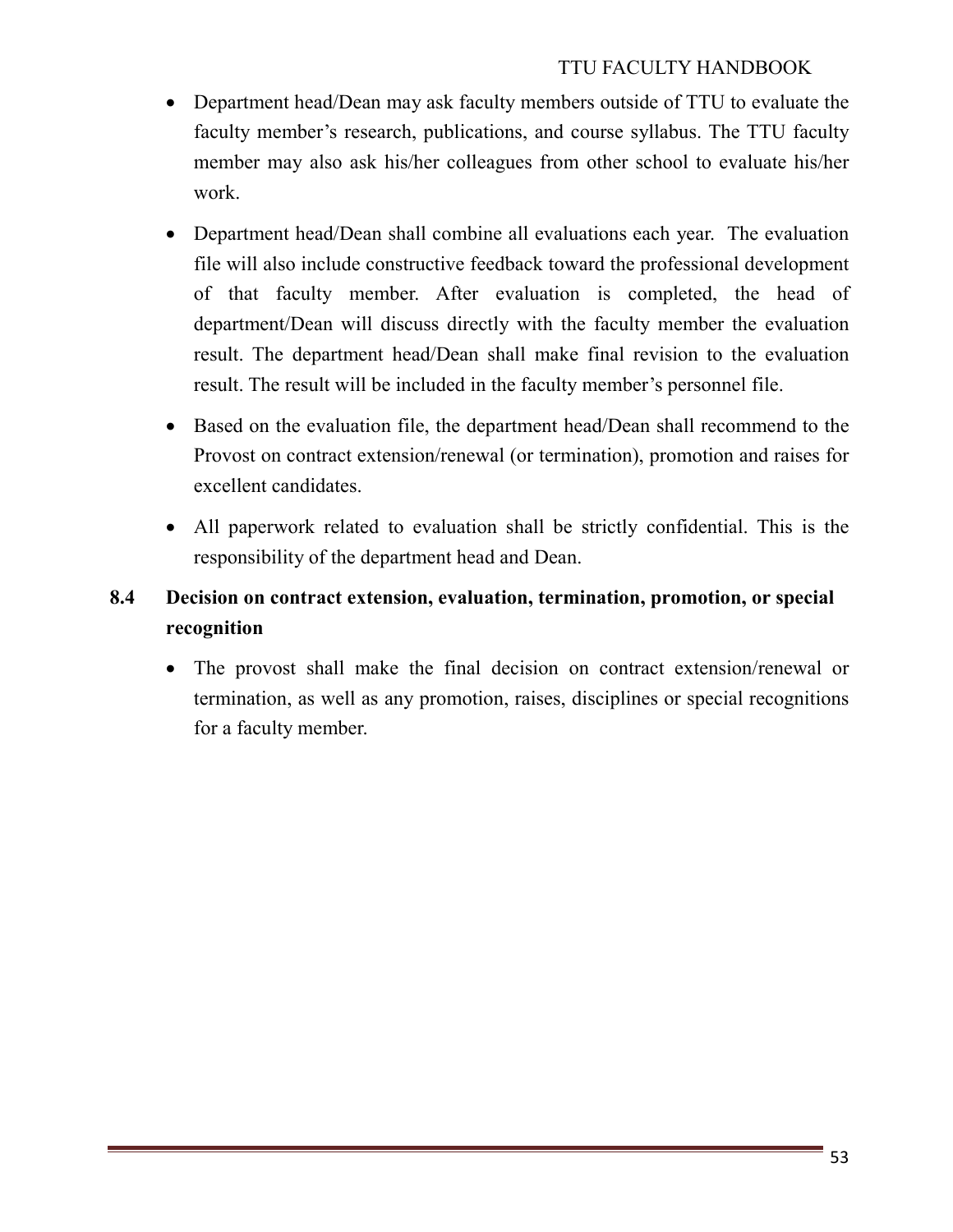#### **IX- FACULTY PARTICIPATION IN GOVERNANCE**

#### **9.1 Within the School**

 Within each School, the Dean, in consultation with the Faculty, will develop regular and inclusive procedures for consultation within the School about academic matters, including teaching duties, curriculum and academic standards, and development of the School.

#### **9.2 Collaboration**

Faculty members have an obligation to seek cooperative solutions to the many issues that inevitably arise, and to promote a spirit of problem-solving and positive initiative rather than complaint. Faculty members who are dissatisfied for any serious reason may seek an appointment with the Provost to discuss their concerns, and may inform members of the Board of Trustees.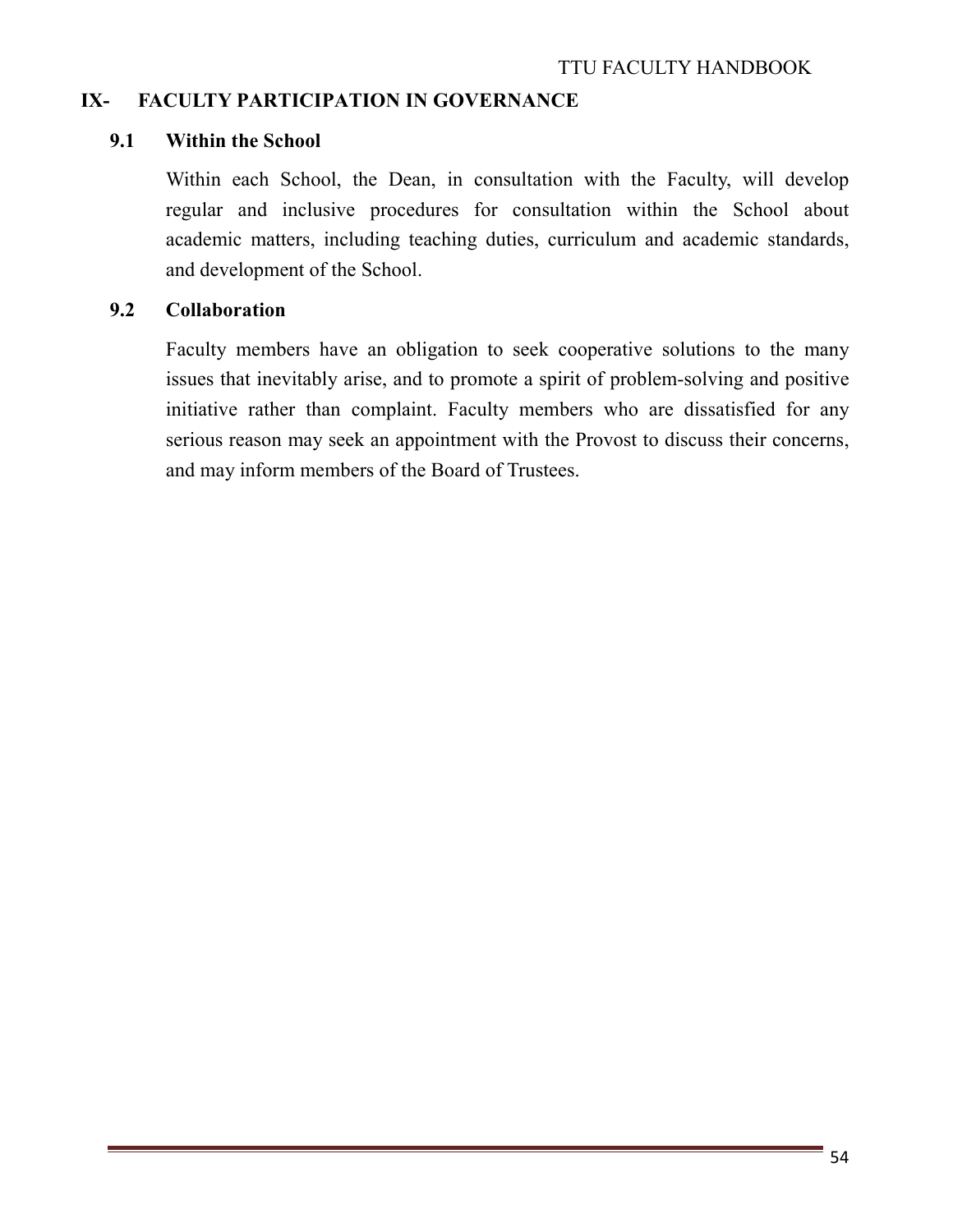## **X- TEACHING, RESEARCH AND SERVICE AWARDS**

#### **10.1 Teaching and Research:**

Chu Van An Award for Excellence in Teaching; Le Quy Don Award for Excellence in Research; Hai Thuong Lan Ong Award for Excellence in Teaching in the field of Medicine.

#### **Purpose**

The Award is determined by the voted of the current students and all faculty members of the school.

## **Eligibility**

All faculty members who have status of full-time contract with TTU are eligible. Faculty must have taught at least 2 scheduled courses by the time of the evaluation of the Award.

#### **Criteria**

The excellent teacher is the one who demonstrate great attitude toward teaching career, impress students with their class organization and enthusiasm of teaching through mentoring, innovative practices, collaboration, scholarship, and advocacy.

#### **The Award**

**One faculty member** will be selected each year. The winners will be announced by end of June.

The actual amount of shares or cash for the prize will be determined each year by the Board of Trustees, depending on the financial condition of the university.

## **Nomination Process**

• The prize is awarded by the end of the academic year when the faculty evaluation process finished.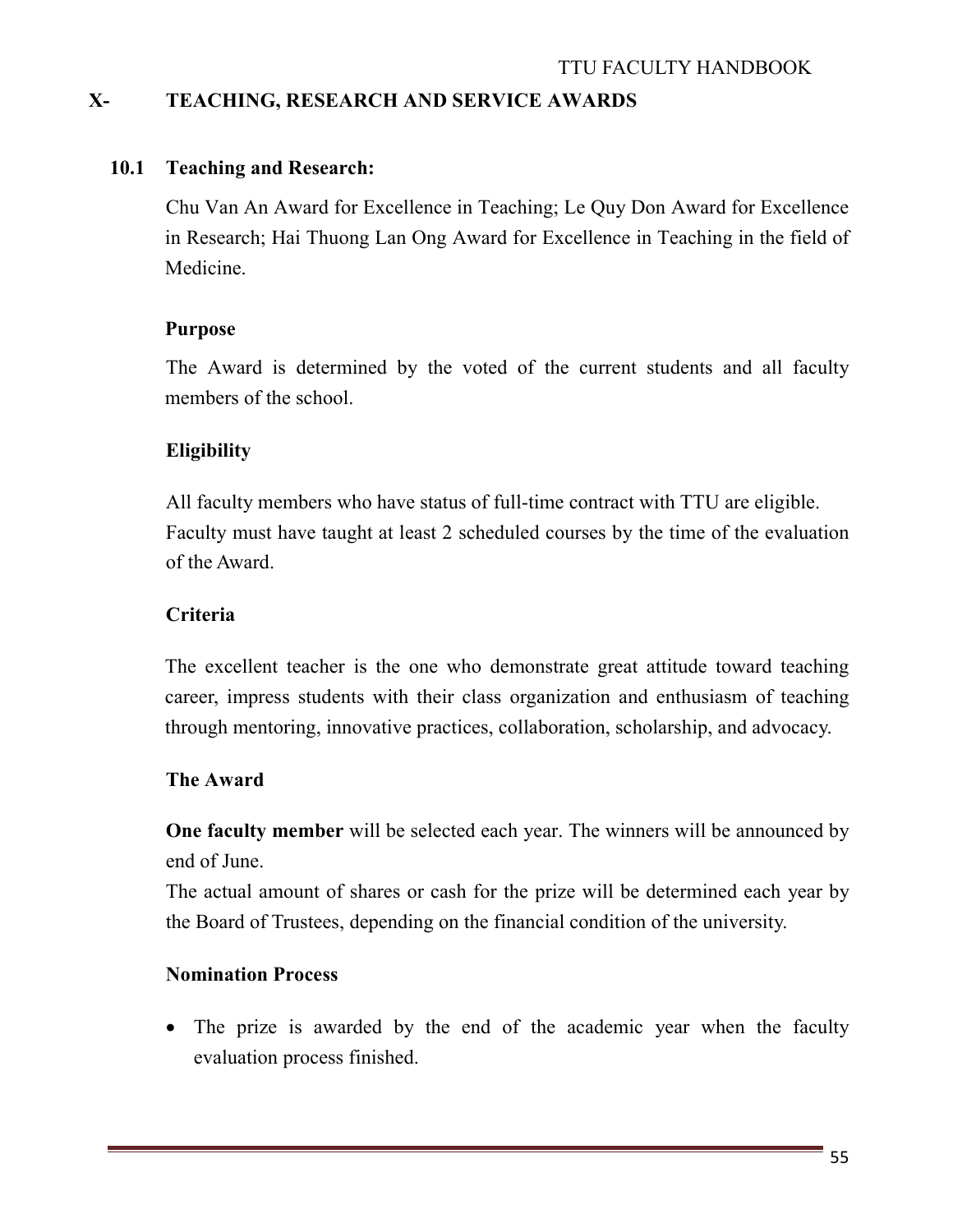- Each school will propose one faculty candidate for the prize. The portfolio should include the teaching evaluation from students, evaluation from the Dean/department head, and record of classes teaching in the year.
- Best candidate should be submitted by Dean/Department head to the Faculty Fellowship and Awards Committee by May 31. The Committee after discussing will propose for the final approval of the University President.
- HR department store the portfolio and work with account department on the winner's award benefits under the approval.

#### **10.2 For the Education Award**

The Education Award is presented to the Staff/Administrators who have an extraordinary performance by always excelling in the position and demonstrate a strong commitment to the university and the general educational mission. The purpose of the award is to recognize their great contribution and encourage them to continuously provide best quality educational service to Tan Tao University's students.

#### **Eligibility**

Staff/Administrator must be employed 9 month full-time or more by the time of the evaluation of the Award.

#### **Criteria**

The following criteria will be considered in the review of nominations:

- Outstanding Achievement and Performance: consistently and substantially exceeds the expectations of the position, performing at a level above and beyond normal job requirements; has made important and significant contributions in their area; has furthered the mission of the university.
- Personal Interaction: consistently and substantially demonstrates an ability and willingness to work positively, respectfully, and effectively with others; has significantly improved customer service or has increased student satisfaction in their area; demonstrates ability and willingness to manage changes in work priorities, procedures, and organization.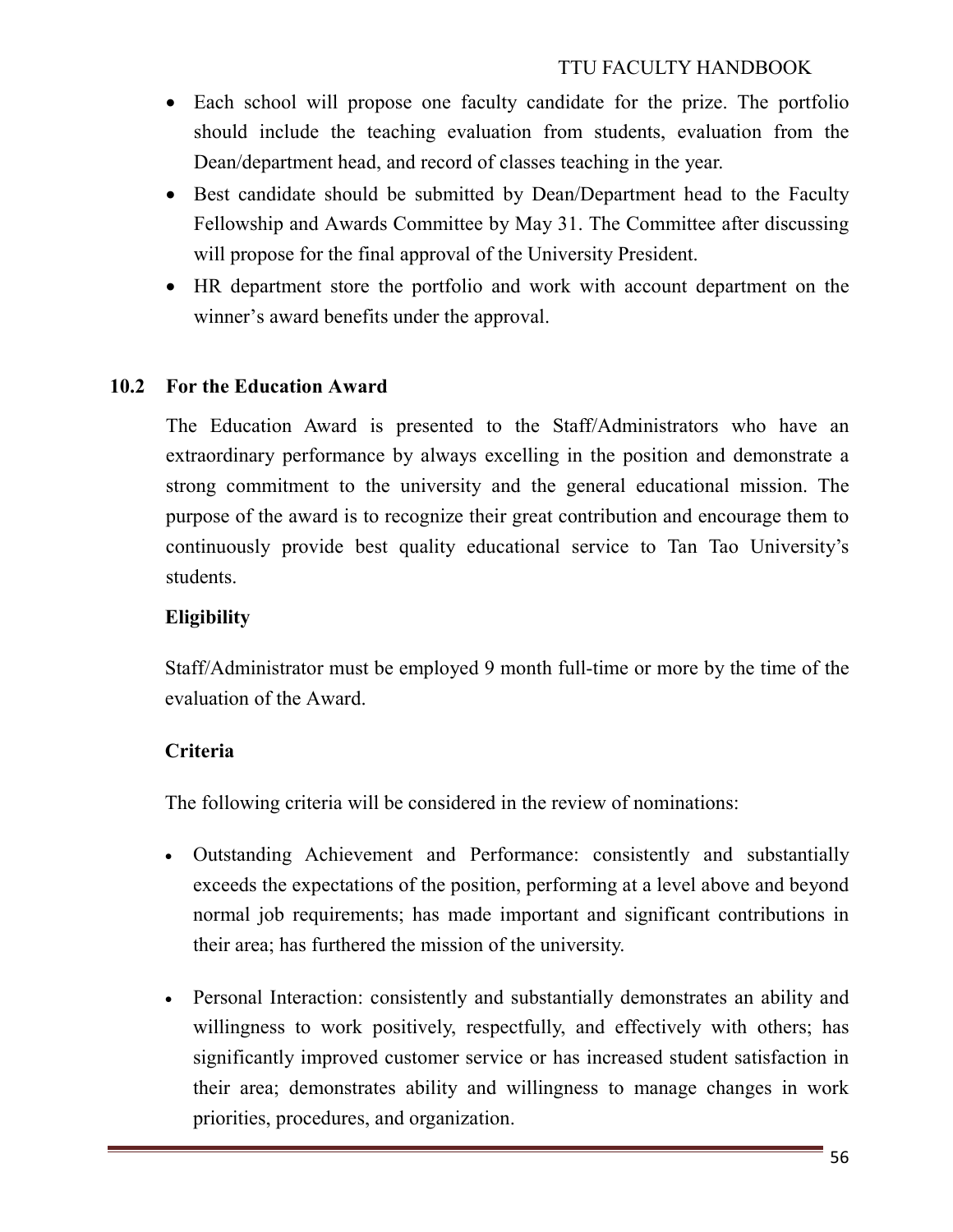- Initiative and Creativity: has significantly improved a work process or system, or has significantly increased the efficiency of an operation or department; consistently seeks to improve the quality of work assigned; demonstrates efforts to expand work responsibilities.
- Has strong knowledge and understanding of the university and its mission.
- Long-term Commitment to the university.

#### **The Award**

One staff/administrator member will be selected each year. The winners will be announced by mid-January.

The actual amount of the shares or cash for the prize will be determined each year by the Board of Trustees, depending on the financial condition of the university.

#### **Nomination Process**

- Staff/Administrators are evaluated at department level within December, including self-evaluation, peer evaluation from other staff and faculty, evaluation from line manager.
- Department head will propose best candidates to the Staff Fellowship and Awards Committee by December 31.
- Best nominators will be sent to the President for final decision.
- HR department store the portfolio and work with account department on the winner's award benefits under the approval.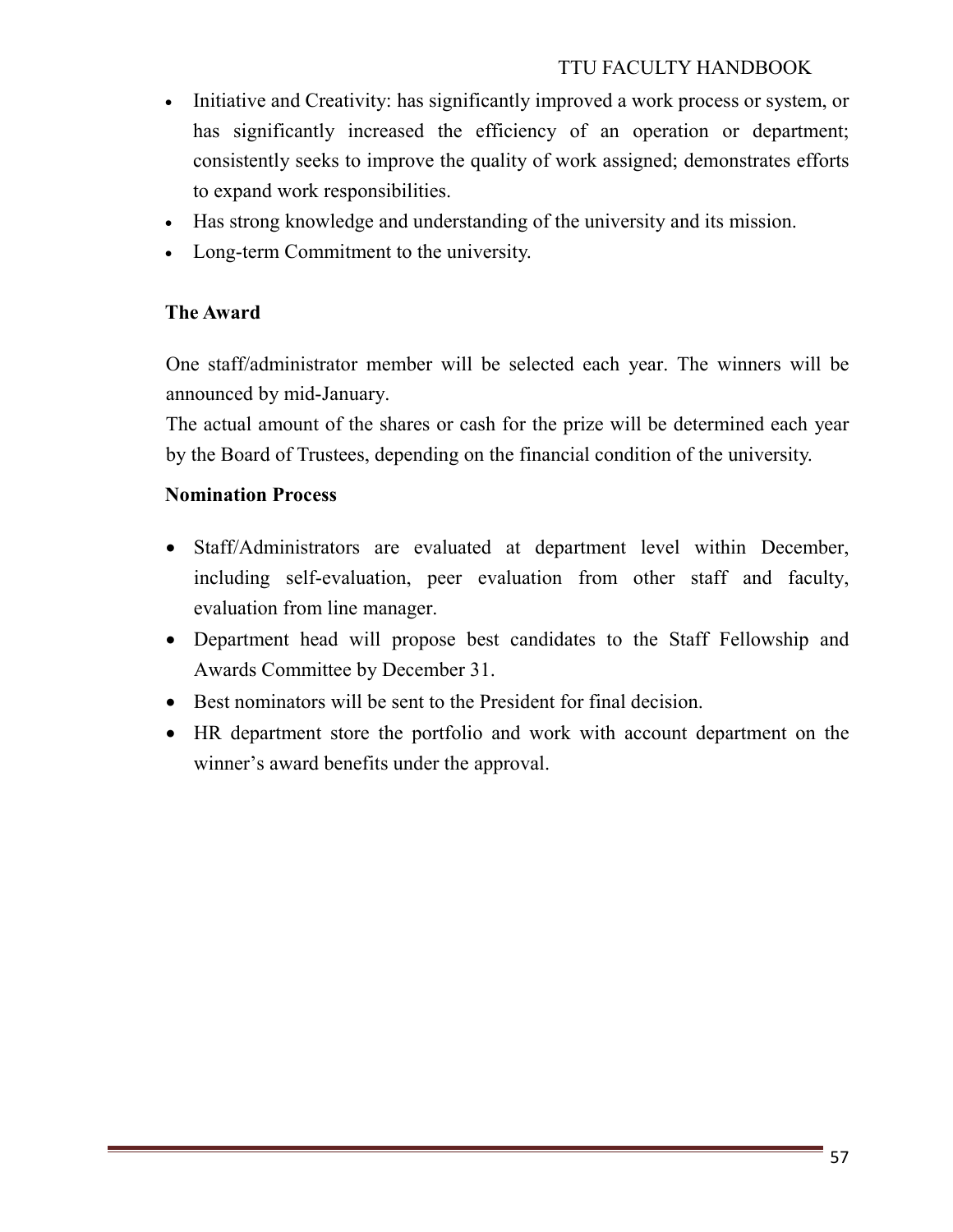#### **XI- ACADEMIC INTEGRITY**

- **11.1** Tan Tao University insists on academic integrity of faculty and students. TTU will act to establish an academic culture which values original work and does not tolerate plagiarism, falsification of data, copying, or cheating. Faculty members are required to fully acknowledge the contributions of others to their own publications and research, and in all publications and research to use only data which is accurate and verifiable.
- **11.2** Violations will be cause for suspension and possible dismissal. Faculty members are also expected to explain academic integrity to their students, including the standards for proper use and citation of sources in papers and assignments, and to insist on those standards in their courses. Faculty are to uphold the TTU no tolerance policy for cheating on assignments and examinations (see **Appendix B** on *Academic Rules and Regulations*), and to cooperate with the Deans in the event of violations.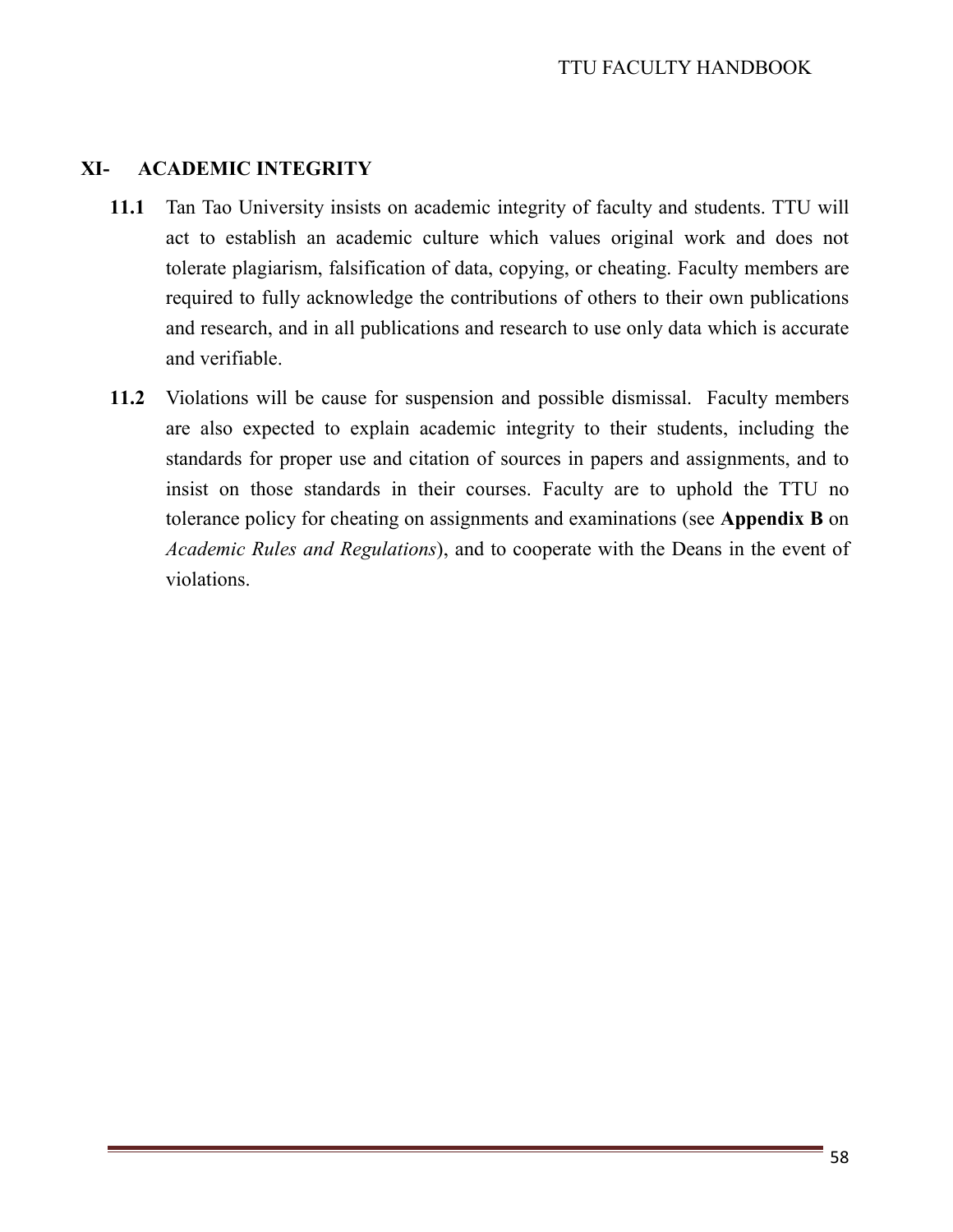# **XII- CONDUCT**

#### **12.1 The reputation of the University and appropriate conduct**

A good reputation is our most precious possession. TTU faculty members will act at all times to uphold and enhance the reputation of Tan Tao University, by appropriate behavior including cultural sensitivity. Conduct on or off campus which damages the reputation of the University can be cause for sanction up to immediate dismissal. Such conduct includes drunkenness, use of drugs, deliberate personal or cultural disrespect, harassment of students, colleagues or staff in any form, including sexual harassment, and any criminal behavior. It also includes accepting any material consideration which may influence a grade or provide some other unmerited advantage to a student or colleague.

#### **12.2 Dress and behavior**

Faculty members shall, when on campus grounds and university business, dress in a way that is suitable to the academic environment. Faculty members are not allowed to wear shorts, T shirt, and slippers during working hour, when meeting TTU's partners or guests, and participating in important events such as conferences, meetings, and others.

Faculty members are expected to exemplify courteous behavior and professional conduct toward students and colleagues at all times.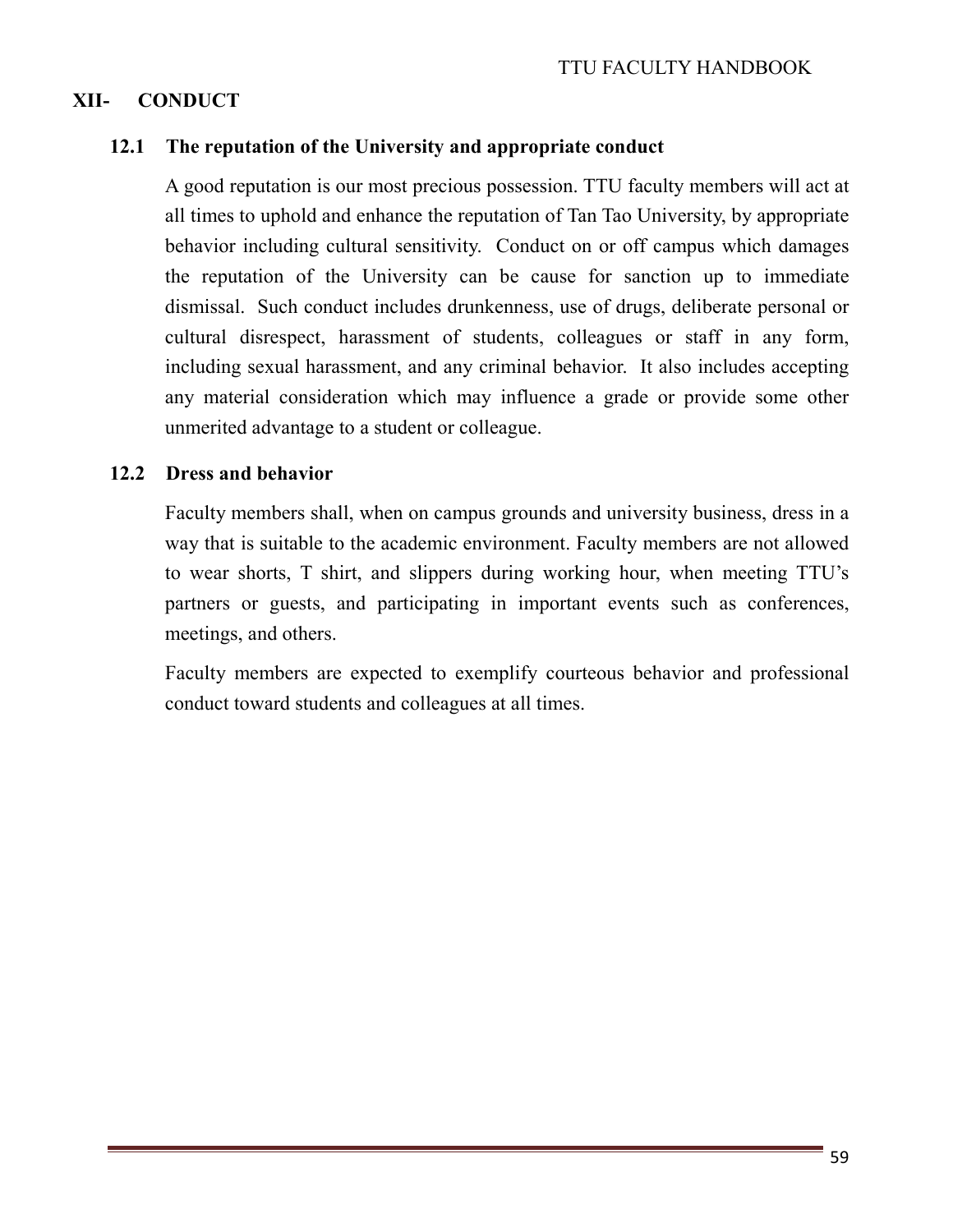#### **XIII- CHANGES TO THIS HANDBOOK**

*Tan Tao University faculty handbook is a work in progress during its first several years. Additions and changes will often be necessary.* 

- **13.1 Changes to the Faculty Handbook** will be proposed by the Provost, after discussion with the Faculty Senate. The Provost will consult the Vice Provosts, the Deans, and others as appropriate.
- **13.2** Changes may be suggested to the Provost by any faculty member.
- **13.3** The members of the Faculty Senate are responsible for informing faculty in their schools about proposed changes.
- **13.4 Changes or new policies** involving conditions of employment or other important matters must be approved by the Board of Trustees.